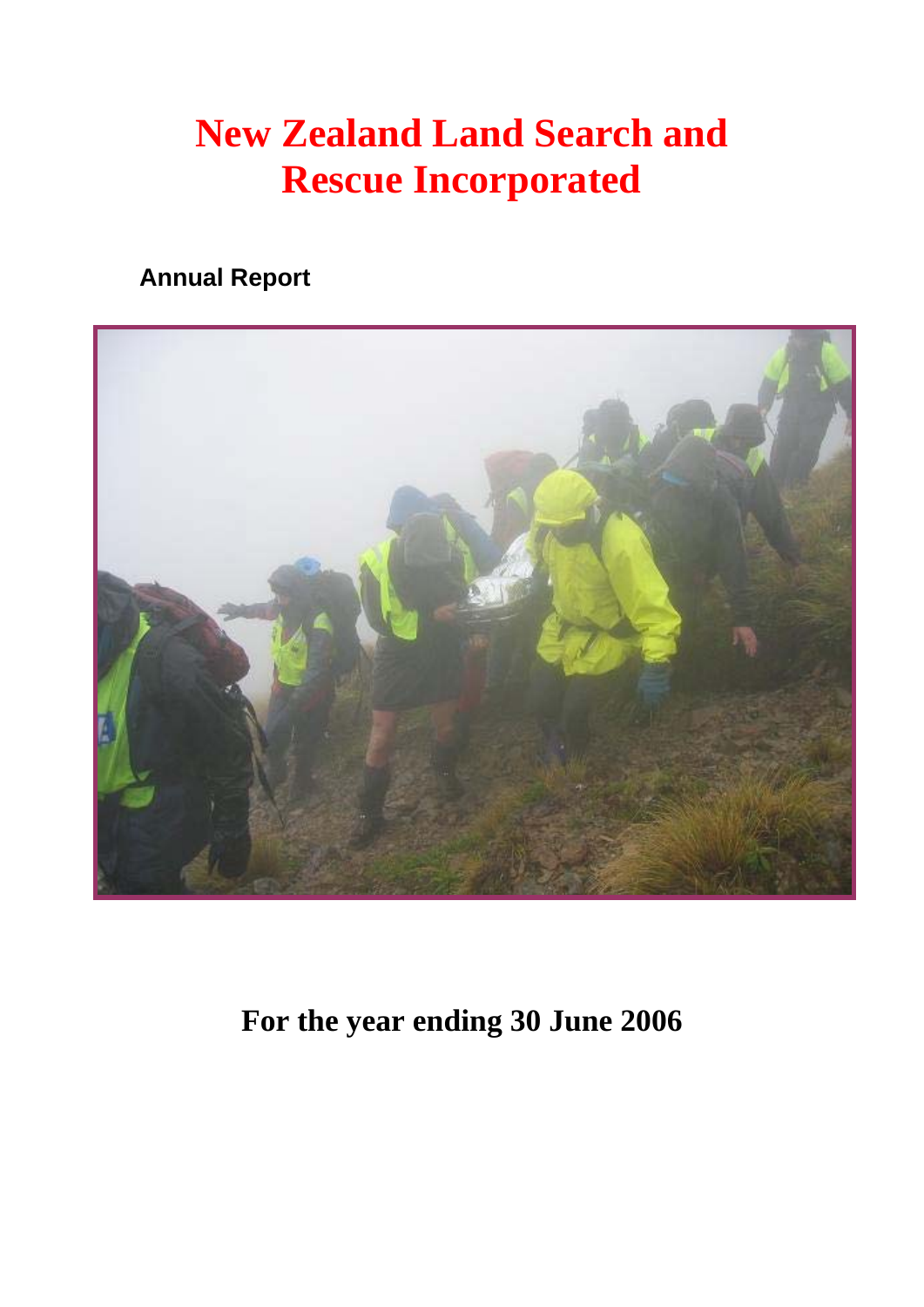**Cover photo Wellington and Wairarapa SAR members rescue Louise Wilkinson in a Tararua storm, January 2005.** 

**NZLSAR gratefully acknowledges the support provided by the New Zealand Police.**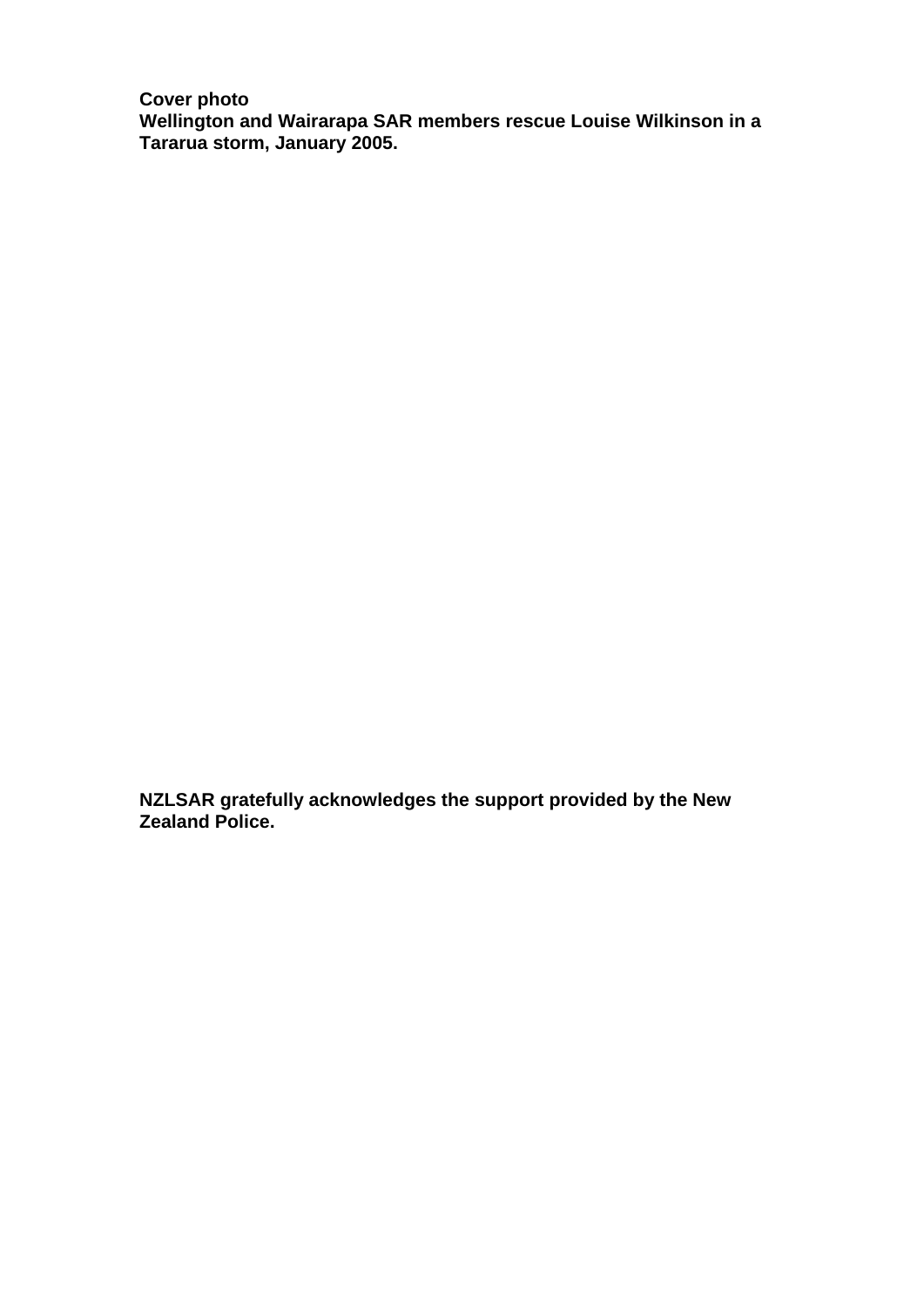## **Contents**

| <b>Annual Report</b>                    | Page |
|-----------------------------------------|------|
| <b>Committee Membership</b>             |      |
| <b>Chairman's Report</b>                | 3    |
| <b>New Zealand Police Report</b>        | 9    |
| <b>Region One Report</b>                | 11   |
| <b>Region Two Report</b>                | 14   |
| <b>Region Three report</b>              | 14   |
| <b>Region Four report</b>               | 16   |
| <b>Region Five report</b>               | 17   |
| <b>Region six Report</b>                | 20   |
| <b>Region seven Report</b>              | 22   |
| <b>DoC Report</b>                       | 23   |
| <b>Communications Report</b>            | 24   |
| <b>Specialist Subcommittee Report</b>   | 26   |
| <b>Training Subcommittee Report</b>     | 27   |
| <b>National Search Dog Subcommittee</b> | 34   |
| <b>Underground Subcommittee Report</b>  | 36   |
| <b>Treasurers Report</b>                | 36   |
| <b>Financial Report</b>                 | 38   |
| <b>Performance report</b>               | 45   |
| <b>Awards</b>                           | 50   |
| <b>Affiliated SAR Organisations</b>     | 51   |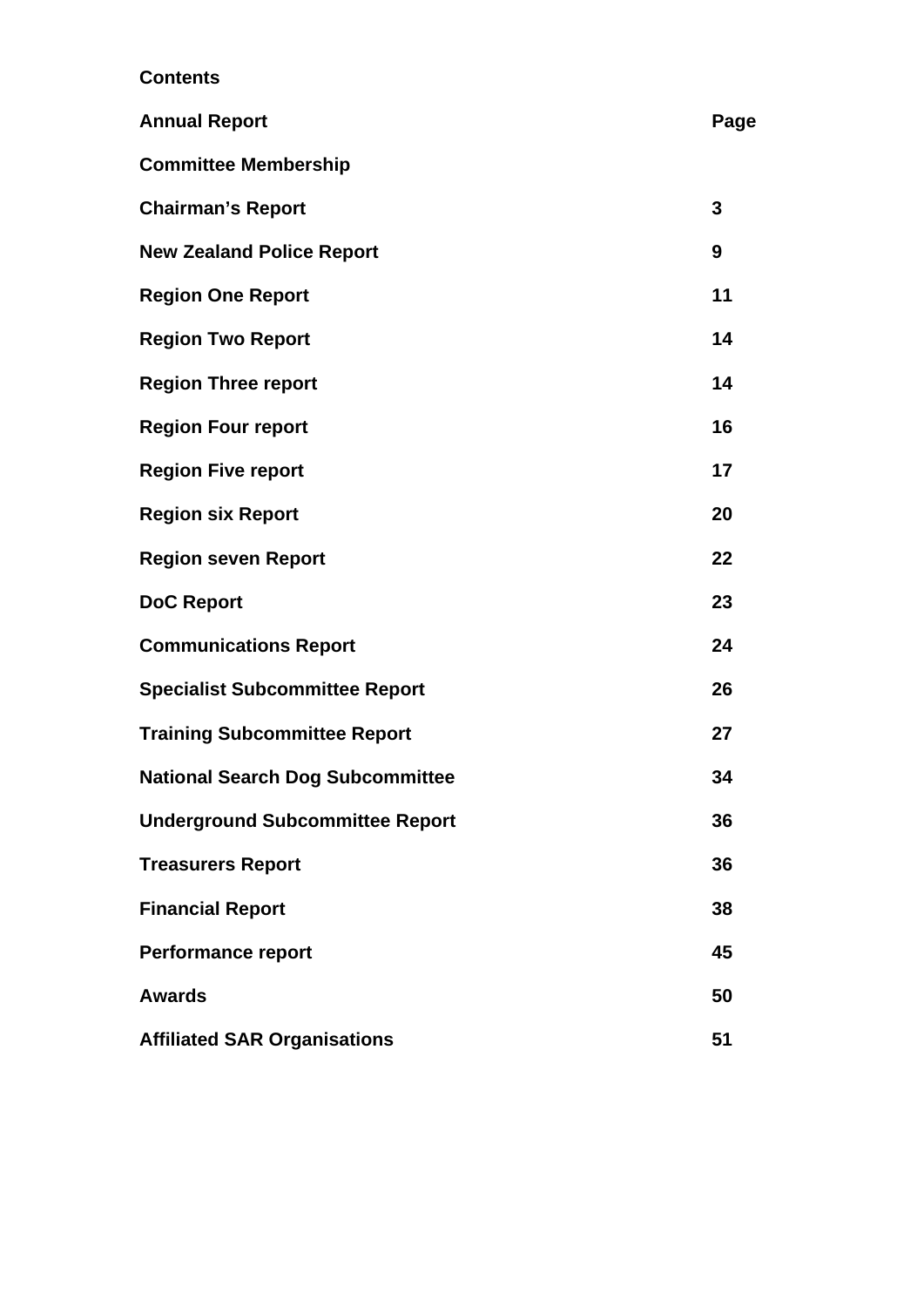## *NEW ZEALAND LAND SEARCH AND RESCUE INCORPORATED*

*P O BOX 12081 Thorndon WELLINGTON* 

*Phone: 04 470 7247 Fax: 04498 7406* 

*E Mail: [nzlsar.nfo@xtra.co.nz](mailto:nzlsar.nfo@xtra.co.nz)*

*http: //www.nzlsar.org.nz*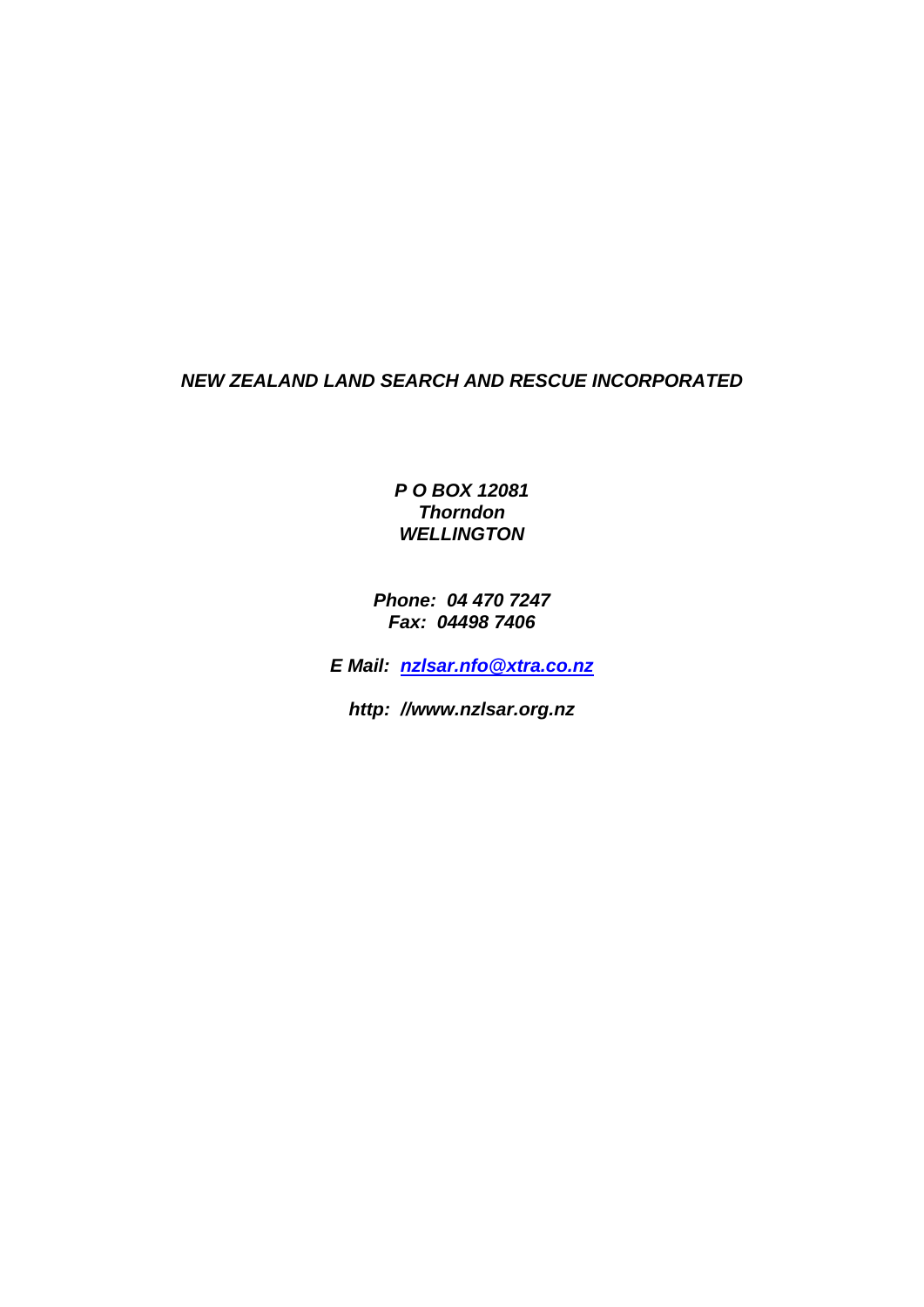**Seven Regional Representatives M Z Federated Mountain Clubs New Zealand Mountain Safety Council Department of Conservation New Zealand Speleological Society Associate Member (Non voting) Amateur Radio Emergency Communications** 

## **New Zealand Land Search and Rescue Committee Personnel Position and Residence**

| Officers of the organisation.                                    |                                           |                        |
|------------------------------------------------------------------|-------------------------------------------|------------------------|
| <b>Roscoe Tait</b>                                               | Chairman                                  | Auckland               |
| John Walsh until February 2005<br>Tric Moller from February 2005 | Deputy Chairman                           | Auckland<br>Dunedin    |
| <b>Phil Rundle</b>                                               | Deputy Chairman<br>Treasurer              | <b>Lower Hutt</b>      |
| Joe Hayes                                                        | Secretary                                 | <b>Nelson</b>          |
|                                                                  |                                           |                        |
| <b>Regional Representatives.</b>                                 |                                           |                        |
| John Walsh until February 2005                                   | <b>Region One</b>                         | Auckland               |
| Roscoe Tait. Acting from February                                | <b>Region One</b>                         | Auckland               |
| 2005                                                             |                                           |                        |
| <b>Bruce Sandford</b>                                            | Region Two                                | Tauranga<br>Taradale   |
| <b>Graham Thorp</b><br><b>Warrick Price</b>                      | <b>Region Three</b><br><b>Region Four</b> | Levin                  |
| Joe Hayes                                                        | <b>Region Five</b>                        | <b>Nelson</b>          |
| <b>Brian Holland</b>                                             | <b>Region Six</b>                         | Waikari                |
| <b>Tric Moller</b>                                               | <b>Region Seven</b>                       | Dunedin                |
|                                                                  |                                           |                        |
| <b>Deputy Regional Representatives.</b>                          |                                           |                        |
| Dave Erson                                                       | <b>Region One</b>                         | Auckland               |
| <b>Brent Martin</b>                                              | <b>Region Two</b>                         | Tauranga               |
|                                                                  | <b>Region Three</b>                       |                        |
| <b>Ramash Swamy</b>                                              | <b>Region Four</b>                        | <b>Stratford</b>       |
| John Scobie                                                      | <b>Region Five</b>                        | <b>Blenheim</b>        |
| <b>Rod Lawrence</b>                                              | <b>Region Six</b>                         | Christchurch<br>Wanaka |
| <b>Alan Gillespie</b>                                            | <b>Region Seven</b>                       |                        |
| <b>Subcommittee Chairmen.</b>                                    |                                           |                        |
| <b>Steve Davis</b>                                               | Communications                            | Christchurch           |
| <b>Clair Robertson</b>                                           | Search Dogs                               | Dunedin                |
| Dave Erson                                                       | Specialist                                | Auckland               |
| <b>Barry Were</b>                                                | Training                                  | Hamilton               |
| Martin Grinsted until November 2004                              | NZ Speleological                          | Nelson                 |
| <b>Colin Daniell from November 2004</b>                          | Society                                   | Christchurch           |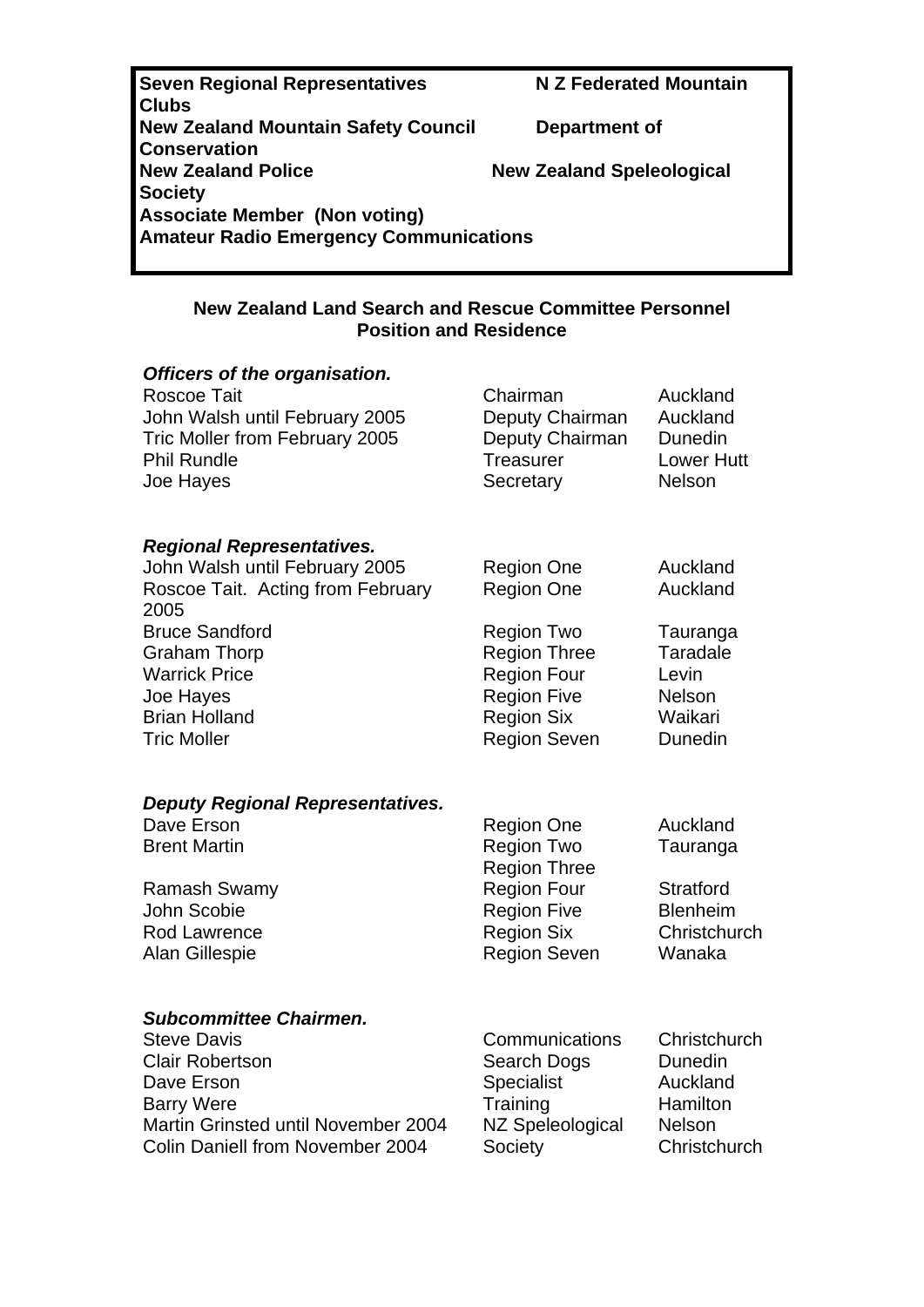*Representatives of Organisations*. Laurie Gallagher FMC

Wayne Hutchinson until May 2005 Don Bogie from May 2005 Geoff Logan New Zealand

Martin Grinsted until November 2004 Colin Daniell from November 2004

Representative Dept. of **Conservation Police** NZ Speleological **Society** 

Raumati **South Christchurch Christchurch** Lower Hutt

Nelson **Christchurch** 

## **The first object in the NZLSAR Constitution is:-**

*To provide an effective and efficient land search and rescue capability throughout New Zealand.* 

## **Mission Statement**

**The Mission of New Zealand Land Search and Rescue Inc. is:-** 

- *To be the provider of Land Search and Rescue expertise to the Police and public of New Zealand.*
- *To be recognised as a world leader in the provision of land search and rescue services.*
- *To encourage, support and provide opportunities for the development of search and rescue techniques.*
- *To provide encouragement and support to our SAR partners.*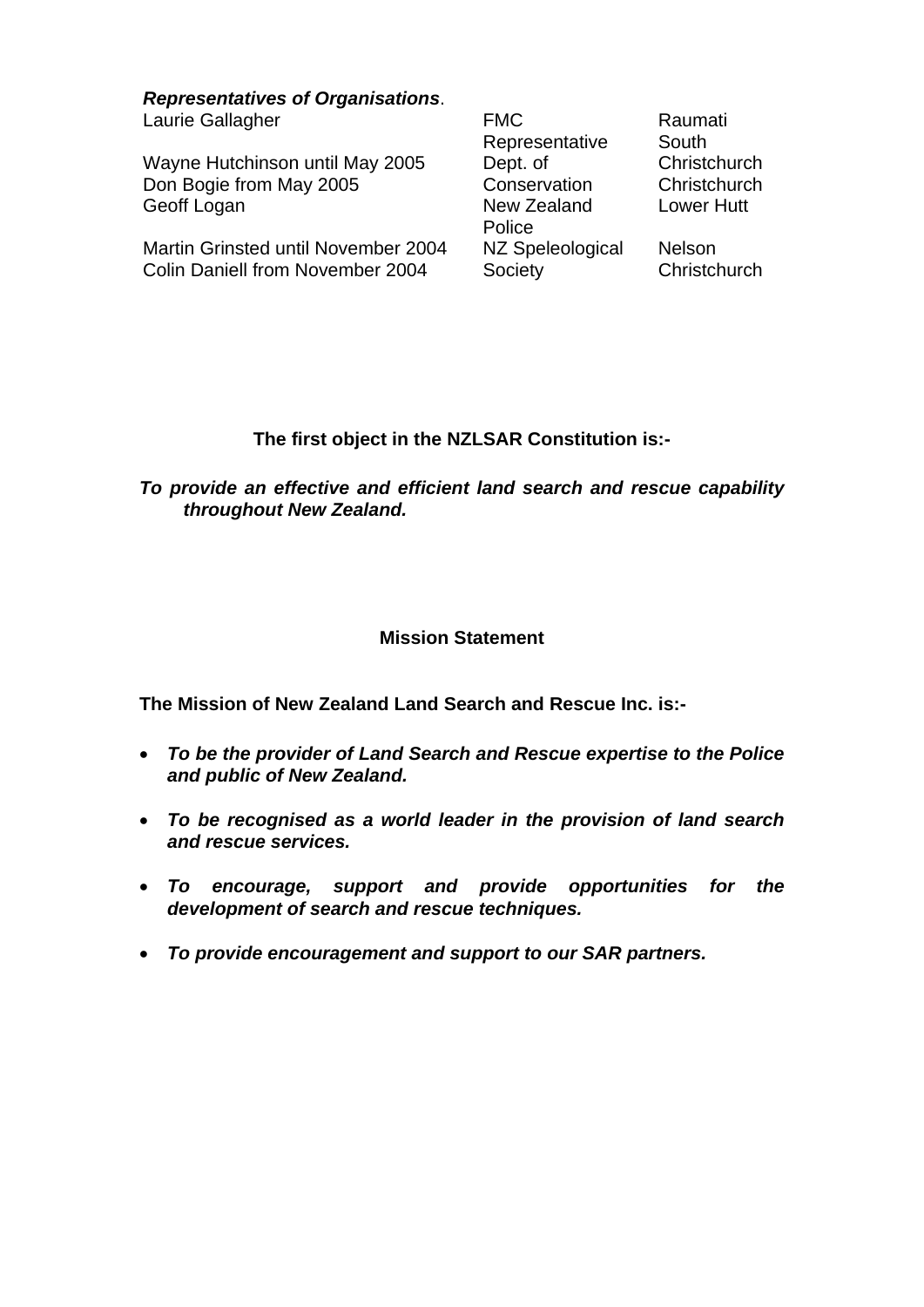It is my privilege to present this the twelfth annual report of New Zealand Land Search and Rescue Incorporated.

#### **NZLSAR Committee Membership**

There were a few changes in the membership of the national committee during the year. Nigel Boniface joined the Committee as Region Three Regional Representative, replacing Warwick Price who resigned in September 2005. Joe Hays resigned as Region 5 Regional Representative and secretary of NZLSAR at last year's AGM. John Scobie has taken on the role fo Region Five Representative. Region One has not, as yet, found a person to take on the Regional Representative role, Roscoe Tait continues as acting Regional Representative with Dave Erson as the Deputy Regional Representative.

At the AGM in August 2005 Barry Were was elected as Deputy Chairman of NZLSAR and Tric Moller as Secretary with Joe Hayes resignation.

While it is sad to see people leave the National Committee, there is also a positive side in that it brings in new people with fresh ideas onto the Committee. To those who have resigned, I would like to formally thank them for their time and contributions while they were on the Committee. The majority are still very active in SAR in their local area and we wish them all the best for the future.

#### **National Field Officer:**

Our National Field Officer, John Tristram, retired in April 2006 after 11 years dedicated service with the organisation. John was NZLSAR's first employee. He was appointed not long after NZLSAR was formed. John was responsible for setting up many of the office systems and procedures that are so essential for the efficient and effective running of a national organisation. Over the years John, with assistance from Phil Rundle and members of the NZLSAR Committee, has further developed and refined these systems.

John has always had the best interests of the NZLSAR organisation at heart. He put particular emphasis on what NZLSAR can do for the grassroots LandSAR members. A very noble and worthwhile trait as it is these grassroots LandSAR members who are the real strength of our organisation.

On a personal note, I would like to sincerely thank John for his support and dedication over the years and for all the work that he went about quietly doing behind the scenes. Without John's input and dedication NZLSAR would not be in the strong position that it is in today. Throughout his tenure as NFO, John has worked closely with the Police national emergency management operations group and it is a fitting tribute to John's character and dedication to SAR that he was accepted as a member of their team.

#### **Police Support:**

The support of the Police both locally and nationally is a major contribution to the success of NZLSAR. We are grateful for their continued support and encouragement at all levels of SAR across the country. Geoff Logan, the Police National SAR Coordinator, along with Inspector Gerry Prins and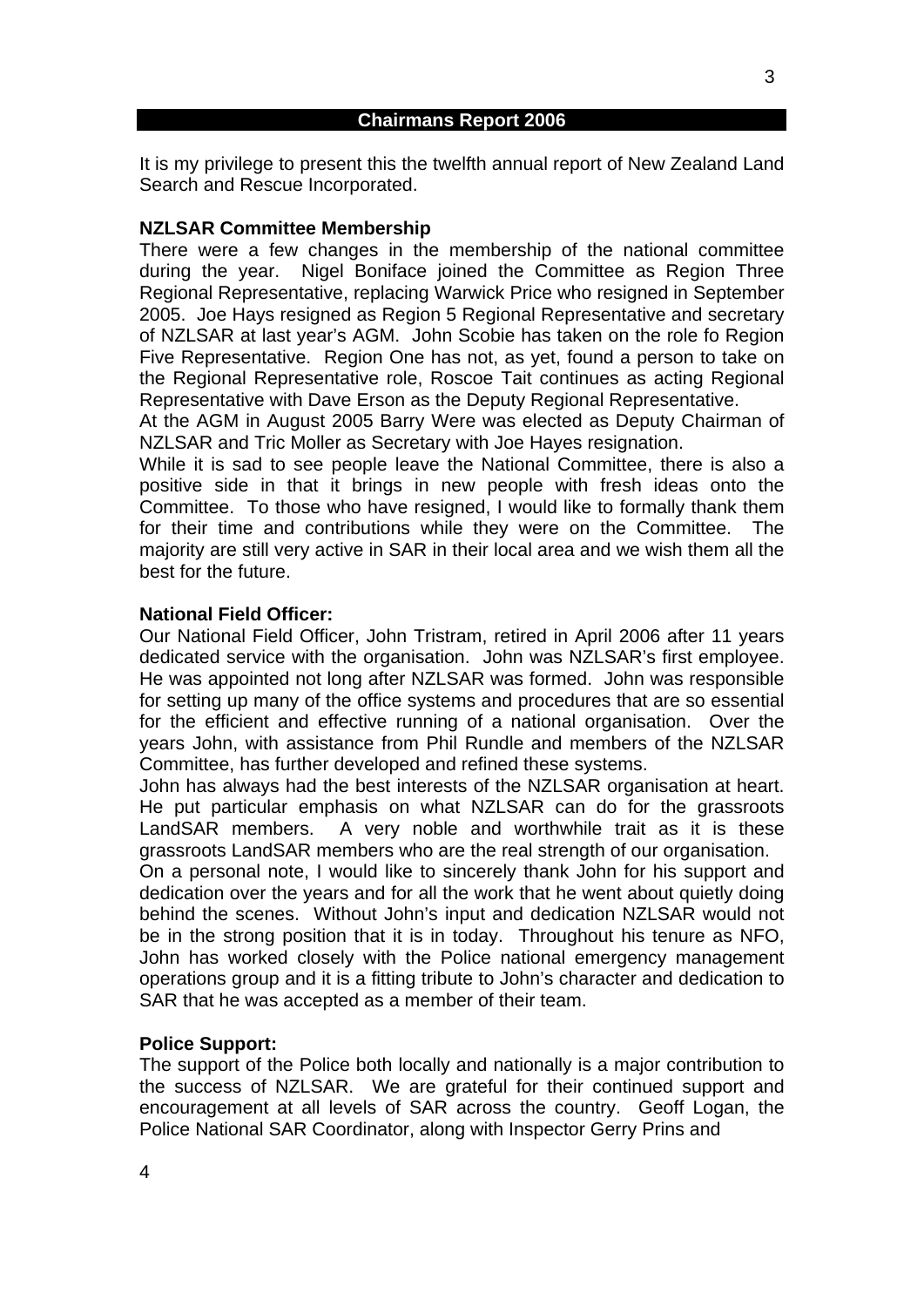Superintendent Tony McLeod continue support both the aims of our organisation and the Field Officer who is based in the same office. Over the years this has developed into a tremendous working relationship between the two organisations.

#### **Regional Committees and Representatives:**

The strength of NZLSAR lies in the local SAR organisations and the regional committees and the relationships they develop with the Police. The Chairmen, Secretaries and Regional representatives, along with the other members of the regional committees, play an important role in the organisation by communicating, co-ordinating training, etc with the Police and the SAR organisations within their region and the adjacent regions. The Regional Representative and the Deputy Regional Representative also play an essential role as they are the conduit between the Regions and the NZLSAR Committee and back to the Regions. The annual Regional Chairmen and Secretaries seminar in August each year is another excellent forum to air the views of the Regions. Having this voice and being able to express the views and thoughts of the regions is one of the strengths of the organisation.

#### **Standing Subcommittees:**

The Constitution of NZLSAR established five standing Subcommittees, the Chairmen of which become members of the NZLSAR Committee. These Subcommittees take on the bulk of the workload of NZLSAR and generally each subcommittee meets two or three time a year. The details of the activities of these Subcommittees over the past year are contained in the reports by the respective Chairmen further on in this annual report. Without the dedication of the Chairmen and members of these Subcommittees for the work that they undertake, NZLSAR would not be in such a strong position that it is at present. A summary of the activities of these Subcommittees is as follows:

## **Communications Subcommittee**;

This subcommittee, chaired by Steve Davis, acts as a technology subcommittee as it is involved in areas outside pure radio communications. This year has seen the formation of an Information Management working group whose role is to look at the development of SAR specific software programmes, and their subsequent application and use in an operational environment and to determine the development priorities. The work that this group is doing has a huge potential to significantly enhance the operational management capabilities within SAR.

## **SAR Search Dogs Subcommittee:**

The SAR Search Dogs has been one of the outstanding successes of NZLSAR and is chaired by Clair Robertson. Due to (i) the increasing numbers that are seeking assessment and (ii) a review of the standards that was undertaken there has been a move to a formative assessment process on the assessment courses that has proved to be very successful. The number of assessed and certified SAR Dog teams continues to increase.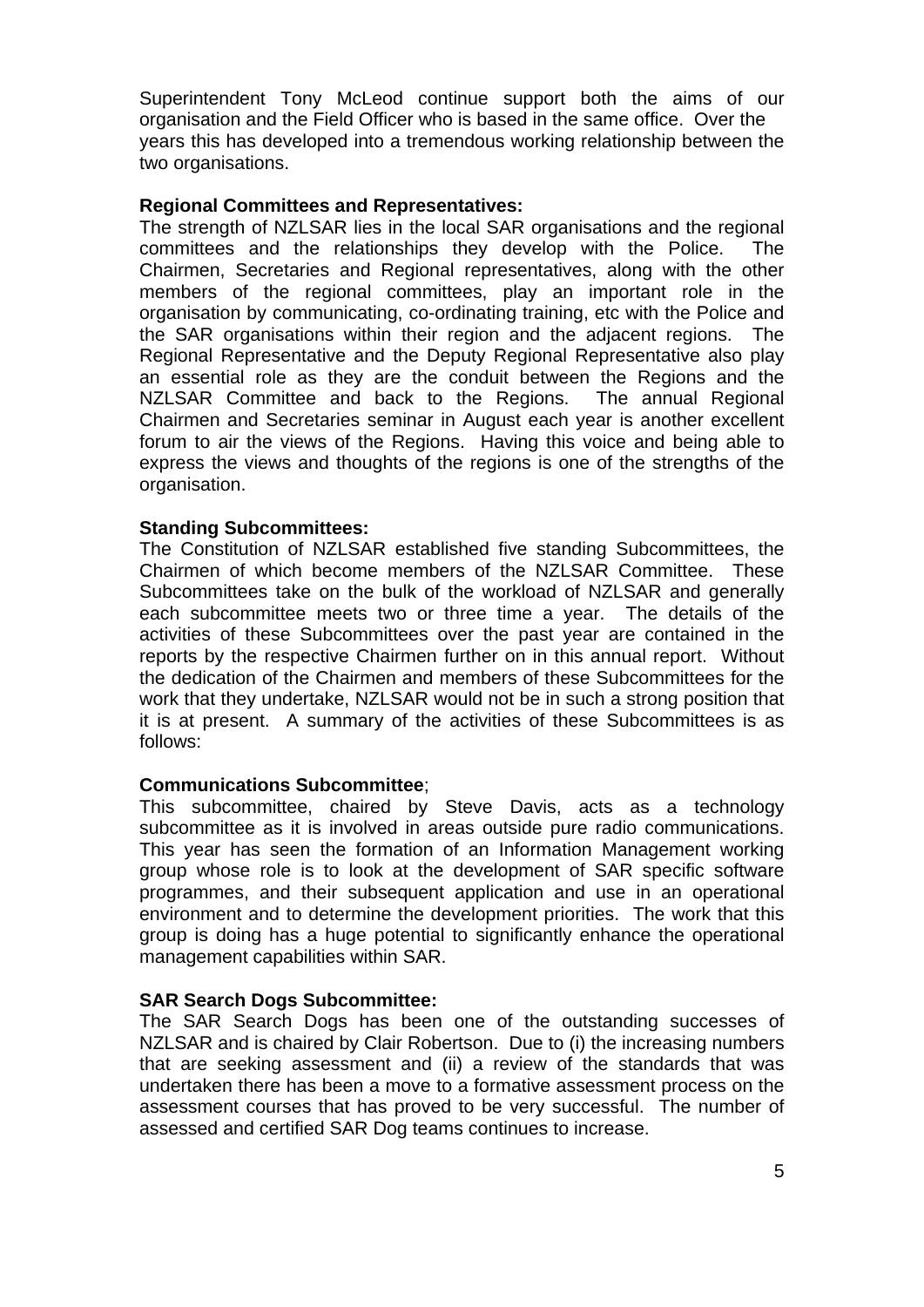## **Specialist Subcommittee**:

This Specialist Subcommittee consists of four working groups: Aviation, Medical, Swift Water Rescue and Vertical Rescue. Dave Erson chairs the Specialist Subcommittee.

Aviation: There has been no activity with this group for a number of years. However, the circulation of the draft Helicopter Rescue Standards has created some discussion which hopefully will lead to a revival of this group.

Medical: The developments the academic standards for the Nominated SAR First Aider/Medic is progressing and when completed will fill a vital role in the response capability of our SAR Groups.

Swift Water: This group is focusing on the development search and rescue capabilities in the swift water environment and the subsequent training of these practitioners in SAR skills in this specialised environment.

Vertical Rescue: The revised draft of the Helicopter Rescue Standard has been circulated for wider comment. The draft of the rewrite of the Alpine Rescue Techniques manual has been circulated to interested parties for comment.

## **Training Subcommittee:**

This subcommittee, chaired by Barry Were, has had a busy year. SARINZ continues to provide courses to our member through Tai Poutini Polytechnic to NZLSAR and during the year eighty four courses were run. The appointment of Dave Shearer as Business Manager for SARINZ is welcomed. This will hopefully lead to better liaison and development of appropriate courses for NZ LandSAR along with ensuring that the courses continue to be delivered at a high standard. A protocol for development of new courses is being developed.

Recognition of prior learning is an issue that the training sub committee has been attempting to address. Local SAR groups need to have a robust assessment process that allows then to assess, to their satisfaction, the knowledge, skills and abilities of their members to undertake search and rescue operations in their area(s). As part of this process each person's existing skills, ability, etc will be recognised. The Training Subcommittee is developing some guidelines to assist SAR groups to undergo this process.

Two publications were issued during the year, these being second edition of the Field Guide and a CIMS Guidelines for LandSAR

## **Underground Subcommittee**

Colin Daniell chairs this subcommittee which this year has being focusing on research and development, and testing of rope systems as used in the underground environment.

## **Finance:**

We have reached the cap with regard to the amount NZLSAR can expect to receive from the Police as our grant each year. The figure has plateaued at \$239,000. Our annual expenses continue to exceed the amount of the police grant (see figure on page 39 ), the difference being made up by the interest that is earned from funds on fixed deposit during the year.

The significant increase in administration costs this year (\$ 107,160) compared to last year (\$ 37,598) is entirely due to the costs incurred in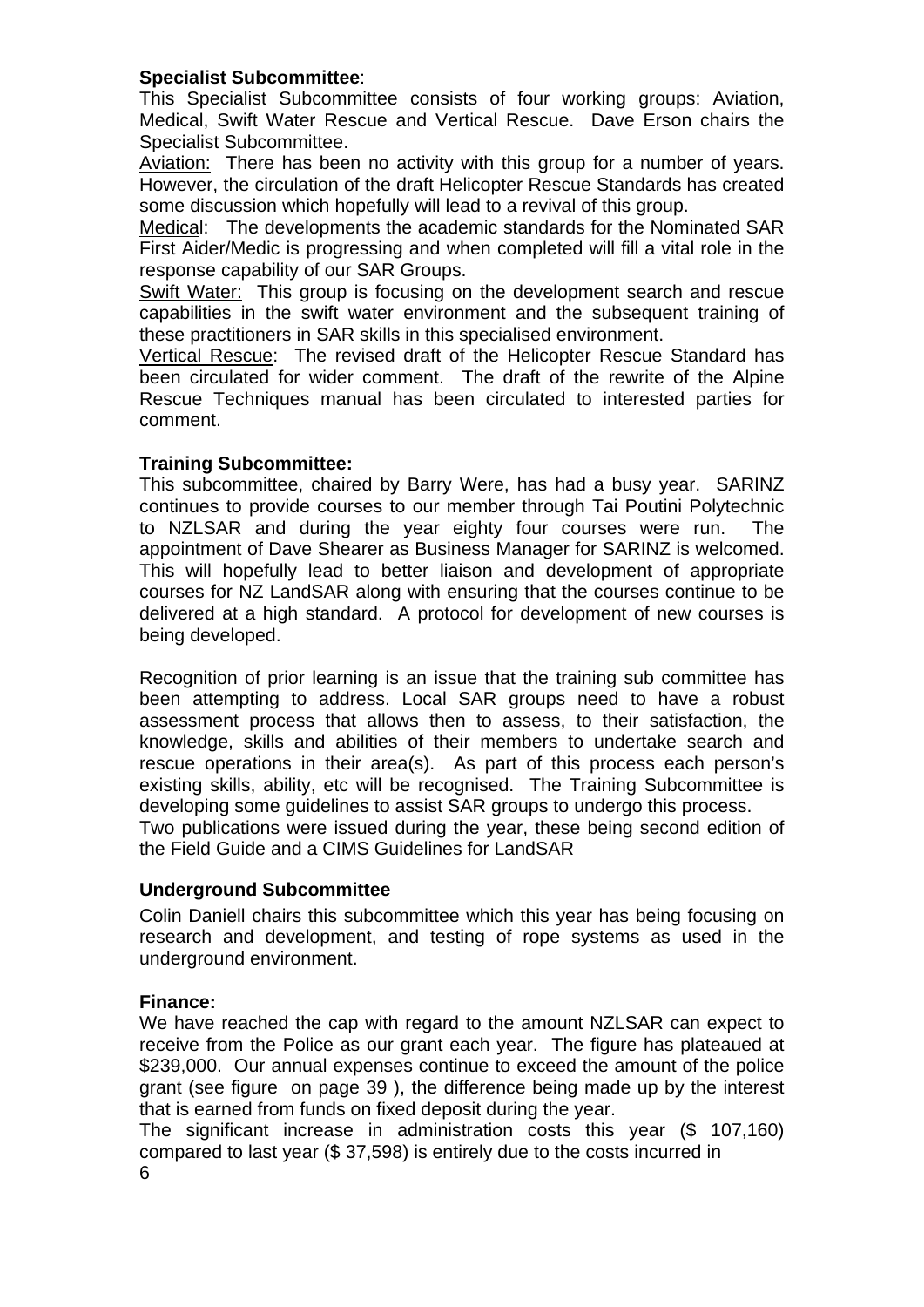undertaking the NZLSAR Review. Other costs are more or less in line with previous years, taking into account normal variations from year to year.

The funding proposal paper that was prepared for presentation to the government via the NZSAR Council is still making its way through the system. Unfortunately, despite establishing a sound and arguable case, the paper has not, as yet, progressed beyond the NZSAR Council. However, we are hopeful that the a paper will be presented to Cabinet in the near future and that there will be a positive outcome in the coming year.

#### **NZLSAR Review:**

In the twelve years since the formation of NZLSAR in November 1994, the organisation has grown rapidly, matured and achieved a tremendous amount in this relatively short period of time. SAR has changed significantly since the formation of NZLSAR. Some of these changes have been driven by NZLSAR and others have come from external influences. The outdoor recreation industry has undergone a tremendous expansion with a huge range of 'new' activities being undertaken in a variety of different terrains by people with variable skill levels. LandSAR has had to respond to these changes and develop appropriate response capabilities. The level of skills and knowledge that is now expected of our members has also increased enormously. The implementation of the Health and Safety in Employment Amendment Act in May 2002 has put additional requirements on SAR organisations, mainly with the requirement to maintain good records of the training, assessment and experience of their members to ensure that they are capable and competent to undertake SAR operations. This raised the question about what support NZLSAR can or should provide to local, district and regional committees. Funding of the national organisation as well as the local SAR groups to provide the equipment needed for training and SAR operations is also taking up an increasing amount of time. Issues such as retention, recruitment and training of our volunteer, response capabilities, etc need to be addressed. These are all putting a tremendous amount of pressure on our volunteer members who are already under time constraints as they try and balance SAR, family, leisure and work commitments.

NZLSAR is now reached the point where the administrative requirements of the organisation are such that has to it needs to be organised on a more business orientated basis. During the year a review of the organisation was undertaken. David Langman and Murray Wilson of Design Torque were engaged to tour the country and collect the thoughts of our member organisations, associated organisations, Police, etc. This data was collated and presented to a Strategic Plan Working workshop in October 2005. From this a draft Strategic Plan was prepared for presentation to the National Committee at its November meeting. The National Committee endorsed the principle and direction of the draft Strategic Plan.

Over the last six months a small working group has been developing the finer detail of the plan which will be presented at the 2006 AGM for ratification. This plan, when approved and implemented, will change the administrative structure of NZLSAR. Essentially it will create a NZLSAR Council consisting of members form the Regional Committees and the existing stakeholder organisations. This Council will then elect a Board with the responsibility of running the organisation. A Business Manager, who will report to the Board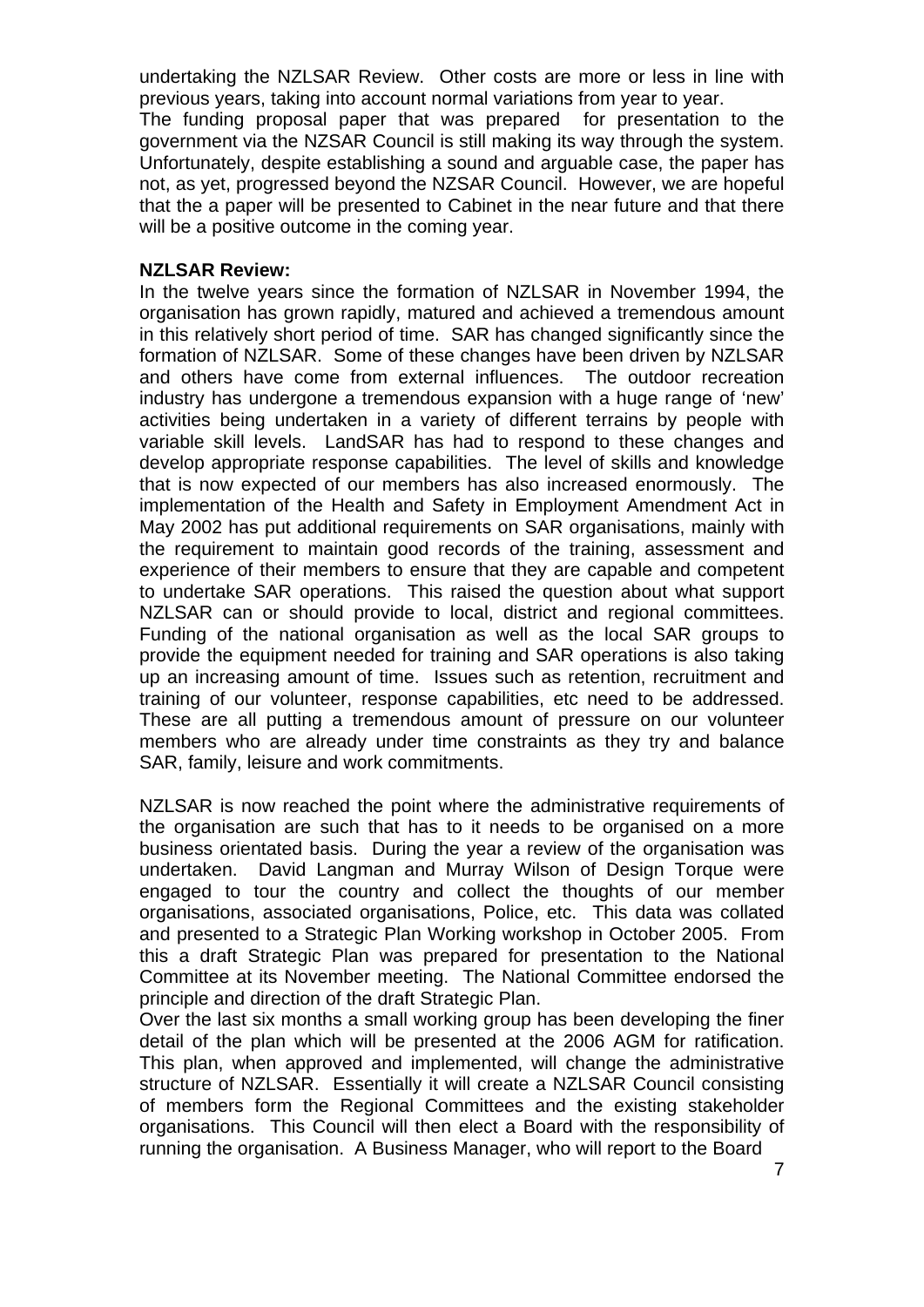will be employed to look after the administrative and funding requirements of NZLSAR. This person will be supported by a number of Administration Support Officers who will provide the administrative support required by local SAR organisations, Regional Committee as well as the Standing Subcommittees. This will allow our members to concentrate on what they joined Land SAR for: to learn and train in the SAR skills they need to effectively undertake SAR operations.

A Business Case has been presented to the Police for a significant increase in funding to implement the Strategic Plan. All indications to date are that this funding increase will be approved.

## **SAR Statistics**

Each year the SAR Statistics are published by the Police. As our end of year and the Police reporting period coincide it takes a little while to collate and check the numbers, so only some interim figures are available for this annual report. However, an analysis of those figures that are available for the past year when compared with those of previous years' gives some interesting results. While the number of operations each year has been steadily rising, the number of hours per operation has decreased and has been below the 10 year average for the last five years. When one looks at the trend lines for Hours per Operation and Number of training courses there is a definite correlation between training and the reduction in the number of hours for an operation.

#### **Conference**

Planning is well underway for the third NZLSAR conference which will be held in Dunedin in November 2006. A number of overseas speakers have been invited to attend what I am sure will be a very successful conference.

#### **New Zealand Search and Rescue Council**

Laurie Gallagher and Roscoe Tait are the NZLSAR representatives on the NZSAR Council Consultative Committee. The Consultative Committee met once during the year and this meeting was called mainly for a presentation by Paul Fitzharris on his review of the search and rescue operation for ZK-HTF. The report was very complimentary of the approach and systems the NZLSAR has, especially in the areas of Intelligence and Planning as well as the management tools that NZLSAR has developed.

Duncan Ferner was appointed as the Manager, SAR Secretariat and we look forward to a long and fruitful relationship with the him and the SAR Council.

#### **NZLSAR Awards:**

Twelve nominations were received by the NZLSAR Committee for NZLSAR Awards during the year. These were all passed by the committee and I would like to congratulate the recipients and to thank them for their contribution to SAR. The NZLSAR Awards are important in that they are a way for LandSAR organisations and NZLSAR to acknowledge, in a tangible way, the significant contribution that the recipients have made to LandSAR over many years.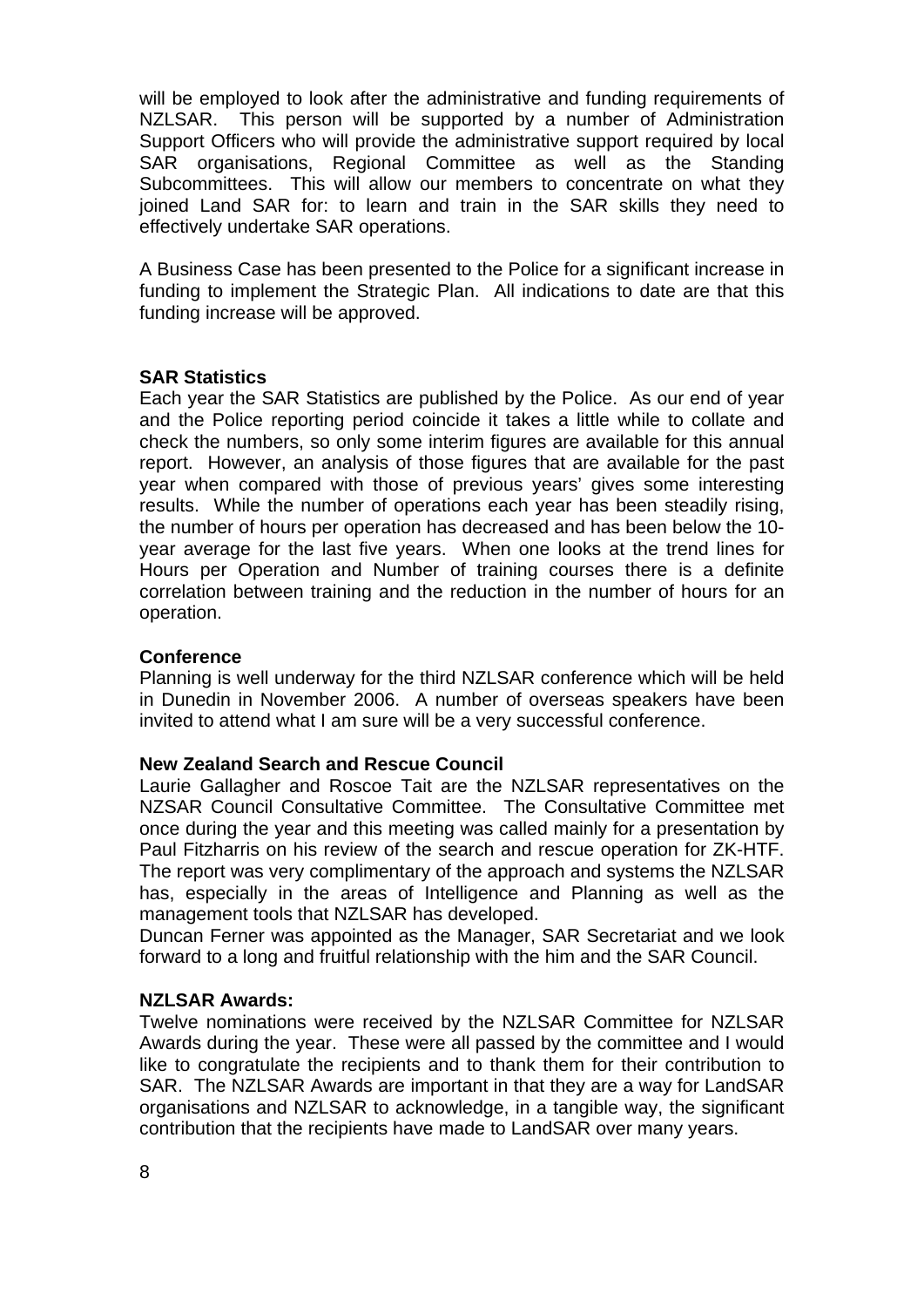#### **Thanks:**

There are numerous people and organisations that deserve thanks for the assistance that they have given to NZLSAR over the past year. While it is impossible to mention them all by name, as they have all made a valuable contribution that is very much appreciated, there are some who deserve special mention.

Firstly, the members of the NZLSAR Committee who not only give their time and input as members of the national Committee but are also active within their local, District and Regional SAR organisations. My sincere thanks to every one of you for your continued dedication and commitment to land search and rescue.

To those who Chair the Subcommittees and Working groups and the members of those groups. These groups are the powerhouses of the organisation. They do a lot of the work for the National Committee in undertaking research, developing standards, training programmes, etc. Without the work that these groups do, the organisation would not function at the level it does. It is through your work and dedication that we have managed to make such a tremendous improvement in the skill and knowledge levels of our members. Thank you for a job well done.

The five organisations that assisted in the formation of NZLSAR: Department of Conservation, Police, Federated Mountain Clubs, New Zealand Speleological Society and the New Zealand Mountain Safety Council, are to be commended for their continued support and assistance. The Police, in particular, continue to strongly support NZLSAR. Apart from providing an office and associated facilities for our Field Officer they also provide support for all the SAR organisations around the country.

Thanks also to the Police from the National Operations Group, Tony McLeod, Gerry Prins and Geoff Logan for the support and encouragement they provide to NZLSAR and, in particular, to John Tristram. It is this close working relationship between our two organisations that is one of the major strengths of land search and rescue in New Zealand. In particular, the Police have been extremely supportive of the NZLSAR's development of a strategic plan to taken the organisation forward for the next five to ten year. Without the support and encouragement of Superintendent Tony McLeod and his team at the Office of the Commissioner, we would not have been able to embark on the development of the strategic plan to the point where a proposal can be presented to the August meeting for ratification and acceptance.

The strength of our organisation lies with our volunteers, the many people who give freely of their time and energy for LandSAR. Each person's contribution is different, depending on their ability, skills, other commitments, etc. All contributions, no matter how small, are welcomed and valued. They all go to make up what is an unique organisation that we can all be proud to belong to. To all these people, I wish to record a very special thanks for their efforts and contributions during the past year. Without your input NZLSAR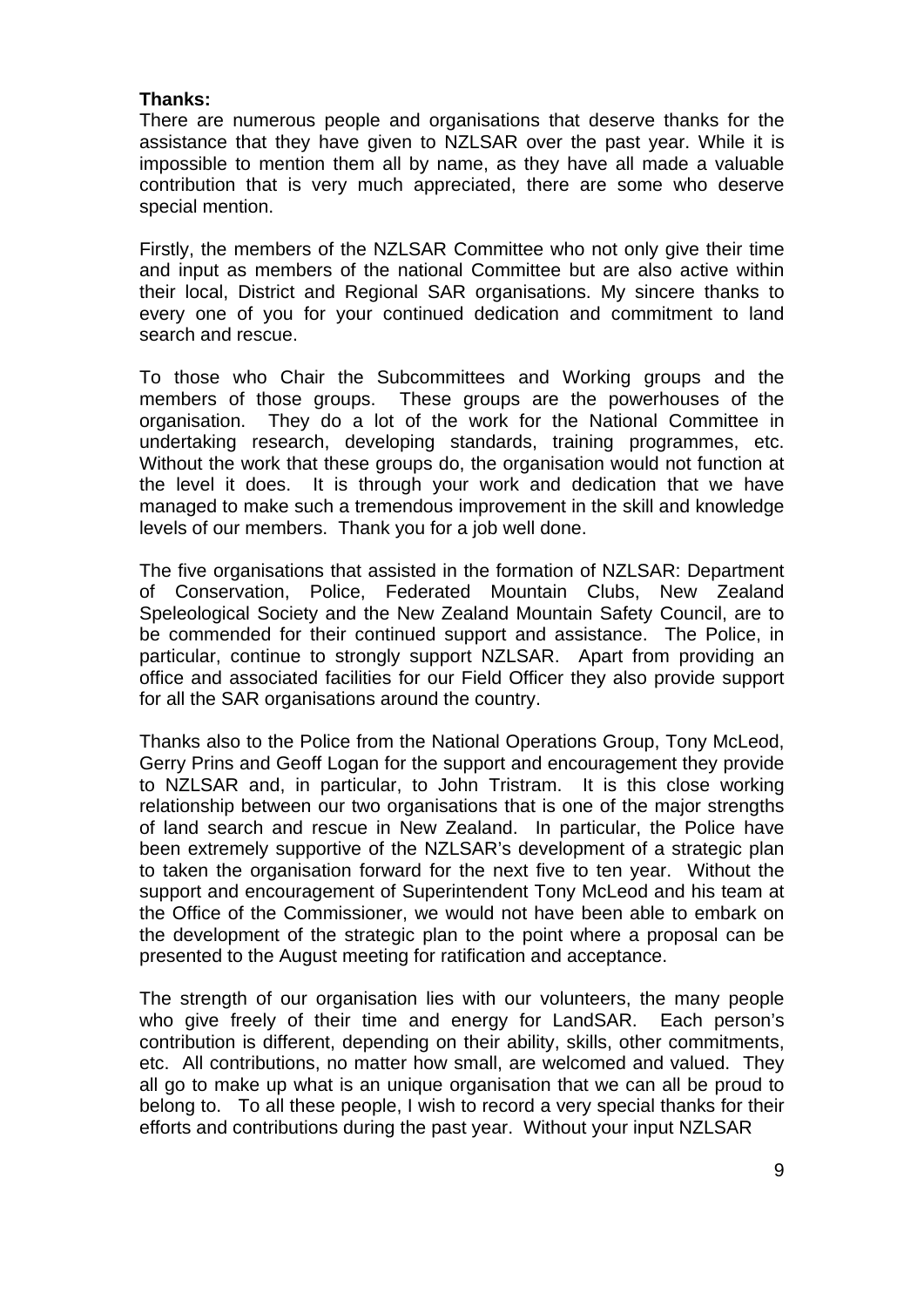would be able to provide the high level of service it does to the public of New Zealand.

## **Conclusion:**

This is the forth annual report that I have been privileged to write for what believe is an amazing organisation. This is also my last year as Chairman of NZLSAR. NZLSAR is about to embark on another significant structural change as the organisation continues to grow and develop. It is only twelve years since the last significant change occurred in LandSAR in New Zealand with the formation of NZLSAR. Not only is the timing is right for another change to occur, but it is essential if NZLSAR is to continue to grow and develop and thus continue to provide the high standard of service to the police and public of New Zealand. It is also time for a new person to step into the chairman's role and to lead the organisation forward by implementing the proposed changes which will result in a significantly improved administrative structure and thus the ability to improve the level of service1. Provided the funding application is successful (and there is every indication that it will be) NZLSAR can look forward to growing from strength to strength.

I have been honoured and privileged to have held this position for the last four years. I wish to personally thank everyone who has been associated with Land SAR. I have been fortunate enough to have been able to meet many of you as I have travelled around the country with NZLSAR. I wish you all the best for the future

Roscoe Tait Chairman

## **Police Report**

2005/2006 has been another busy year for SAR and those involved in SAR. Whilst Disaster Victim Identification support to the Royal Thai Police in the response to the Asian Tsunami continued until March 2006 all our usual activities have also continued. We have seen the retiring of the National Field Officer, the Treasurer, maintenance of current systems, development of new technology and the completion of the NZLSAR Strategic Plan and Business Case.

The SAR Council is presenting a strategic funding paper to Ministers seeking funding to initiate a new SAR model. Whilst proposed changes principally affect Marine SAR some funding was sought for Land SAR also. The outcome from this paper may not be known before this annual report is printed.

We have also seen the largest Class III operation coordinated by Rescue Coordination Centre New Zealand in the search for helicopter ZK-HTF occur. The review of that operation has provided recommendations that are being addressed by the SAR Council.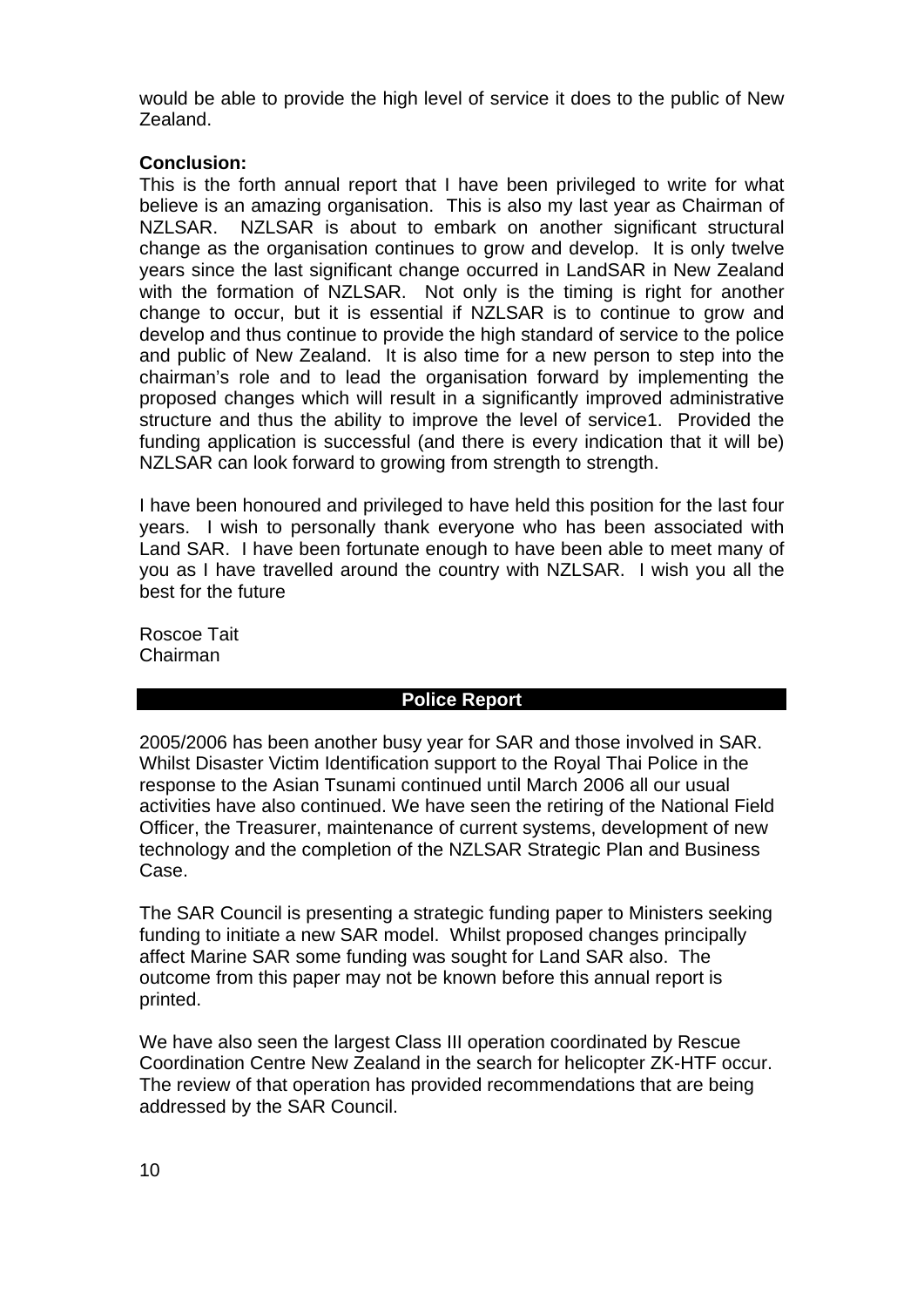## **Retirement of National Field Officer and Treasurer**

After more than a decade as National Field Officer John Tristram retired in April. His absence is noticed at the Office of the Commissioner and I'm sure his regular visits to places near you are also missed. Thanks John for your work and dedication. Our temporary National Field Officer is Phil Whitelaw who brings with him a wealth of experience from the outdoors and as a past Land SAR Advisor for Wellington. Phil Rundle has also retired from his job as Treasurer although he has kindly kept running the books until a new appointment is made. Thank you Phil for the time and expertise you give.

## **SAR Statistics Data Collection Form (P130)**

1411 SAR incidents have been recorded this year of which 703 are Land SAR Operations. Whilst this number is down slightly from last year significant effort has been invested in achieving the results obtained. Police appreciate the input of so many to the successful completion of these operations. Two thirds of all our operations result in the missing party being found safe and well, giving better than even chances for those who get lost returning home safely!

## **Search and Rescue Reality Series**

Starfish Productions have produced the Search and Rescue reality series that is currently screening. The light in which SAR is portrayed has resulted in Phil Whitelaw being inundated with people wanting to join NZLSAR. This is indicative of the many positive comments that are heard about what our SAR system achieves for the persons who are lost and/or injured in the outdoors. Thank you to everyone who has participated in the filming of the series.

## **Strategic Plan and Business Case**

The Strategic Plan and Business Case presented to Police has been received favorably however Police are awaiting the outcome of the SAR Council's SAR funding bid before a complete response can be given. Implementation of the plan would see administrative burden lifted from volunteers, enabling people who contribute to SAR more time to be spent doing the things they enjoy.

## **SAR Council/Secretariat**

Many of you will be aware that some options in the SAR Council's SAR funding bid include change in coordination of marine SAR. If the transition of Marine (Salt water) SAR from Police to Maritime New Zealand occurs there will be additional work in relation to the transition for both local, District and National SAR coordinators. A change in the SAR Secretariat Management has occurred with Duncan Ferner having settled into the position. Welcome to the SAR sector Duncan!

## **SAR Controllers Courses**

The courses have been set down for 29 January to 9 February 2007 as our usual August booking was unavailable. Please note the dates for your diaries.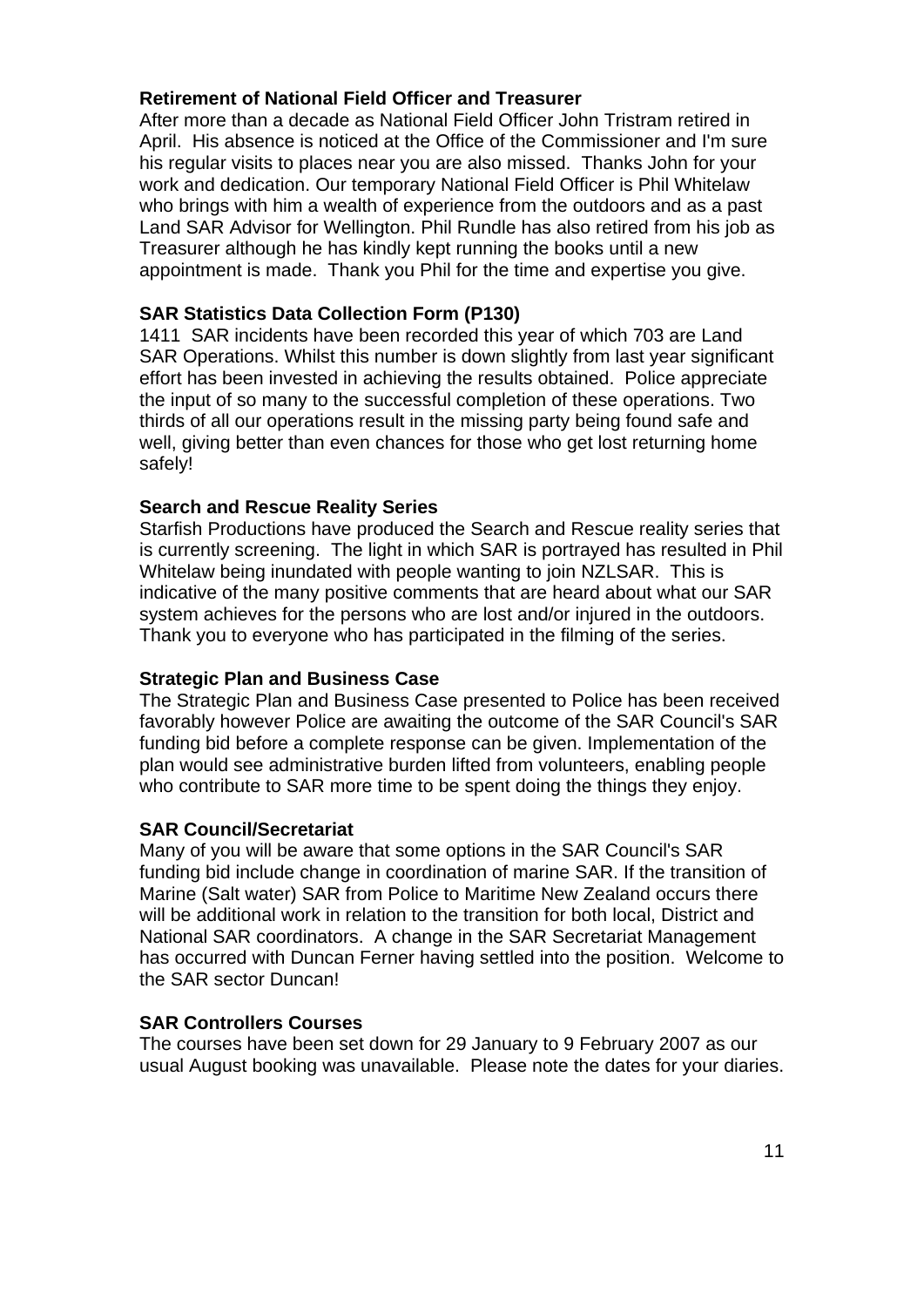## **SAR Message Forms**

1000 books of 50 SAR message forms have just been delivered to Districts for use. They are now in triplicate and should assist in the communication processes you use in SAR activities. Thank you to everyone who contributed to their production.

#### **The Local Scene**

Through out the year numerous SAR Activities have been held including operations, debriefs, exercises, training and committee meetings all of which take time to plan and coordinate. Thank you to all those who assisted in all these events from planning, coordination, umpiring and training, through to those who participated. Each of your efforts aids in furthering a professional and timely response to those in need.

## **The Year Ahead**

As we look to another year there will be much work again with the NZLSAR Conference and other initiatives that have been mentioned. Thank you for your continued participation in the service you provide to our communities and may the year be successful in continuing to improve the effectiveness and efficiency of SAR.

Geoff Logan National Coordinator: Search and Rescue

#### **Region One Annual report**

Region One consists of three SAR organizations: Far North SAR based in Kerikeri, Northland SAR based in Whangarei and Auckland Land SAR. Generally the past year has been a moderately busy one for the region with over 30 operations during the year. There were four events of note during the year; these being the Regional SAREX held in September, AKLSAR's participation in organizing and running of the CureKids Great Adventure Race at the end of March and the two week-long searches for Mr Atkin at Thames in April and Mr Yang in the Hunua Ranges in May.

## **REGIONAL COMMITTEE**

The members of the committee are

| Roger Ladd            | Chairman, Land SAR Adviser, Far North<br><b>SAR, Kerikeri</b> |
|-----------------------|---------------------------------------------------------------|
| <b>Kevin Bell</b>     | Secretary, Northland SAR, Whangarei                           |
| Roscoe Tait           | <b>Treasurer and Acting Regional</b>                          |
|                       | Representative, Land SAR Adviser,                             |
|                       | <b>Auckland Land SAR</b>                                      |
| Dave Erson            | <b>Regional Training Coordinator and Deputy</b>               |
|                       | Regional Representative, Auckland Land                        |
|                       | <b>SAR</b>                                                    |
| <b>Grant Conaghan</b> | Land SAR Adviser, Northland SAR,                              |
|                       | Whangarei                                                     |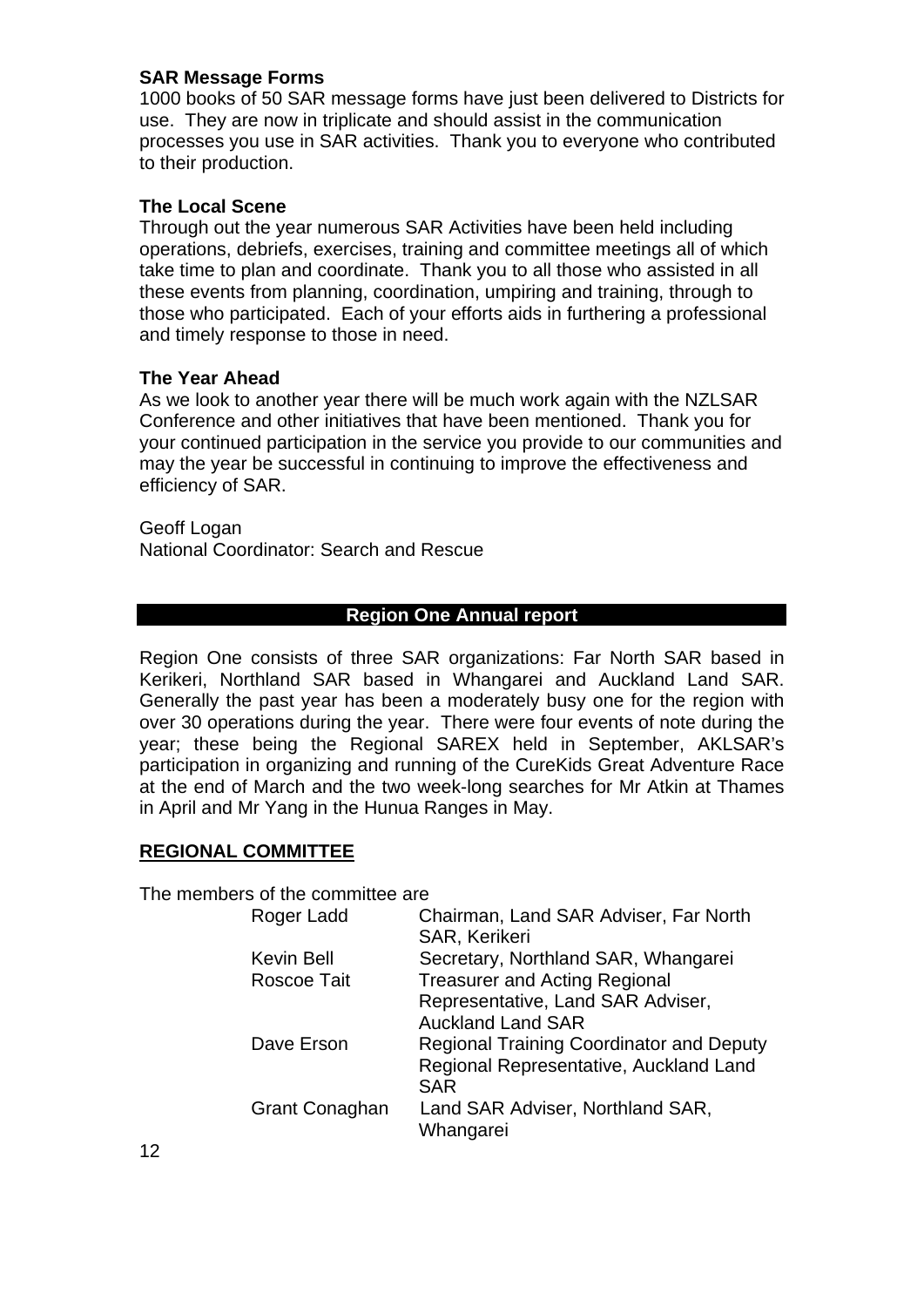Mark Hall **Police SAR Inspector, Auckland** Glenn Hawke Land SAR Advisor Northland, Whangarei Pete McGhee Far North SAR, Kerikeri Cliff Metcalfe SAR Sergeant, Whangarei

The Regional Committee, while maintaining contact via phone and emails, has not had a face to face meeting this year as planned meetings have had to be postponed for a variety of reasons. A meeting is, however, planned for late July.

#### **TRAINING**

Training has been reasonably steady over the year and consists of a mixture of locally organized and run training and external courses. A number of Tai Poutini Polytechnic courses, mainly using SARINZ trainers, have been run throughout the region. Over the year the following courses have been run: TCA (2), Tracking, Search Methods, First Aid (2), Suburban Search, CIMS and Ropes (3). Where possible, SAR groups will combine to provide sufficient numbers to make a course viable. This training is in addition to local training exercises and SAREXs.

In September 2005 the first Regional SAREX was held in the Tangihua Ranges, west of Whangarei. The weekend started with a scenario based SAREX starting on Friday afternoon which ran through until early Saturday evening. The aim being to enable as wide a range of skills as possible to be practiced, both in the field as well at base, and to practice the management of shift change-over. On Sunday a SAR competition was held which involved navigation, observation, a First Aid scenario and carrying and lowering a patient in a stretcher. The completion scoring was very close and won by one of the Auckland teams. This was an extremely successful event, both for its learning outcomes as well as strengthening the liaison between the Region One SAR organisations. It is planned that a Regional SAREX will be repeated every two to three years.

## **OPERATIONS**

During the year the three SAR Groups in the Region were involved in over 30 operations. These were mostly short term operations which were accomplished in a matter of hours.

The major operations for the two northern groups (Far North SAR and Northland SAR) were the plane crash just out of Whangarei and the search for Cristal De Vetten who went missing from her home in Kerikeri. Unfortunately, both these operations resulted in the recovery of bodies.

Auckland SAR was little busier than the other two groups, with a number of short duration operations throughout the year. However, there were long two operations during the year. AKLSAR were called to assist with the search for Robert Atkin who had gone missing in the Kauaeranga Valley in April. The initial search was undertaken by Thames and a little later with assistance from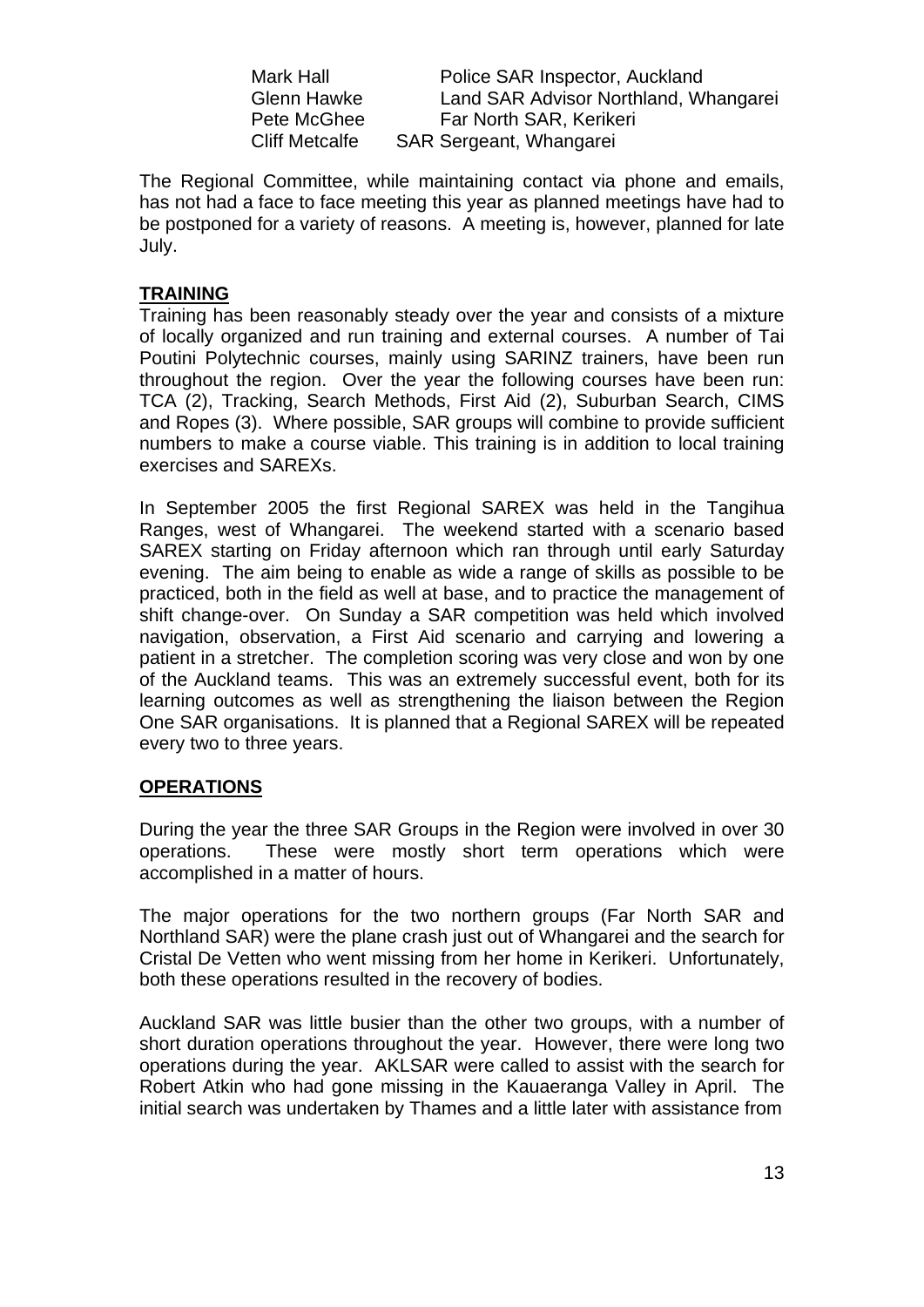the surrounding LandSAR organisations. AKLSAR were asked to assist on day three of the search and members assisted for the next four days both at headquarters and with teams in the field. Unfortunately, his body was found in a pool at the bottom of a waterfall in a branch of the Rangihau Stream on day 7 of the search.

Mr Yang went for a walk in the Hunua Ranges on a recognized track with his sister and nephew. He was a slower walker than the others and fell behind and he did not turn up at the carpark at the end of the day. After a search of their intended route and the adjacent tracks that night did not find him, the search was scaled up. Despite extensive searching for a week and calling in teams from Whangarei and Region Two to assist, no trace of Mr Yang has been found.

The other major event that occurred in the AKLSSAR area was the CureKids Great Adventure Race, which was based at Bethells Beach in the northern Waitakere Ranges on Friday 31 March 2006. This is the third time that AKLSAR has played a major part in the race event. As with previous years, AKLSAR developed the race safety plan as well as providing the radio communications, checkpoint marshals and a SAR response for all of the offroad sections of the race. This year's race was extremely successful, with 44 teams from 23 companies participating in this year's event. The forty four members of AKLSAR FIRST Team assisted on race day in a variety of roles, including running race control. Many of them had also spent a number of days assisting with the scoping of the route and in developing the communications plan. The race raised over \$630,000 for CureKids, which uses the money to fund medical research into children's illnesses.

## **PUBLICITY**

AKLSAR were approached by Jeff Cameron of Starfish Pictures in late 2003 about the concept of producing a reality TV series on Land Search and Rescue. As this was considered to be a great opportunity to provide the general public with some awareness of what LandSAR is and the people who are involved. The concept was taken to the NZLSAR Committee and the Police, both of whom endorsed the project and an approach was made to TVNZ by Jeff. The result of two years of chasing SAR operations and filming is a seven episode Television series that commenced on TV1 at the end of June 2006. The ratings have been such that TVNZ has asked Jeff Cameron to look at filming a second series. Hopefully, the second series will be able to have more emphasis on the volunteer aspects of LandSAR.

## **ACKNOWLEDGMENTS**

I would like to take this opportunity to thank all the volunteers for giving their time so freely to SAR, not only for the operations, but more importantly for the time and effort they have put into training to maintain and hone their skills and in learning new skills.

#### **Roscoe Tait**

**Acting Region One Representative**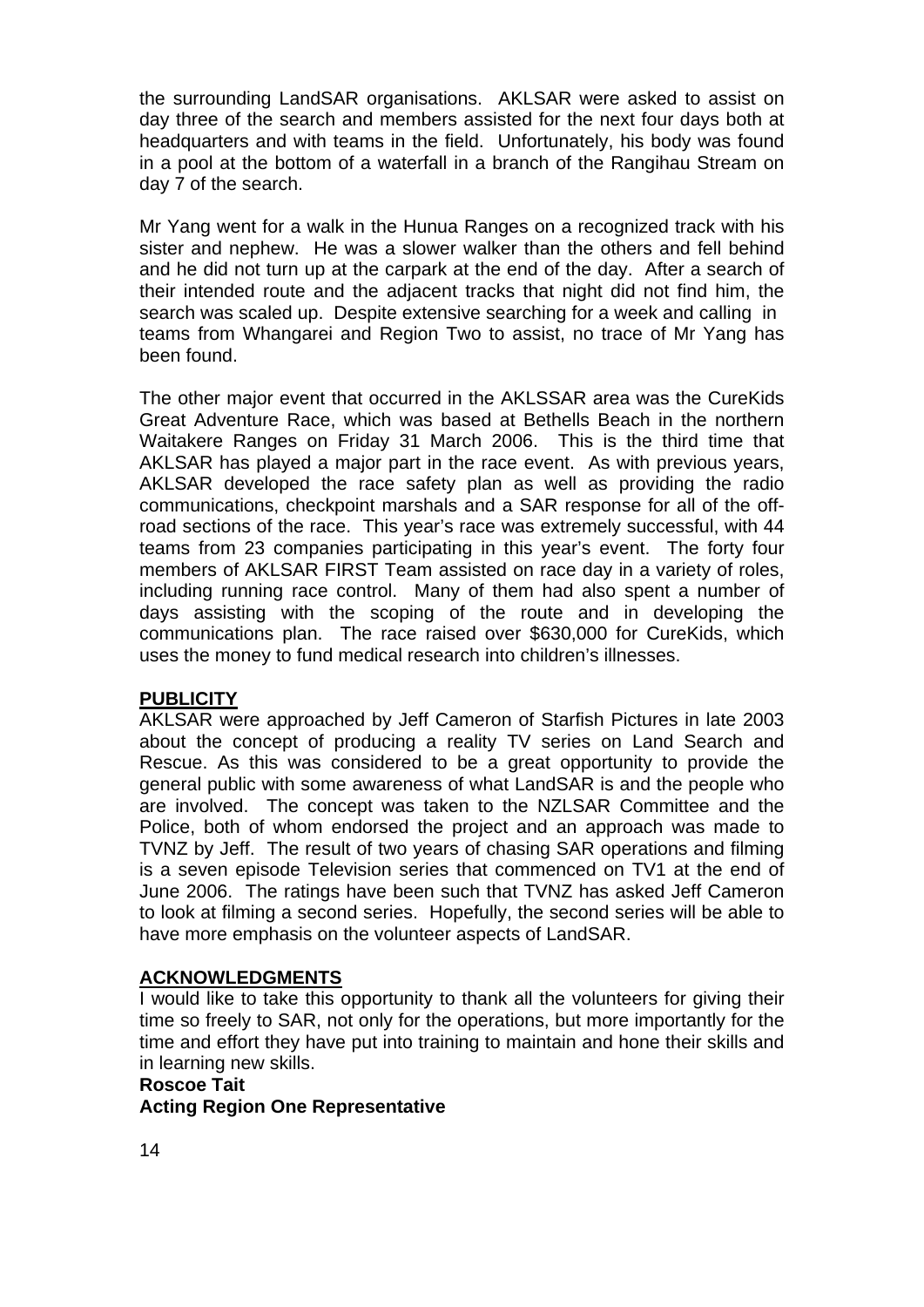## **Region Two Report**

Region two held it's AGM on the 2<sup>nd</sup> July 2006 at the DoC office in Rororua.

|                           | The new committee members are:   |                                  |
|---------------------------|----------------------------------|----------------------------------|
| Chairman                  | Tiena Jordan                     | threejordans@xtra.co.nz          |
| Secretary                 | Tiena Jordan until November then |                                  |
|                           | Donna Bergerson                  |                                  |
| Treasurer                 | <b>Brent Martin</b>              | bjmartin@mustard.co.nz           |
| Training                  | <b>Russell Lamb</b>              | ra-lamb@xtra.co.nz               |
| Regional reps Dave Comber |                                  | dave.comber@contact-energy.co.nz |
|                           | Debbie Robertson                 | Robertson.nd@xtra.co.nz          |

The region has two meetings per year, one in Feb, the other in July, any issues that need to be dealt with are done via e mail. Areas within the region are, Taupo, Turangi, Waitomo, Hamilton, Thames, Kuatuna, Waihi, Tauranga, Rotorua and Whakatane.

Over the last financial year the region has run 20 TTP courses, down by 4 from the 2004 – 2005 year. Till March 2007 the region is looking at running 13 – 14 courses.

#### **Issues over the last year**

- 1. Discussions/ Concerns over affiliation to NZLSAR (Resolved)
- 2. Turangi is still having problems with Radio's and are still waiting for Steve Davis from National LSAR communications to reply and help.
- 3. To date a letter from the National LSAR Chairman to Dave Comber and Ray Walker regarding the National NZLSAR review has not been attended to.

Those attending the NZLSAR conference (subsidized by National) from region 2 are the two regional reps and the regional training co ordinator. Attending the national meeting in August will be the two regional reps and treasurer who is standing in for the chairman.

Searches for the year have been about the same as previous years, one point of interest was raised and that was the two suicide searches where the missing parties had walked a long way, one 23km and the other10km. **Cheers** Bruce Sandford Region Two Representative

## **Region Three Report**

How do we approach a year of proposed change? NZLSAR has reached a cross roads in its development. One that was predicted before NZLSAR came into existence at the 'Towards 2000' seminars. The result is one of the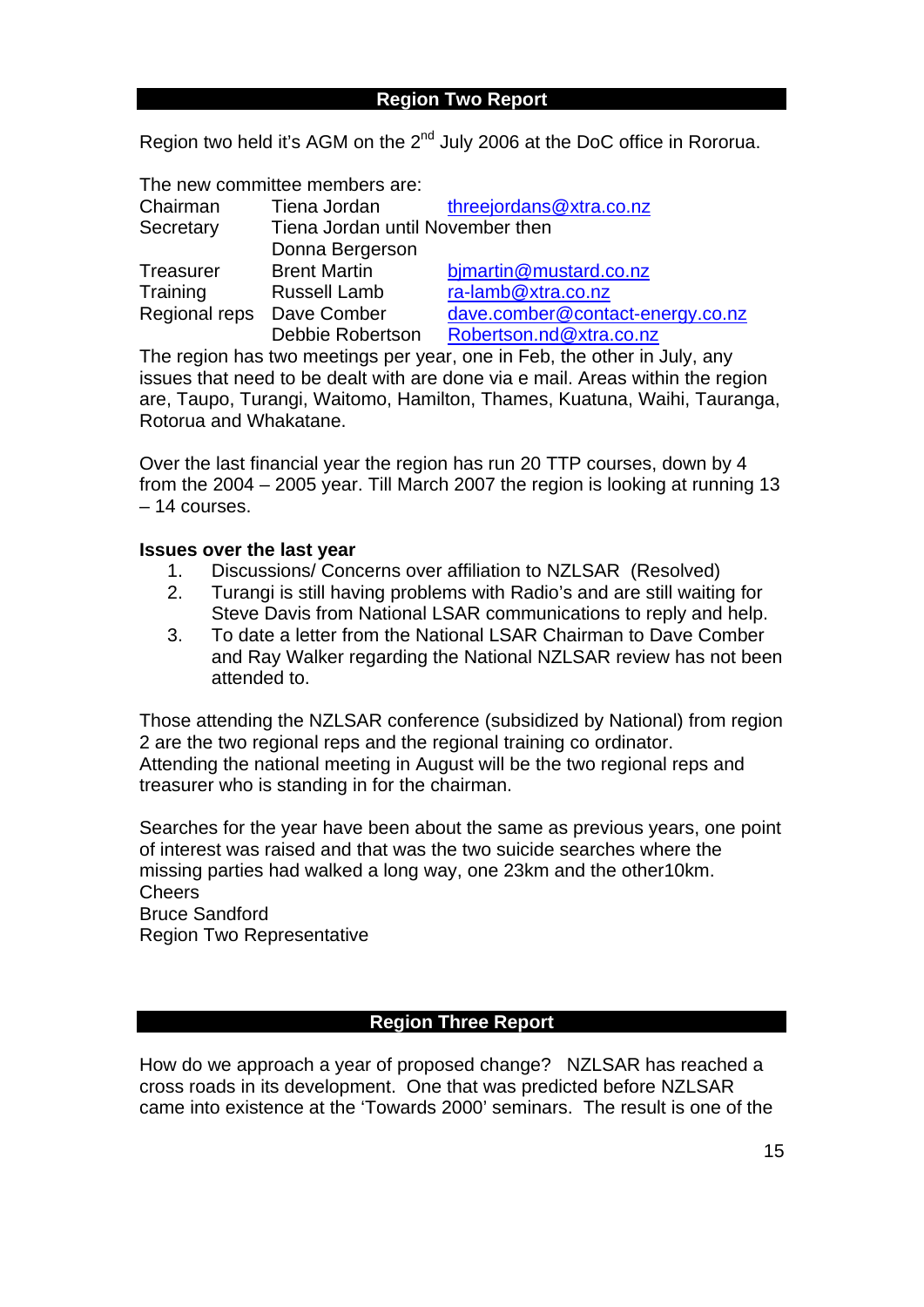most difficult annual reports I have had to write since the inception of the organisation.

Why is it difficult? Well our early development was easy because it essentially introduced and set in place solid links between the volunteer arm of SAR and the Police who have the responsibility for the co-ordination of SAR. The trend now seems to be aimed at moving away from that model into a sphere that is not altogether clear and somehow we need to find a path to the future that actually provides for an effective operational environment using volunteers.

There are many issues like operational performance, retention of experience, risk, health & safety, insurance and a range of other things confronting SAR in all its forms. There are also many interest groups, organisations and government departments that all want their share of the cake. A cake that isn't really that big, certainly not big enough for all of them to have a major role. Understanding where we sit in the big picture is of paramount importance. The concern is the development of a system that is so **nonoperationally** focused that we become divorced from the realities of operational needs.

NZLSAR, by majority decision of the national committee, has decided to restructure but what does this mean? A new structure has been proposed which is different to the present structure. It has been costed and presented as a solution to our needs, but what are our needs? Region 3 spent 6 hours meeting with the review team discussing many issues but the solutions offered by the review team don't address those issues. All the solutions are non operational. None consider operational needs which are the very essence of our involvement. A possible reason for this is the claim that a non operational structure is required before we can move forward but this puts the cart before the horse. Surely we need to know what is required operationally before we can put an appropriate non operational structure in place.

As a region we have put as much thought and effort into restructuring the organisation as any other region. Over and above that we have taken the step to analyse the last 35 years of Land SAR in New Zealand and that research has given us reason to question the logic of the current restructuring proposal. We have spent a significant amount of time working out the detail of where we came from and looked at the important lessons we have learnt on the way. Working at the coalface we also have a good and clear understanding of what is required to move forward operationally at both local and national level. This background has given us a solid framework upon which to analyse the current restructuring proposals and what they mean for SAR. The facts speak for themselves and the conclusions that have been drawn from the information gathered, suggests the National approach is inappropriate and/or wrong.

For more than two years, we have tried to convey the real issues to the National committee. Probably (due to frustration) a little too bluntly at times but for all this work and effort we have been singularly unsuccessful at getting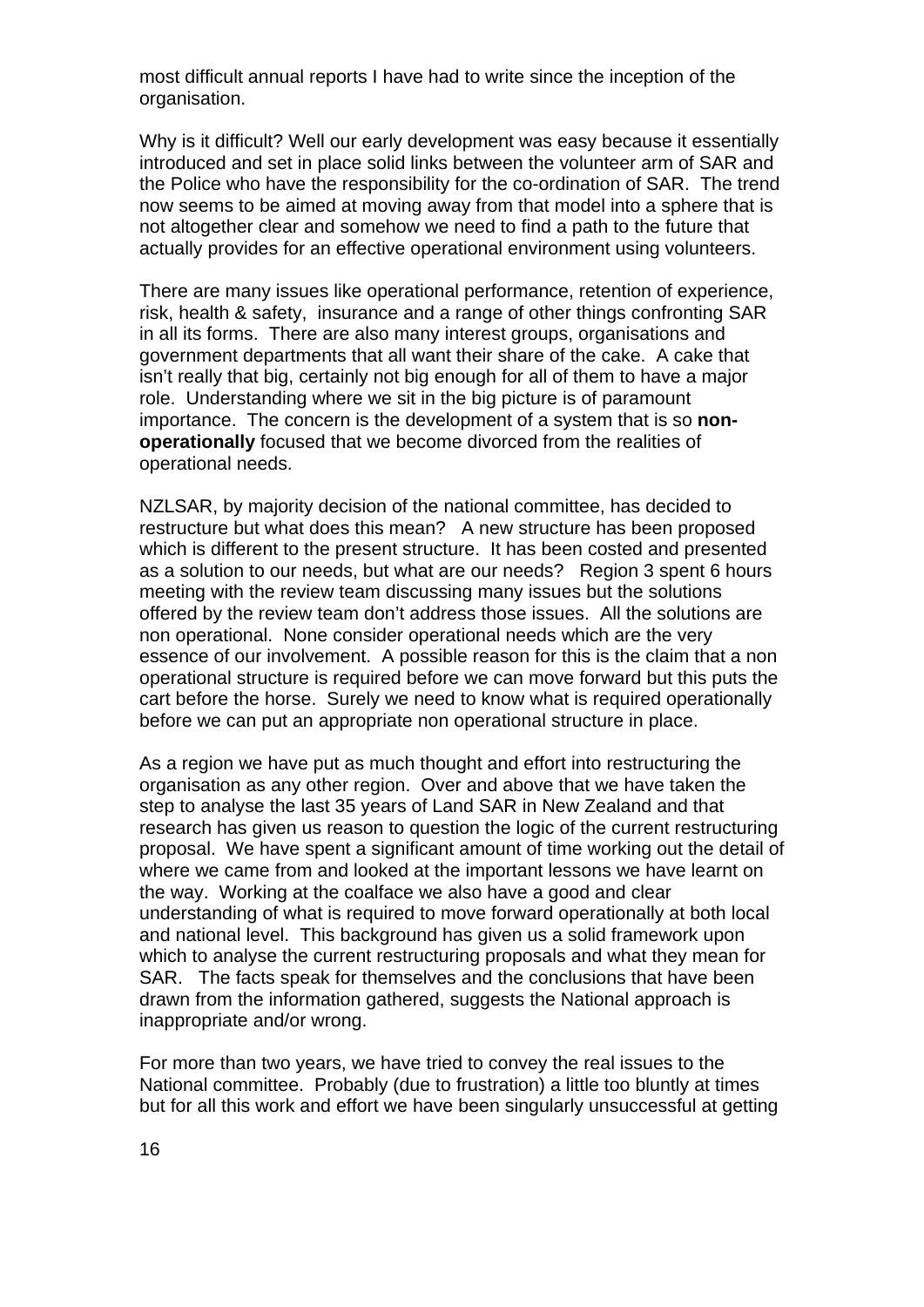any recognition from the National Committee. Hence, our Regional committee decided that if we couldn't get some response from the National Committee there was only one course of action left and that was to write to the Minister of Police.

A letter to the Minister was sent out in mid December 2005 and we have only recently received a reply. Where we go from here is still under discussion. In short our Region considers the restructuring proposals to be flawed and we also believe there is no clear understanding of what or where we really want to go. We believe that restructuring can only achieve real gains if they are operationally driven with clearly defined objectives. Non operational restructuring which has no point of focus will not ensure effective results.

We note the comments by the Chairman, Roscoe Tait, which relate to progress in the review of NZLSAR and recorded in the minutes of the November 2005 national committee meeting, I quote:- "**We are trying to make it SAR focused not administration focused.**" Region 3 fully support that approach and would be keen to see a strong commitment in that direction. Remote administration has no real value to the Region because in practical terms it only ends up with double handing and more work for local volunteers. To be effective, paid administration needs to be embedded in the area where it is required.

In regard to Region 3 activities over the last 12 months we can only repeat what has been reported previously and summarise by acknowledging that SAR in our Region continues to be applied, fine tuned and improved with the pragmatic effectiveness that has been a feature of SAR in our area since its formal inception in 1935 give or take a bit for different areas within the region.

Graham Thorp Region Three Representative.

## **Region Four Report**

#### **Activities**

In the past 12 months the region has been generally quiet, Wellington having the greatest number of operations. Most other groups have had only a handful of callouts each. Apart from the Erceg search, which some groups had an involvement with, there have been no long searches.

#### **Administration**

A number of groups, Wellington, Palmerston North, Horowhenua, and Wairarapa are in the process of adopting the use of computers, I/Man, G/Man, and TUMONZ, to a greater or lesser extent. Other groups are either still considering this, or are so small as to feel it is not warranted.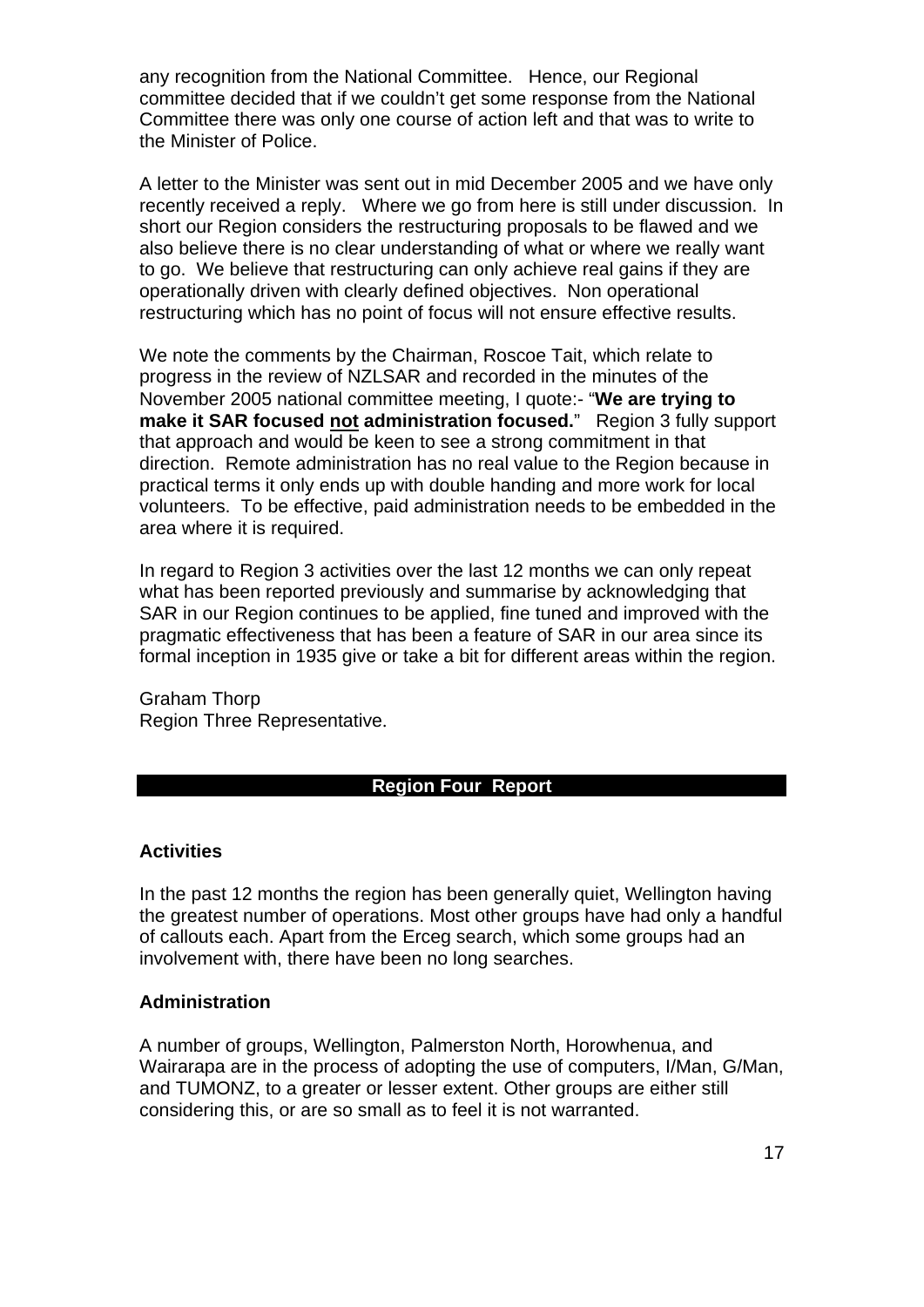Most groups are purchasing Hi Vis vests, and some have obtained SWAZI SAR rain gear.

Attendance at our quarterly Region 4 meetings has been erratic, usually only a little over half the groups being represented at any one meeting, however most show up at least once a year.

## **Training**

Training has continued around the region with 12 SARINZ courses, and regular local training by groups. Two SARINZ courses open to participants from the region were supported by 6 groups.

Since May Wanganui has conducted a successful recruitment campaign, with some 15 new recruits likely. This will result in the need for a number of SARINZ courses. Wellington also has additional training requirements. Region Four would therefore like to apply for an increase in their training budget, from \$9,000 to \$14,000.

The Region would also like the Committee to consider raising the \$30/day/person training allowance to \$40. Most courses are well below this figure, but occasionally venue availability, or course requirements, necessitates more expensive venues, some of which are now over \$30. Following a previous instruction to inform SARINZ if they would have to pay for their instructors accommodation, this was reluctantly agreed to by the SARINZ business manager only after much" persistence" He suggested they could go to a motel, 40km away!

With the lack of callouts most groups report some difficulty keeping all but the keenest members motivated to attend training and refreshers. Quiz nights are popular to get members together.

Regards, Nigel Boniface Region Four Representative

## **Region Five Report**

The Members of Region 5 Committee are:-

Keith Morfett Hokitika Chairman Leanne Edwards Nelson Secretary John Scobie Blenheim Regional Representative And a representative from each of the following groups: The voting members are (in addition to the above office holders) Kaikoura Blenheim Hokitika South Westland Nelson Murchison Haast Search Dogs Motueka Golden Bay Caving Alpine Cliff Rescue Karamea Buller White Water Greymouth Reefton Police vote for each SAR sergeant (3) Inspector H Flower Russell Tucker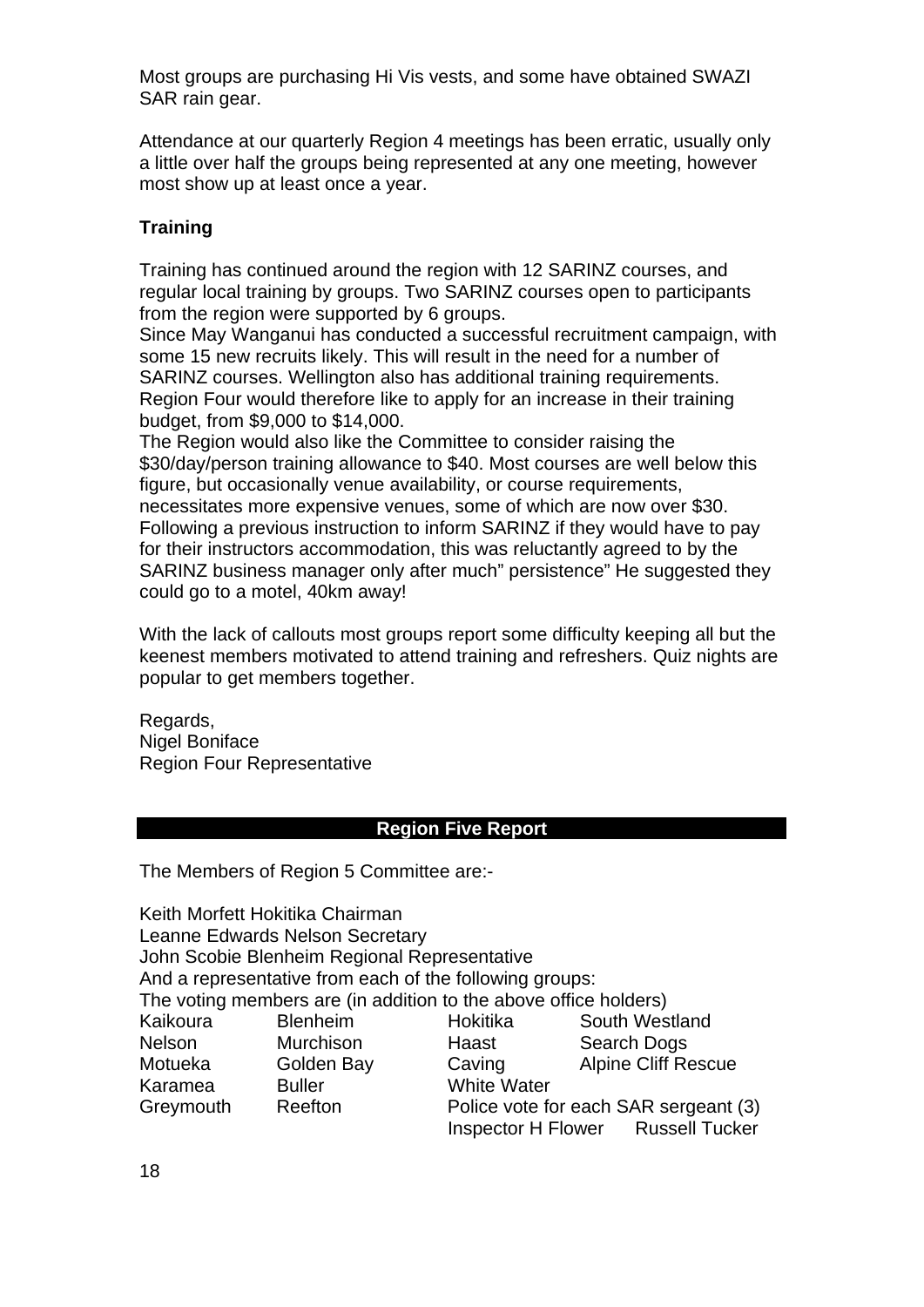The region held 3 face-to-face meetings throughout the year. These meetings were held in Reefton starting at midday Saturday and finishing at midday Sunday, again the socializing between meeting sessions has helped reinforce that Tasman is a region not a collection of dispirit groups.

Members of the groups that make up Tasman travelled throughout the region to assist in searches especially to Greymouth and Franz Joseph where the biggest operations of the year were located. As Murphy's law would have it, these two operations overlapped by a few hours placing a huge strain on both Volunteers and the Police.

We were lucky also, to receive assistance from the NZ Army of personnel from Burnham.

The year 05/06 has seen a small increase in the number of Mental Health related incidents. The number of operations for overseas tourists was 27, which relates to 24% of the total operations.

Some SAR Stats for Tasman 2005-2006 Land Incidents (With thanks to Sherp Tucker for extracting these figures for me)

Please note this is for the time period 1 July 2005 until  $2^{nd}$  June 2006 - not the full year.

Land SAR Personnel were also utilized on numerous marine searches e.g. Operation Durrant which took 4 days effort and 80 personnel but the stats for that are contained within the Marine SAR Incidents.

| Total number of Land SAR Incidents Tasman                   | 114        |
|-------------------------------------------------------------|------------|
| Incident Time Frame – SAR activation to incident conclusion | 1099 hours |
| Average Incident Time Frame                                 | 9.6 hours  |
| Total number of personnel used<br>916                       |            |

# **Marlborough policing area**  No of Land SAR Incidents **19** Incident Time Frame – SAR activation to incident conclusion **198 hours** Average Incident Time Frame **10.4 hours** Total number of personnel used **194**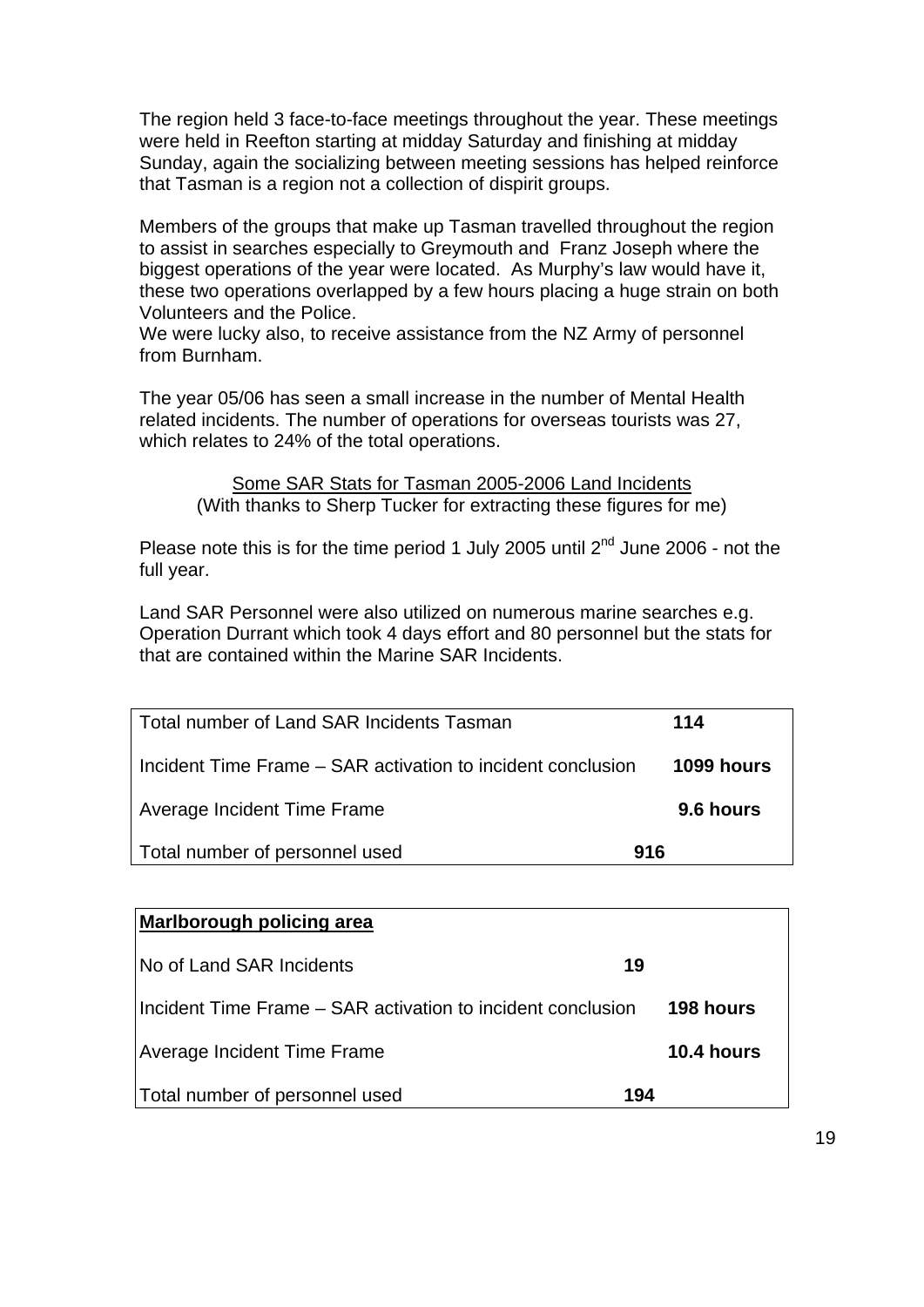| <b>West Coast policing Area</b>                             |            |
|-------------------------------------------------------------|------------|
| No. of Land SAR Incidents                                   | 51         |
| Incident Time Frame – SAR activation to incident conclusion | 601 hours  |
| Average Incident Time Frame                                 | 11.8 hours |
| Total number of personnel used                              | 491        |

| Nelson / Bays policing area                                 |           |
|-------------------------------------------------------------|-----------|
| No. of Land SAR Incidents                                   | 43        |
| Incident Time Frame – SAR activation to incident conclusion | 300 hours |
| Average Incident Time Frame                                 | 6.9 hours |
| Total number of personnel used                              | 231       |

Training has continued throughout the region although at a slower pace than in previous years this is due in part to a reasonably heavy operational load and the increased number of "local" training initiatives, and the fact that we are catching up with the TPP courses. The Regional Tasman SAREX was held in Reefton over the weekend 13<sup>th</sup> and 14<sup>th</sup> of May 06. This was a combination urban search, which involved the entire town, and a "bush " search utilizing the Air force helicopter. While the weather was not the best everyone enjoyed themselves and learned plenty.

Thanks go to Sherp Tucker, Inspector Hugh Flower, and the three Police SAR squads for the work they did to make the weekend a success.

To the loyal band of Volunteers and Police that make up Tasman Search and Rescue. You should be proud of the contribution that you have made to the community over the last "wee" while. And for that your community thanks you.

John Scobie Region Five representative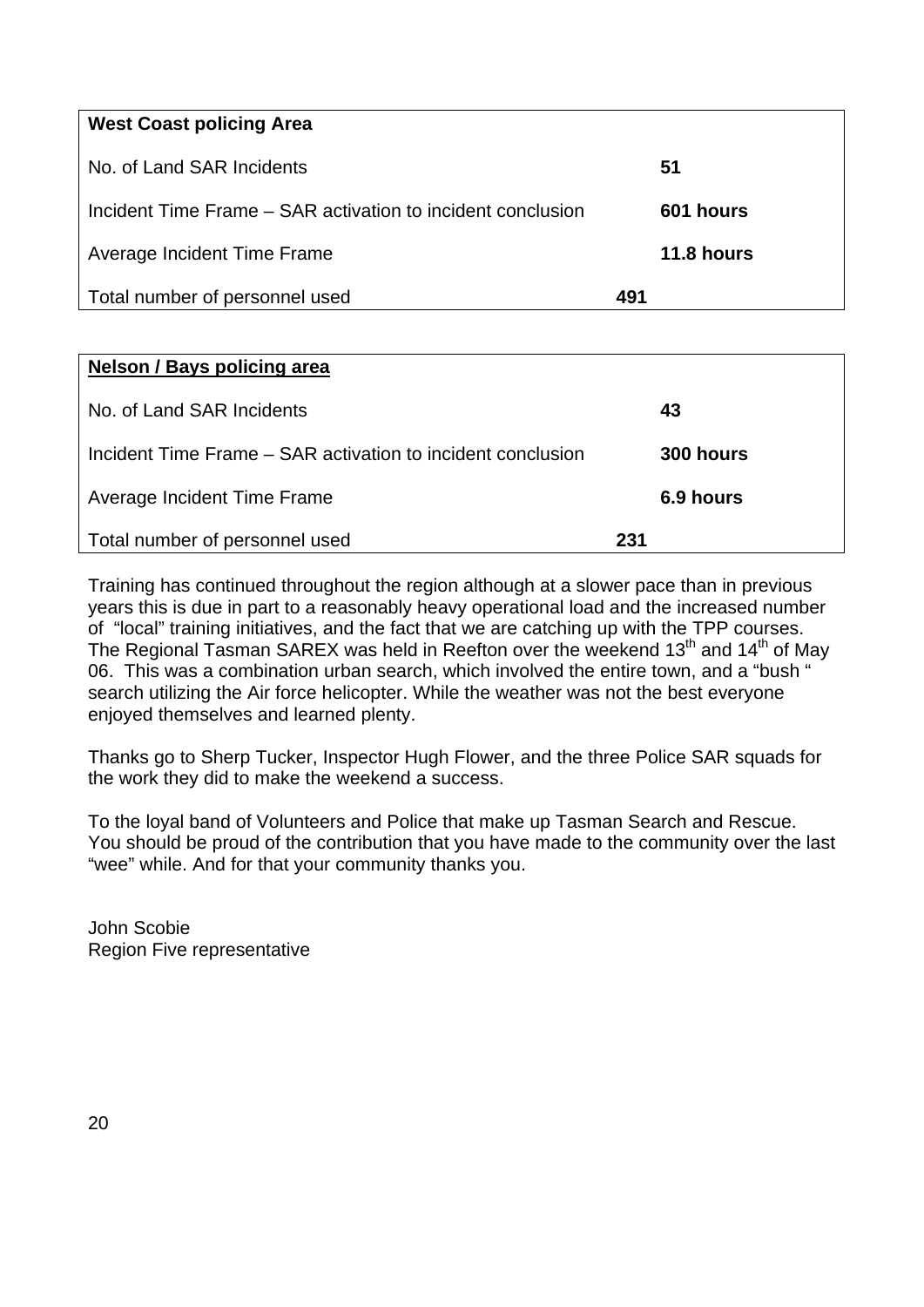The members of the region six committee are:

**Rod Lawrence**, Christchurch. Chairman **Gary Brehaut**, Timaru. Deputy Chairman. **Teressa Wright**, Timaru. Secretary **Gorden Hassle**, Timaru. Treasurer **Allan Pritchard**, Christchurch. Regional Representative. **Don Geddes, Methven**, Methven. Deputy Regional Representative. **Steve Davis**, Christchurch. Regional Training Coordinator **Brian Williams**, Tekapo. South Canterbury local Representative **Geoff Olorenshaw**, North Canterbury Local Representative. **Geoff McCrostie**, Timaru. Police Representative. **Peter Summerfield**, Christchurch. Police Representative.

#### **Region.**

 Region six is comprised of the North Canterbury District centered around Christchurch, stretching north to the Waiau River and Lewis Pass, and South Canterbury, centered around Timaru stretching south as far as the Waitaki River and Lake Ohau. Our region covers both Mount Cook and Arthur's Pass National Park, both of which have a large number of incidents per year.

#### **Meetings**

 Meetings are held in Ashburton at the Ashburton District council chambers as it is relatively central to the region. Thank you to Don Geddes for continuing to make this venue available to NZLSAR region six. The meetings are alternated between this venue and a telephone conference. There are two meetings and two teleconferences per year.

 Once the review of NZLSAR has been complete and any new systems have been put in place, Region Six will conduct a review of its own meetings, especially the timing of both regional and local meetings to better coincide with national meetings. This should allow reports to be produced to national at more appropriate timings.

#### **Training**

There has been the usual number of SARINZ courses available for the past year, but many have been canceled due to lack of numbers. We may have reached the inevitable point where the majority of those interested in SARINZ training have attended most of the courses available. As SARINZ at this stage does not have refresher courses available and the rate of new courses is limited by Tai Poutini reviews and approvals, it maybe time for the region to start offering more local run courses such as refreshers.

We all thank Steve Davis for the tremendous amount of work he puts into organizing the regional training and the patients he shows dealing with volunteers. Along with being the Chairman of the communication's sub-committee, he is also involved with AREC, SARINZ and many other facets of SAR both locally and nationally and we all appreciate his efforts and time.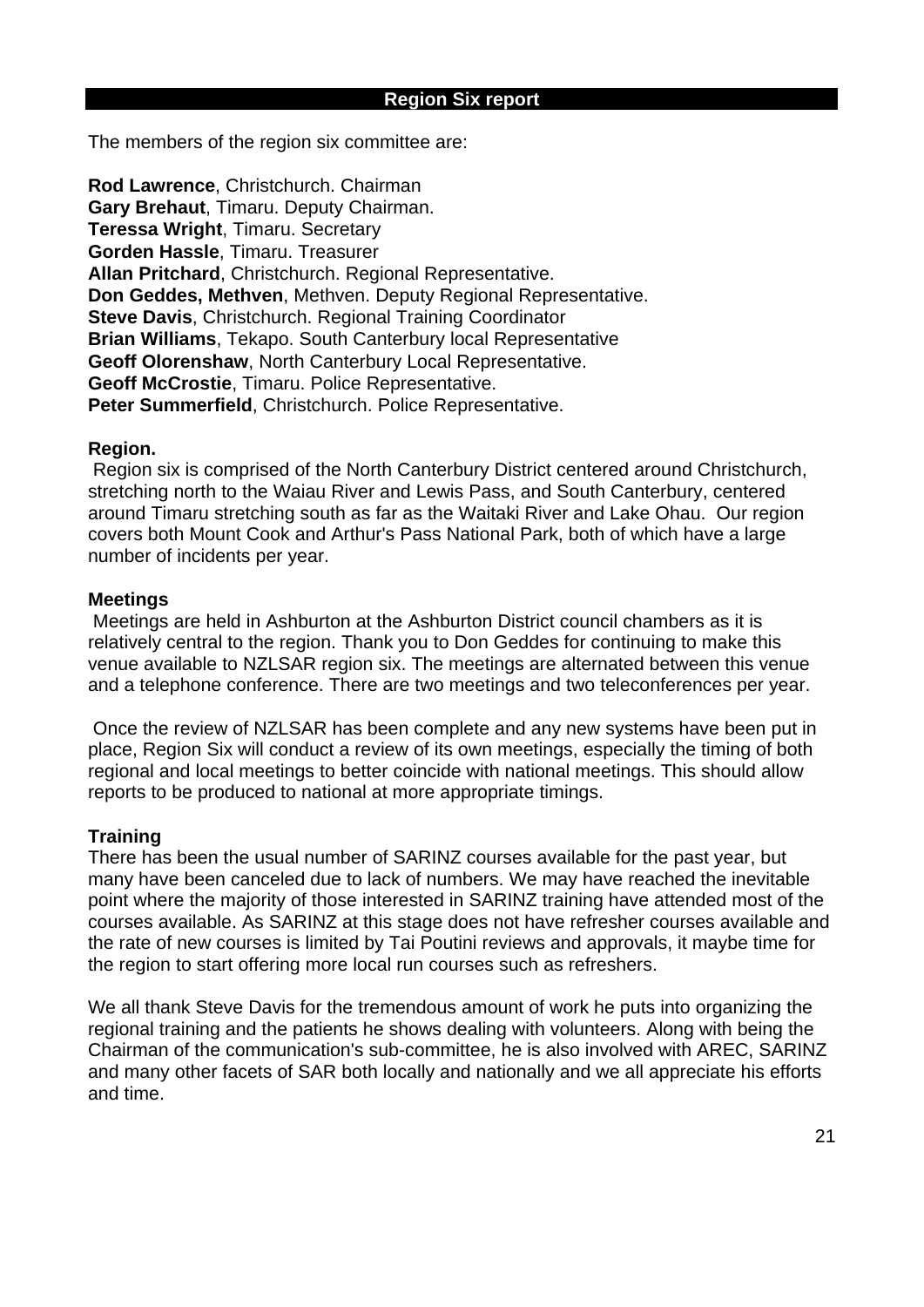District SARex's have been held, The Canterbury district SAREX continued with the same format as last year and once again was well received, Warren McKie and Tony Wells put together some well run exercises their time and effort was much appreciated by the district.

 The south Canterbury SAREX was held in the upper Waitaki area over two days, with the Saturday comprising of a series of activities including TCA, Search Methods and Dog handling, followed on the Sunday by a search for 4 missing people, (and my notes tell me they found five! so well done). A big thank you for all those that gave up there personal time to help put the SAREX together.

## **Operations**

Land Operations **2005-2006 68 and 38 Marine operations**  *2004-2005 85 2003-2004 79 2002-2003 60* 

There have been few fatalities recorded in the area and fewer than normal operations on Mount Cook. This probably accounts for the lower number of operations Most operations in Canterbury are of a small nature and are handled by the strong police SAR squad within Christchurch. There have, however, been a couple of longer searches in Arthur's Pass where NZLSAR volunteers have been use both in the field and in headquarters.

Mount Cook accounts for a good percentage of the Canterbury operations. The Mt Cook team would be one of the most specialized and well run rescue teams in the country and have preformed some life saving rescues in extreme conditions, some of which have been reported on the news and some very high standing awards been given out to those involved.

## **SAR Review.**

With the talk of the restructuring of NZLSAR many people have been left wondering where NZLSAR will end up. And because of the uncertainty many things have been put on hold until more news is uncovered. Almost twelve months ago the the national committee was told that this was of extreme importance and must happen urgently to save members. It has become apparent that with the busy lives of volunteers it doesn't allow organizations to restructure overnight. If things are rushed, all that happens is, those who the restructure is suppose to help, being left in the dark. Everyone wants this to be successful but also everyone wants to be be fully informed.

## **Regional Representative.**

This is my first year as the regional representative for Region Six, I have enjoyed my first year and wish to continue at least to see through the conclusion of the SAR review. I have meet many friendly people both nationally and locally over the past year and put a face to names I have read about.

 I would like to personally thank all those in Region Six who have readily given up their time, skills and experience in order to provide a professional service to the community.

Allan Pritchard Region Six Representative. 22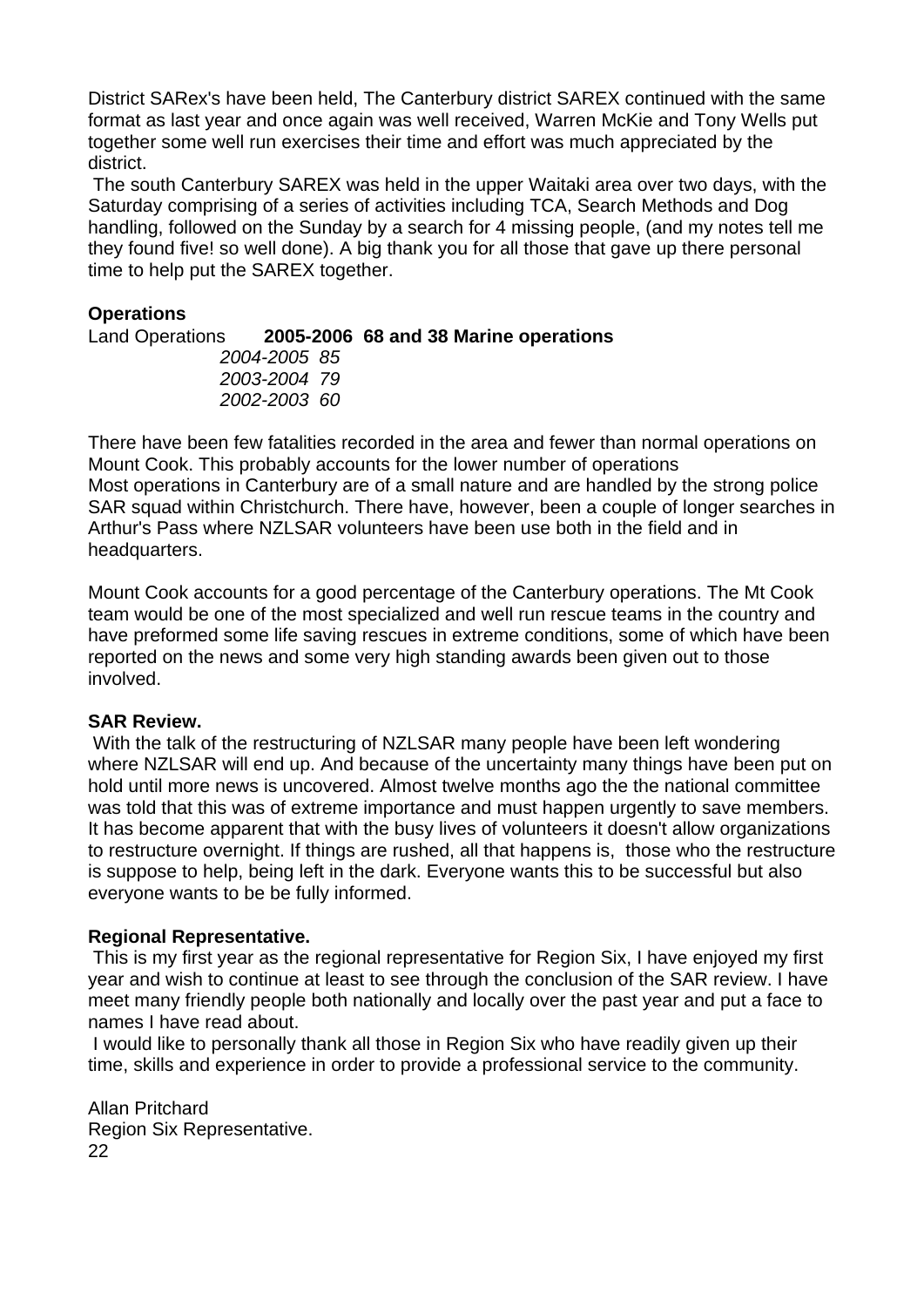#### **Region Seven Report**

**The members of the Region Seven Committee are:-** 

**Dave Robertson** Dunedin. Chairman **Bill Olsen** Regional AREC **Alan Gillespie** Wanaka. Dep Chair **Cyril McFadzien** Gore **Mark Davies** Secretary **Darrin Low** Oamaru Police **Tric Moller** Regional rep/training **Robbie Dobson** Maniototo **Russell Carr** Queenstown **Andrew Pealing** Dunedin **Bruce Calder** Dunedin **Dave Rowan** St John Ambulance **Adrian Dance** Roxburgh/Alexandra **Insp. Terry Richardson** Police **Tony Chittock** Balclutha **Bruce Smart** Invercargill/Training **Barry Hansen** Balclutha Police **Alan Johnson** Police Te Anau **Jon Von Tunzelman** Te Anau **Peter Garden** Gore

A slightly less hectic operational year has been completed in the Southern Region with approximately 150 operations being performed. Seventy percent of these have occurred in the Queenstown, Te Anau, Wanaka area with tourists featuring significantly and multiple incidents in one day a consistent feature in the busiest operational period between October and May.

While the majority of operations have been completed within twelve hours a significant number of protracted multi day incidents have been performed.

Advancing technology continues to have an impact in the region – no more so than through the use of Night Vision Flying equipment used by pilots for the Southern Lakes and Otago Lion Foundation Trust Helicopters. Night flying conditions that were previously limited even with the use of the night sun are now safely being undertaken with the use of this technology. The advantages for SAR in terms of enhanced rapid response and potentially reduced expenditure due to reduced flying time are already being realised.

However while 90% of all operations in the region utilise helicopter assistance with the inherent risk to SAR personnel involved NZLSAR has yet to implement a means to provide essential safety training. Currently this is provided through the generosity of other agencies – in particular the Helicopter Rescue Trusts.

The process for response and deployment for beacon activations by RCCNZ has also been an issue of concern particularly for personnel in the Central Lakes area. It is hoped with consultation between LSAR, RCCNZ and the SAR consultancy committee these issues will be addressed.

The Southern Regional Committee has met three times during the year with ten to fifteen members attending. Mark Davies from Balclutha has taken on the Secretarial duties and is rapidly coming to terms with the position. The success of these meetings is in large part due to the continued high level of support from the Police and St John Ambulance.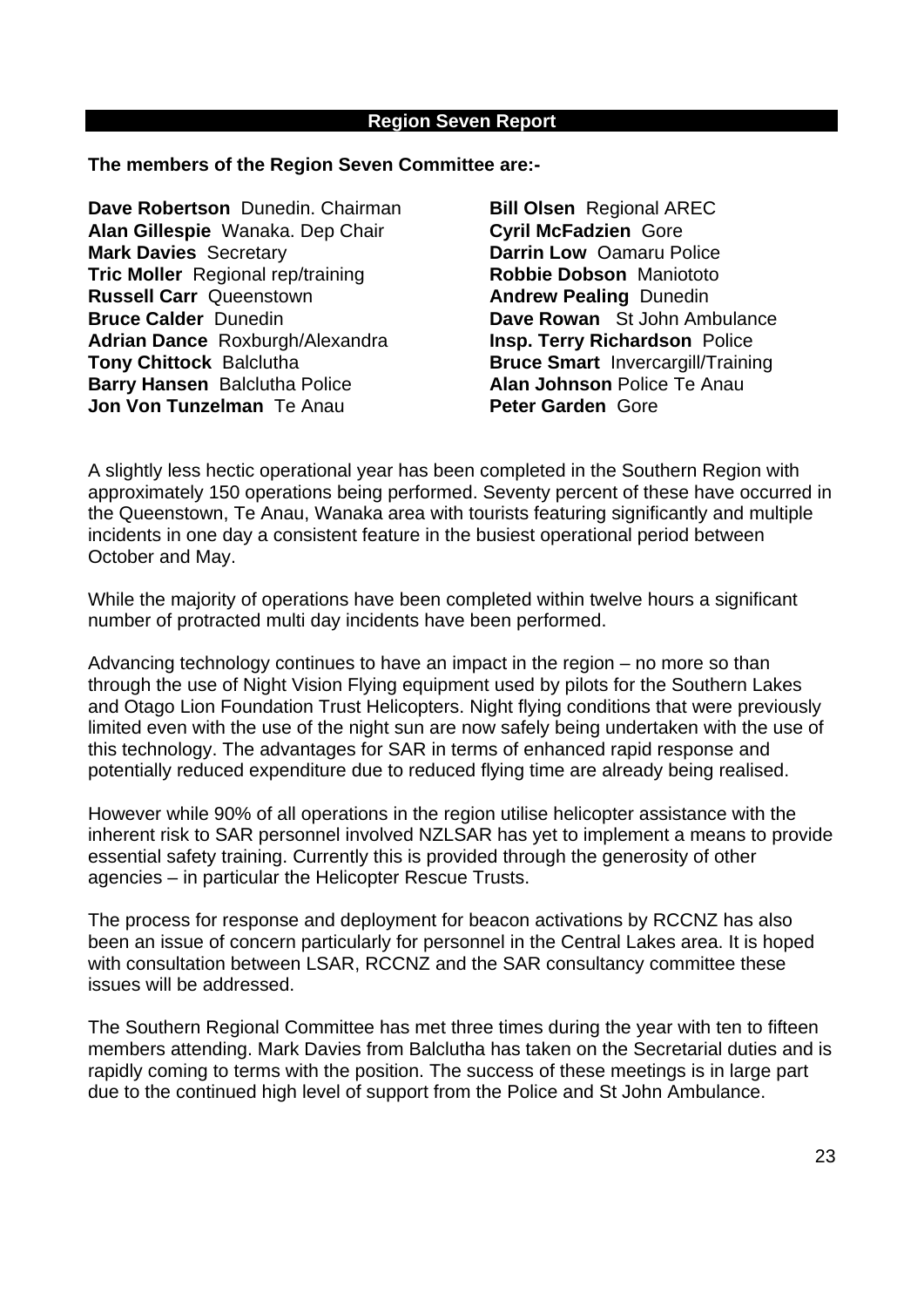Between operations a full complement of training initiatives and exercises have been completed. Courses held in the regions include: TCA, Search Methods, Team Leaders, IMAN/GMAN, Personal rope and a Regional 5day MLSO course held at Borland Lodge Southland. In addition, personnel have been involved assisting CAA with remote air crash site investigations and participating in a series of coroner inquests.

An opportunity to join with Region 6 for a seminar weekend in Waimate saw 18 personnel from the region attending. An informative and stimulating weekend was enjoyed by all and full credit must go to Region 6 for their efforts in providing the opportunity for such a successful event.

The NZLSAR Strategic Review process saw a significant number of regional personnel contributing, the outcomes of which are being looked forward to with interest.

During the year two long standing SAR personnel were presented with NZLSAR awards. Richard Hayes (Helicopter Pilot for the Southern Helicopter Rescue Trust) for outstanding service and Lex Perriam for long service to Upper Waitaki and North Otago SAR.

The 2006 NZLSAR Conference is being hosted by the Southern Region in Dunedin November 17-19. A small organising committee chaired by Sen Sgt Brian Benn is meeting regularly and a full diverse programme has been developed including participation by three international speakers.

In conclusion I wish to thank all SAR personnel both police and civilian from throughout the region who have given so readily their time, skills and experience in order to provide a professional, effective SAR service to the community. And to John Tristram who recently retired as the NZLSAR National Field Officer our thanks for all the support you have given to the Region over the years.

## **Tric Moller Region Seven Representative.**

## **Department of Conservation Report**

Department of Conservation staff in many sites around the country assisted with SAR operations during the year. At Aoraki/Mt Cook the departments alpine rescue team had a very quiet season. Poor access on some of the major climbing routes seemed to have reduced the numbers of climbers doing major peaks with a subsequent drop in high alpine rescues performed. There were no fatilities.

#### **Don Bogie Department of Conservation**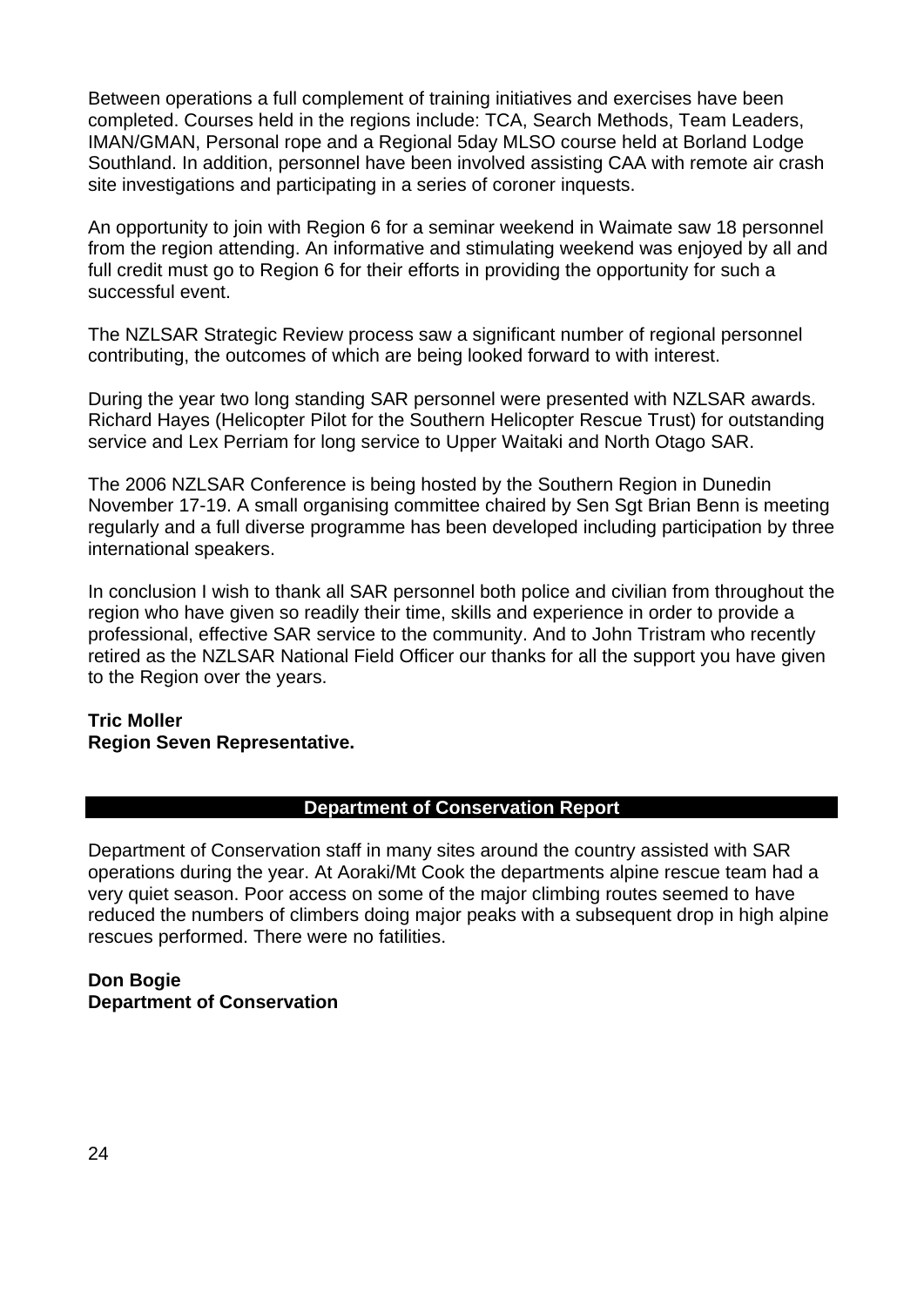## **NZLSAR Communications Sub-Committee Annual Report - 2006**

The Communications Sub-Committee has continued to review communications equipment and policies for Land SAR and maintains a watch on technologies that could be useful for Search operations. During the year an Information Management Working Group has been established to look at Information Management and associated technologies.

## **Committee and Working Group Memberships**

The current Subcommittee members are:

| <b>Steve Davis</b>     | Chairman          |
|------------------------|-------------------|
| Ross Thompson          | <b>FMC</b>        |
| <b>Rex Aubrey</b>      | Police            |
| <b>Bruce McLachlan</b> | <b>DOC</b>        |
| Jeff Sayer             | <b>AREC</b>       |
| Ian Gardiner           | <b>NZLSAR/MRS</b> |
| <b>Terry Waghorn</b>   | <b>NZLSAR</b>     |
| <b>Graham Thorp</b>    | <b>NZLSAR</b>     |

Matthew Lloyd left us during the year, and Bruce McLachlan is about to leave DOC and will thus be leaving the Sub-Committee to be replaced by Colin Hopkinson.

#### **Information Management Working Group**

During the year a working group was been formed to cover Information Management.

The initial group was established and included

 Steve Davis Barry Were Karen King John King Linda Cooke Karyn Rastrick (Long) Dave Henderson

All have a variety of backgrounds in SAR and different aspects of IT and IT Business processes. Overall membership of this working group will be reviewed in the near future and it is expected that sub-working groups may be established oriented around specific projects.

We also have had Jill Barclay – Technology Manager: GIS from Police I&T involved as a liaison with the Police for this group.

## **Meetings**

The CSC has held one face-to-face meeting during the past financial year.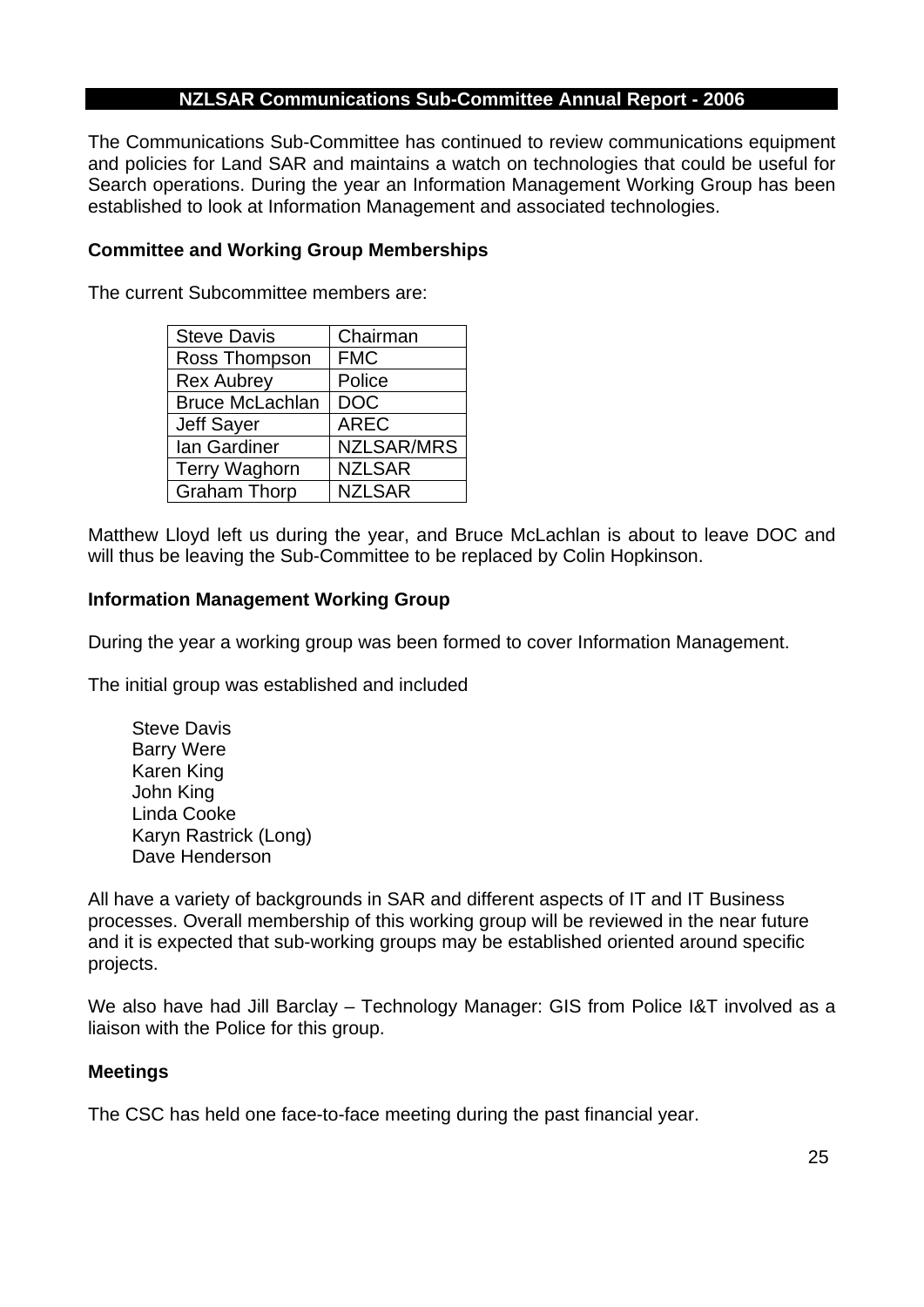The IM Working Group has held three meetings during the short time that is has been active.

## **Communications Sub-Committee Activities**

- The HF Radio replacement program is progressing to replace old and unserviceable units during the 06/07 and 07/08 financial years.
- Have had some initial discussion on Future VHF Radios. It was agreed in principle that the ICF50 should be an interim standard, largely for its waterproof rating and for the data capabilities for GPS Live Tracking. It was also noted, however, there is a likely move toward APCO/P25 digital radios at some stage in the future, but it is likely to be at least 5 years away and is in the 5-10 year planning. Further research and a more detailed plan for movement to APCO/P25 is to be developed.
- After an approach from the IM WG Tethered Balloons were discussed as a possible platform for communications. It was thought that issues with wind, lightning and cost make it impractical, but some further research will be undertaken. Other suggestions were the use of fixed wing aircraft, but again the cost and other practical considerations make it unlikely.
- Discussions regarding Emergency Beacons and Direction Finding equipment. Endorsement and encouragement for portable units to be funded around the country and also support for recommendations regarding mandatory registration of 406MHz beacons, and a strong encouragement for the use of GPS equipped 406MHz beacons.

## **Information Management Working Group Activities**

Some very good initial work has come out of the initial meetings of the working group. Some areas have crossed over from previous work looked at by the CSC

Some aims of the Working Group

To Provide

- Tools & Systems to assist Search Teams
- Tools & Systems to assist Search Management
- Tools & Systems for managing training records

A number of items are in progress

Protocols and Conventions Addressing Software/System updates GPS Live Tracking TUMONZ data sharing Scanned Maps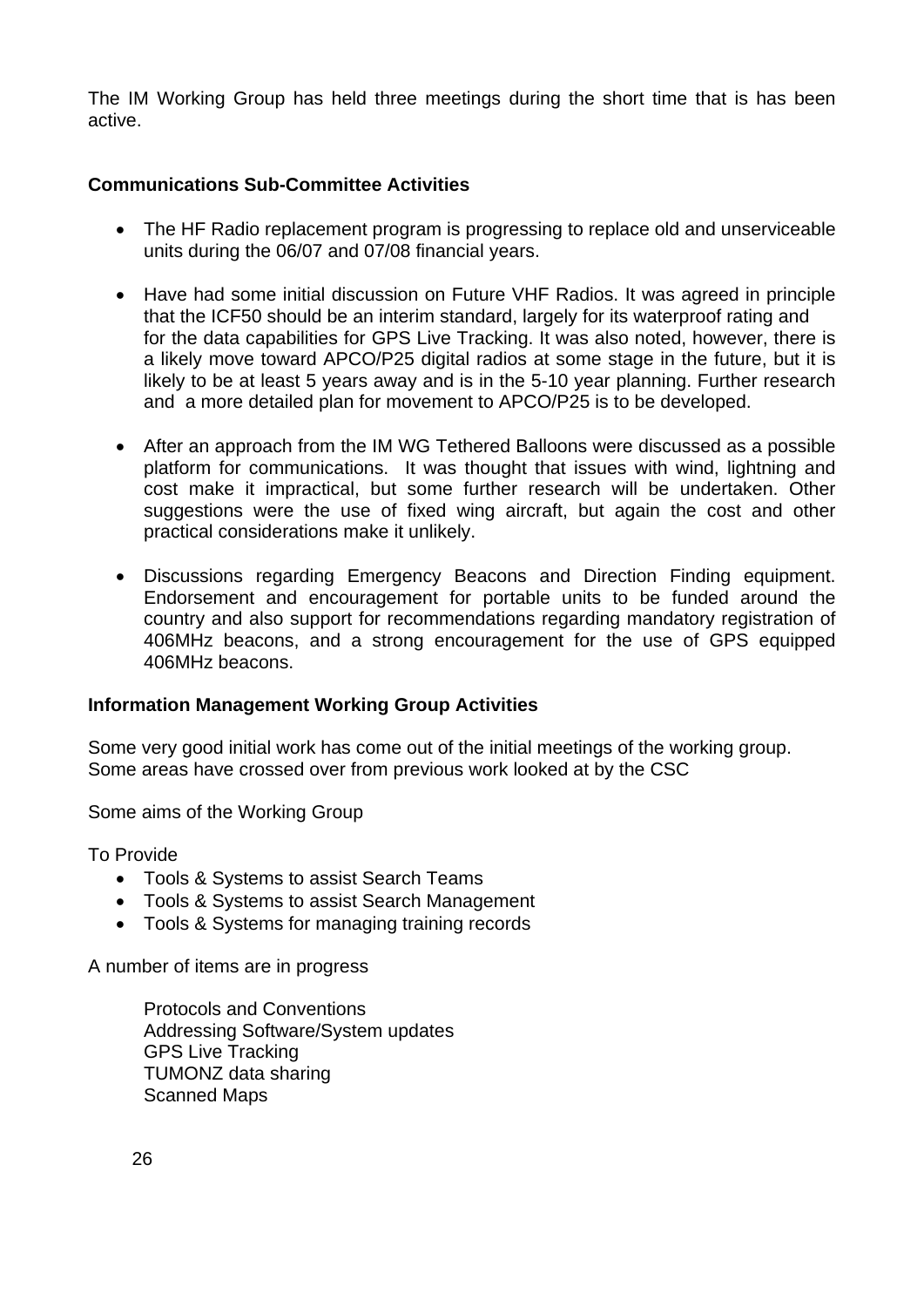Map Symbology Quickmap evaluation Research Funding Erceg Search Report Findings eTXT

Much of the documentation of projects underway can be found on the website: [http://imw.sar.org.nz](http://imw.sar.org.nz/)

#### **Other**

Initial correspondence has been made with the SAR Secretariat to look at the deployment of portable DF equipment for tracking PLB/EPIRB/ELT signals in situations where dedicated aircraft based equipment is not available or cannot fly for any reason.

## **Electronic Maps**

There is still no real progress on the new map series from LINZ.

As mentioned above, progress has been made on getting a set of scanned Topo maps available for use in TUMONZ, and this should be available in the Version 3 release of TUMONZ pretty soon after this report is published.

See **<http://www.nzlsar.org.nz/comms>** on the NZLSAR web site for various communications and technology information relating to SAR.

## **Steve Davis** email: **[steve@ZL2UCX.gen.nz](mailto:steve@ZL2UCX.gen.nz)**

Communications Sub Committee Chairman

#### **Specialist Subcommittee Report**

#### **Working Groups**

#### **Medical**

The medical group has not met during the financial year just ended. However, a Medical Advisors Workshop is scheduled for the Friday morning prior to the 2006 NZLSAR Conference in Dunedin. This will be an opportunity to refocus on SAR related medical issues including the Medical Advisor role along with training opportunities. This group will also facilitate a practical first aid session workshop on the Friday afternoon.

#### **Technical/Vertical**

Grant Prattley Don Bogie Lindsay Main Andrew Welsh Murray Cullen Pete Cleary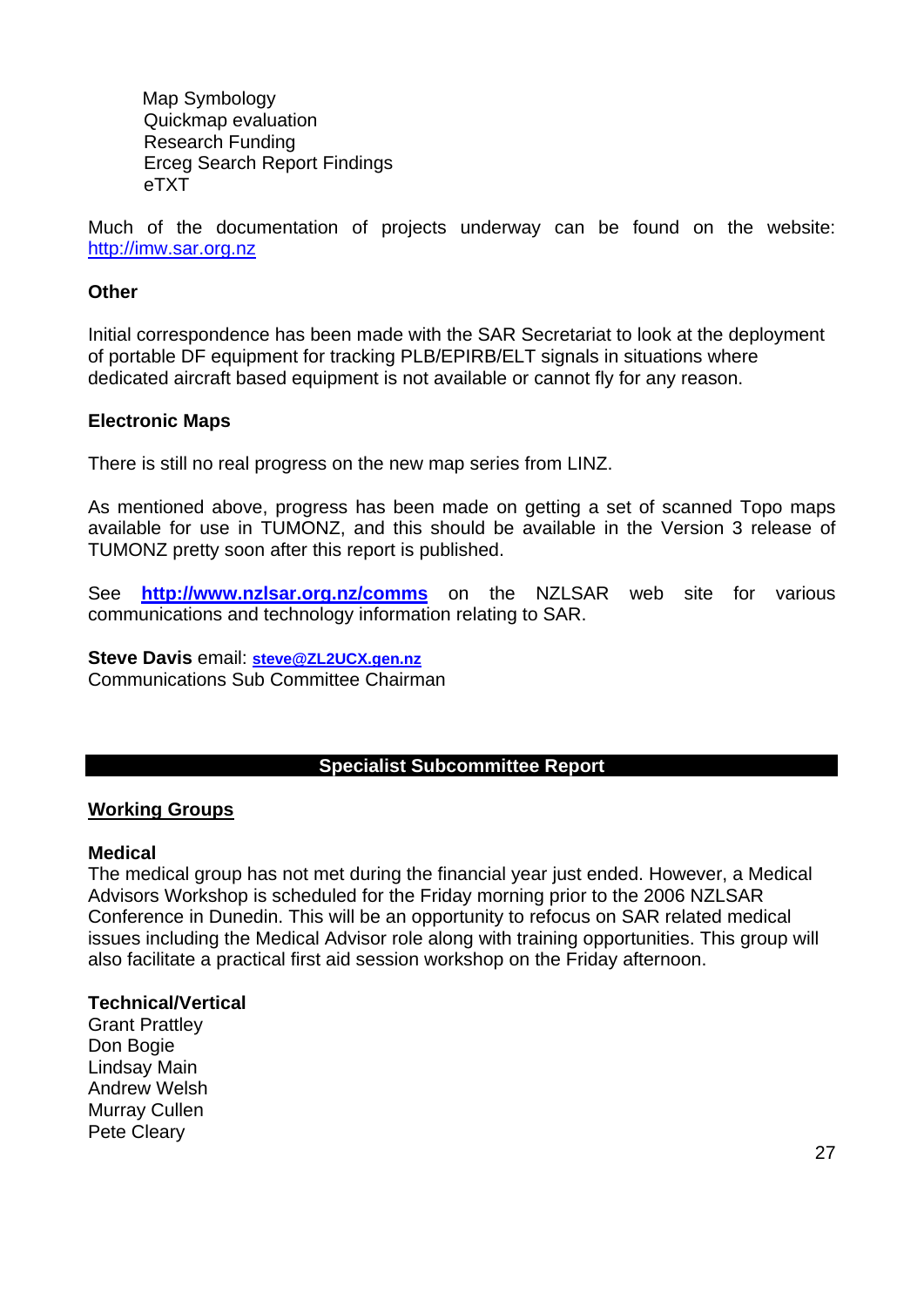The above group met at the end of July 2005 to discuss a variety of things such as NZLSAR helicopter standards, a needs analysis for technical rescue NZLSAR resources in New Zealand, and an objective for the group namely, "To provide a forum to continually improve, encourage and develop the efficiency, effectiveness, knowledge and safer practices of technical rescue for NZLSAR". It was recognized that a great deal of time and effort had gone into creating standards and now maintenance and review were necessary. It was determined that an annual meeting would be desirable to achieve this objective. This group will meet during this current financial year.

## **Other Groups**

## **Aviation**

The proposed NZLSAR helo standards created a flurry of activity and an opportunity to rekindle a relationship between NZLSAR and the aviation industry. However, a number of unresolved issues have meant we have not **yet** been able to achieve a suitable working relationship.

## **Swift Water**

In the absence of any pressing matters no attempt has been made to develop strategies or relationships at a national level leaving local or regional SAR groups to quantify the resource and utilize appropriately.

Dave Erson, Chair NZLSAR Specialist Subcommittee

## **Training Subcommittee Report**

## **Meetings**

During the last year the committee met three times. Once again a wide range of issues have been worked on. Although some of these topics are not specifically training, this committee seems to pick up those that do not fit the other committee's responsibilities. The annual review of the forms is one such item.

## **Membership**

The committee membership at the end of the year.

| Laurie Gallagher      | FMC Rep on NZLSAR                       | Wellington |
|-----------------------|-----------------------------------------|------------|
| <b>Brian Holland</b>  | Region 6                                | Canterbury |
| Dave Erson            | <b>Chairman Specialist subcommittee</b> | Dunedin    |
| Geoff Logan           | Police Rep                              | Wellington |
| Roscoe Tait           | <b>Chairman NZLSAR</b>                  | Auckland   |
| <b>Russell Tucker</b> | Tasman                                  | Nelson     |
| <b>Barry Were</b>     | Chairman                                | Hamilton   |

There have been two changes to the committee membership

- **Dave Saunders resigned after many good years of service**
- **John Tristram is no longer available. We miss his minute taking skills.**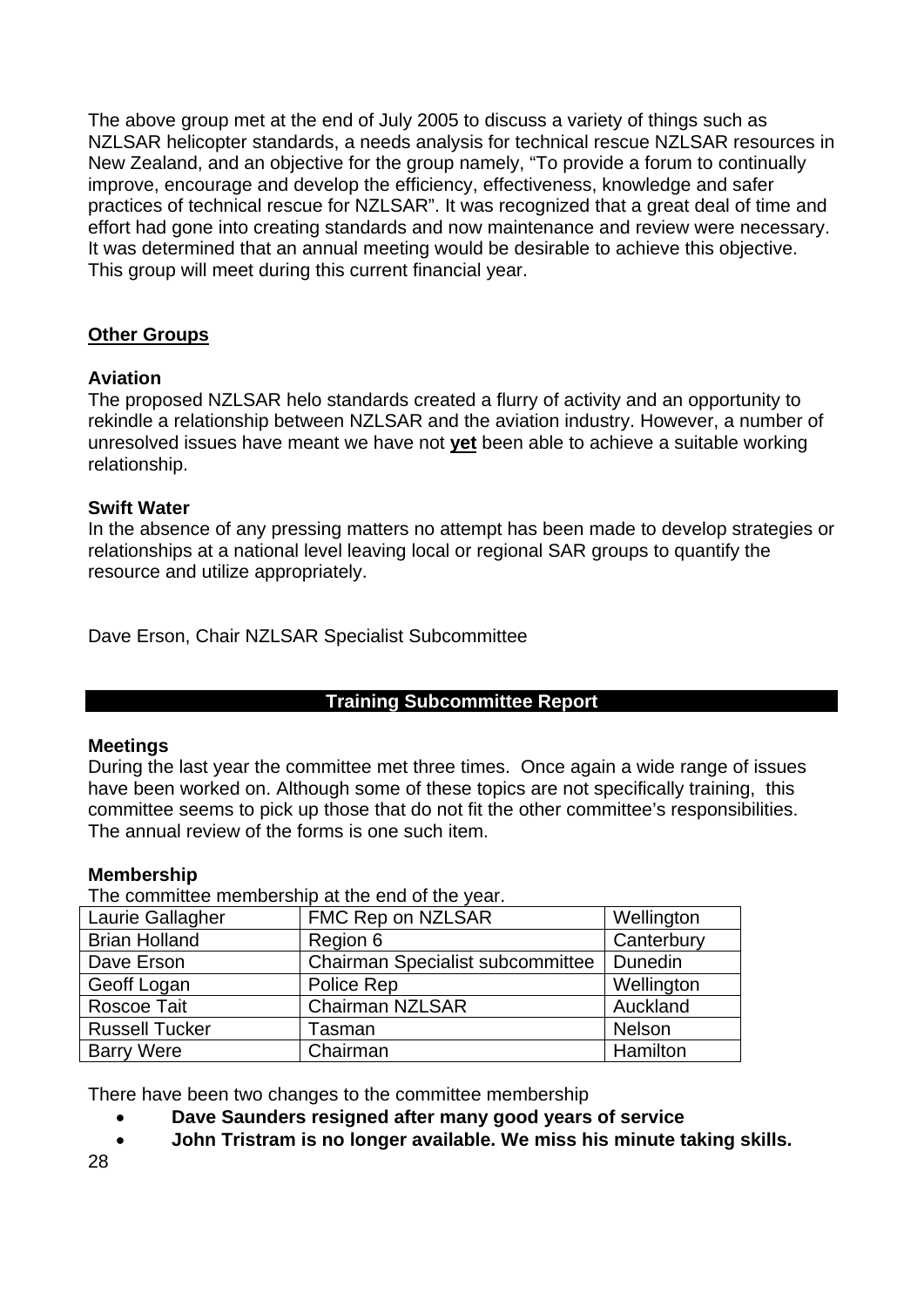We are grateful for the contribution made to the training subcommittee by Dave and John.

## SARINZ

The last twelve months has seen a consolidation of the SARINZ resources and significant changes in the management. We are pleased with the appointment of Dave Shearer as the SARINZ business manager and look forward to many years improvement with Dave in control.

There have been no new courses developed during the last year twelve months.

A review of the MLSO course by the PAC committee proposed the modularisation of the course. The changes required to deliver the course in the new modular format are still being worked on by SARINZ. Meanwhile the course is still available as a standard five day course.

During the last twelve months a total of 84 SARINZ courses have been run compared to 100 last year.

Once again there has been a fantastic effort by most of the regional training coordinators to ensure that the courses get off the ground with a suitable number of participants. There is no doubt that managing these courses is one of the most onerous tasks for the volunteers. Thus it is understandable that occasionally a course is cancelled due to insufficient numbers. It is hoped that at some stage in the not too distant future there will be people paid to ensure the appropriate number of volunteers attend each course.

Just as people are starting to get used to the concept of reflective practice TPP and SARINZ produce an alternative system. A pilot has been conducted of a system known as reflective discussion. This pilot was successful. Consequently it is possible that on many of the existing courses the reflective practice component will be replaced with a telephone based process.

In general SAR personnel have done well in meeting the enrolment requirements of TPP and SARINZ.

The laptop computers purchased by SARINZ have seen some use outside of training courses. They were put to excellent use on the Erceg search last November.

Once again we are grateful for the tremendous efforts of the SARINZ Ltd management team of Trevor Burgess (Acting Business Manager) plus Grant Prattley and Peter Corbett (Programme Managers). Special thanks also to Margaret Burgess who does so much behind the scenes for SARINZ to ensure that the courses happen and the certificates get issued.

## **Qualifications**

Our congratulations to the three people who have qualified for the Certificate in Search and Rescue. They are Jane Houghton, Nick Coyne and Ian Newman.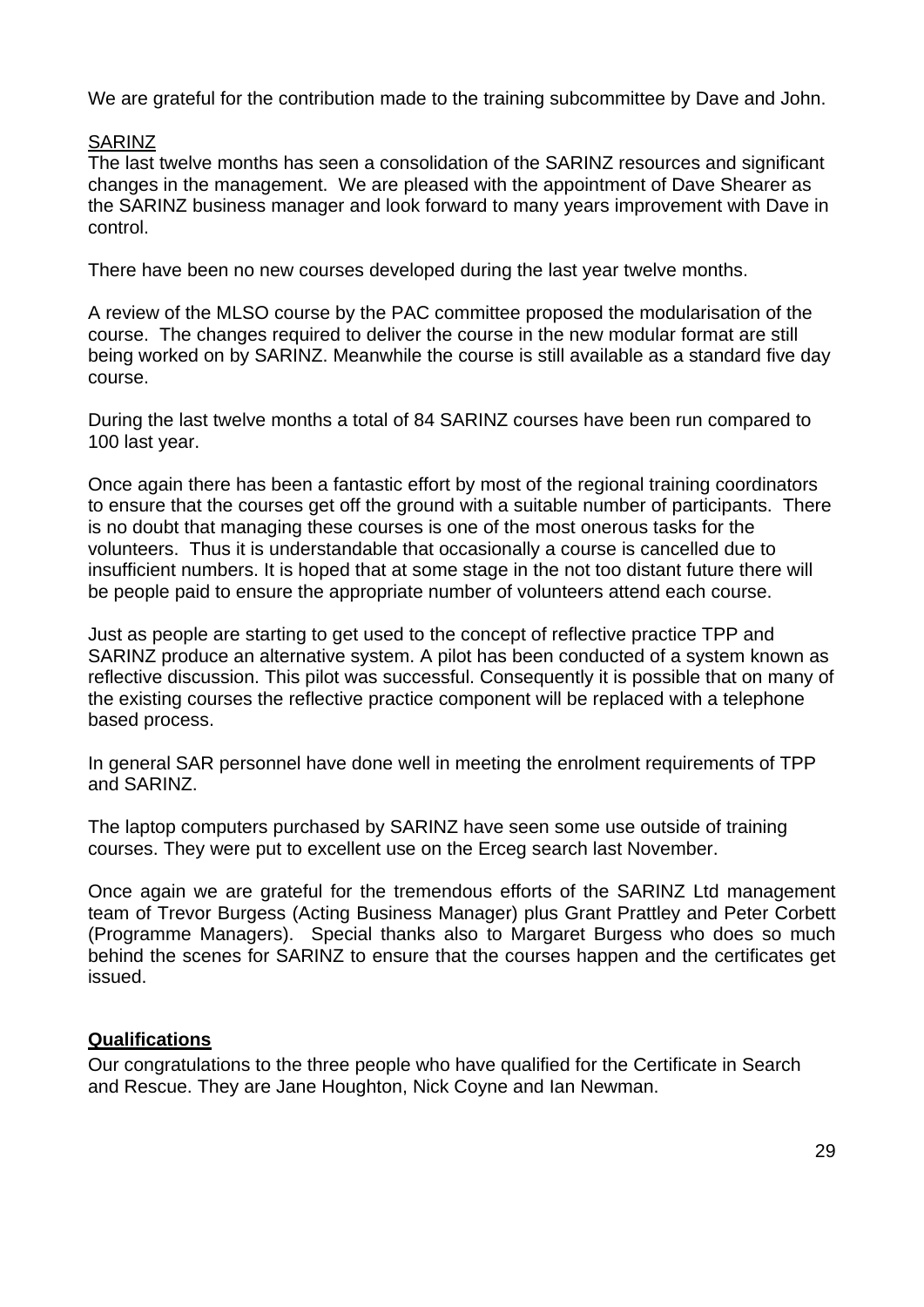There are many more people who are very close. Most of them only need to complete their reflective practice.

## **Other Courses**

The four wheel drive courses run by Malcolm Langley through TPP are proving popular with six courses held during the year. The feedback from these courses is always complementary.

The Search Assistants course from Merit Consultants is still available. There has been some progress towards making the course available through SARINZ.

## **Course Quality**

The training committee has put two strategies in place to monitor the quality of NZLSAR subsidised courses*.* 

- 1 Independent assessment of new or revised courses will be undertaken by a Land SAR representative selected by the subcommittee. The feedback will be provided to the subcommittee.
- 2 A separate feedback form has been developed that Land SAR members can use to send complaints or compliments directly to the subcommittee. This is available from the Land SAR website.

## **PAC**

The Tai Poutini Program Advisory Committee for Search and Rescue met once during the last year. The most important topic considered at that meeting was the review of the MLSO standard.

The members are: Joe Hayes (Tai Poutini), Geoff Logan (NZ Police), Roscoe Tait (NZLSAR), Laurie Gallagher (NZLSAR), Barry Were (NZLSAR) plus representatives from TPP and SARINZ.

## **Tai Poutini Polytechnic**

Once again Joe Hayes of TPP has worked tirelessly to ensure the courses keep running. One of Joe's responsibilities is to make sure the processes and systems are in place for the SAR courses to survive future audits from within the education system.

Joe has been promoted within TPP to Head of Department, Emergency Services. Stewart Drake has been appointed to fill the role formally held by Joe as Programme Coordinator Search and Rescue.

The booklet with the details of all the SAR related courses available via TPP has been printed in limited numbers and distributed to Regional reps and Regional Training Coordinators. This helps SAR members to understand the content and prerequisites of each course.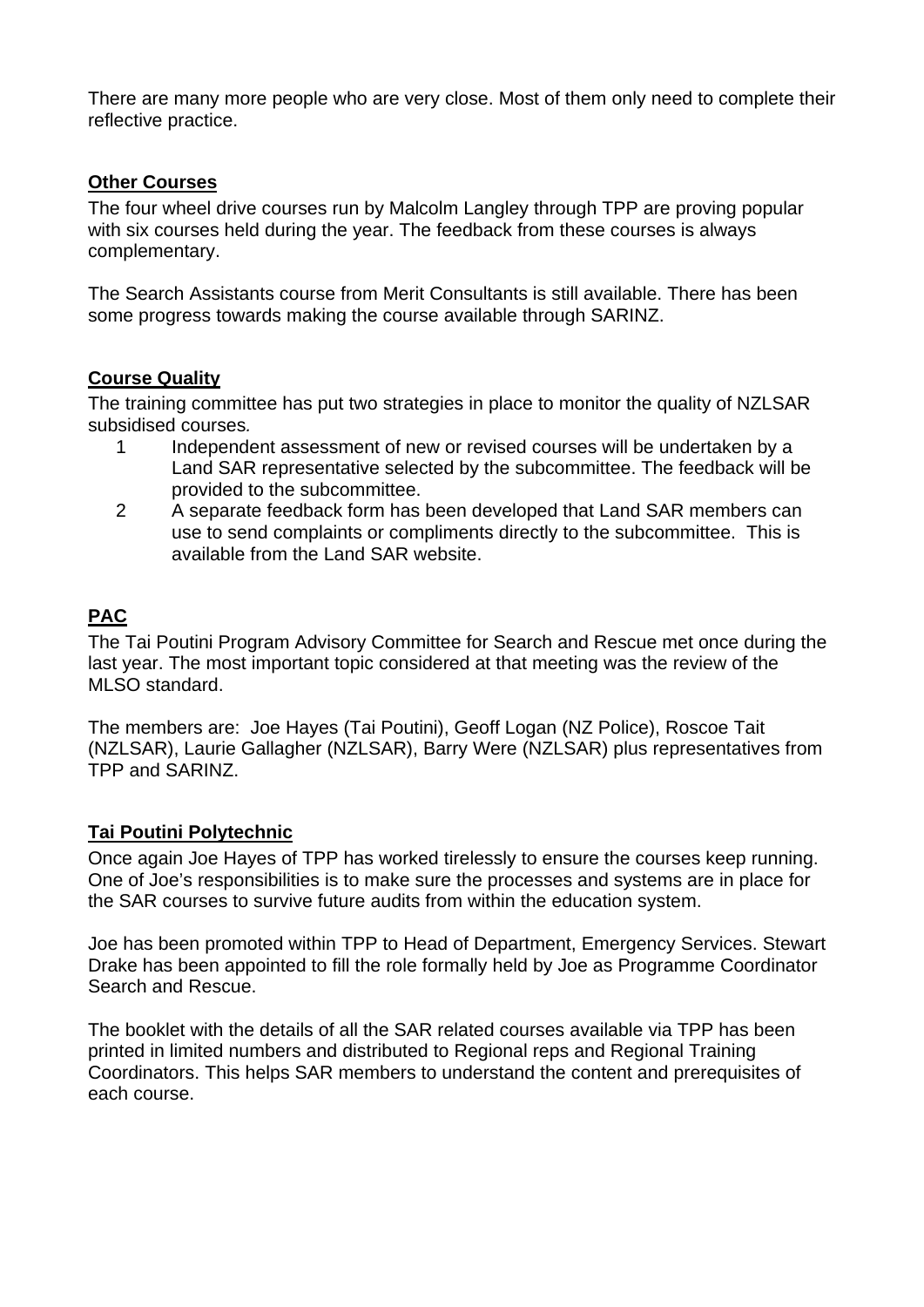## *Courses*

The only new course added during the year is Clue Processing.

#### **94/96 96/97 97/98 98/99 99/00 00/01 01/02 02/03 03/04 04/05 05/06**  TCA 7 14 13 7 12 14 7 10 19 16 10 **129** Tracking 3 3 6 9 10 8 9 9 8 **65** Clue Proc 5 **5** MLSO 2 day 5 2 4 4 3 1 1 1 **21** MLSO 5 day 3 5 2 4 6 5 **25** Suburban<br>Search Search 2 2 2 1 4 3 **14** Search Methods 3 1 3 5 5 6 3 11 15 6 **58** Team Leaders 1 3 1 3 2 2 1 9 3 **25** Refresher 2 1 1 1 **5** Alzheimers 7 0 **7** Lost Person Behaviour 1  $\overline{0}$  $\frac{1}{17}$ TUMONZ 3 8 6 **17** IMan/GMan 3 4 **7** CIMS 3 6 **9** First Aid 4 3 **7** Intermediate Ropes 5 9 2 **16** Personal Ropes 3 2 3  **8**  Foundation Rope 33 and 2012 and 2012 and 2012 and 2012 and 2012 and 2012 and 2012 and 2012 and 2012 and 2012 and 2012 and 9 12 **23** Slope Rescue 2 1 3<br>
Holicenter 2 3 1 6 Helicopter 2 3 1 **6** Avalanche 2 **2** Vertical Rope 1 6 **11**<br>4 Wheel 14 6 **11** 4Wheel Drive 14 **80 Subtotal 12 19 24 20 31 38 33 32 75 114 90 478 NZLSAR**  Adviser Standards 15 3 1 2 1 1 **23** Field **Controller** Standards 10 4 1 **15** Search Dogs **3** 2 2 2 3 3 12 CIMS 5 **5** Vertical Rescue 1 1 1 3 **6 Subtotal 15 3 12 6 3 5 10 2 2 61 Total 27 22 36 26 34 43 43 34 77 117 93 539**

# **Number of Courses by Year**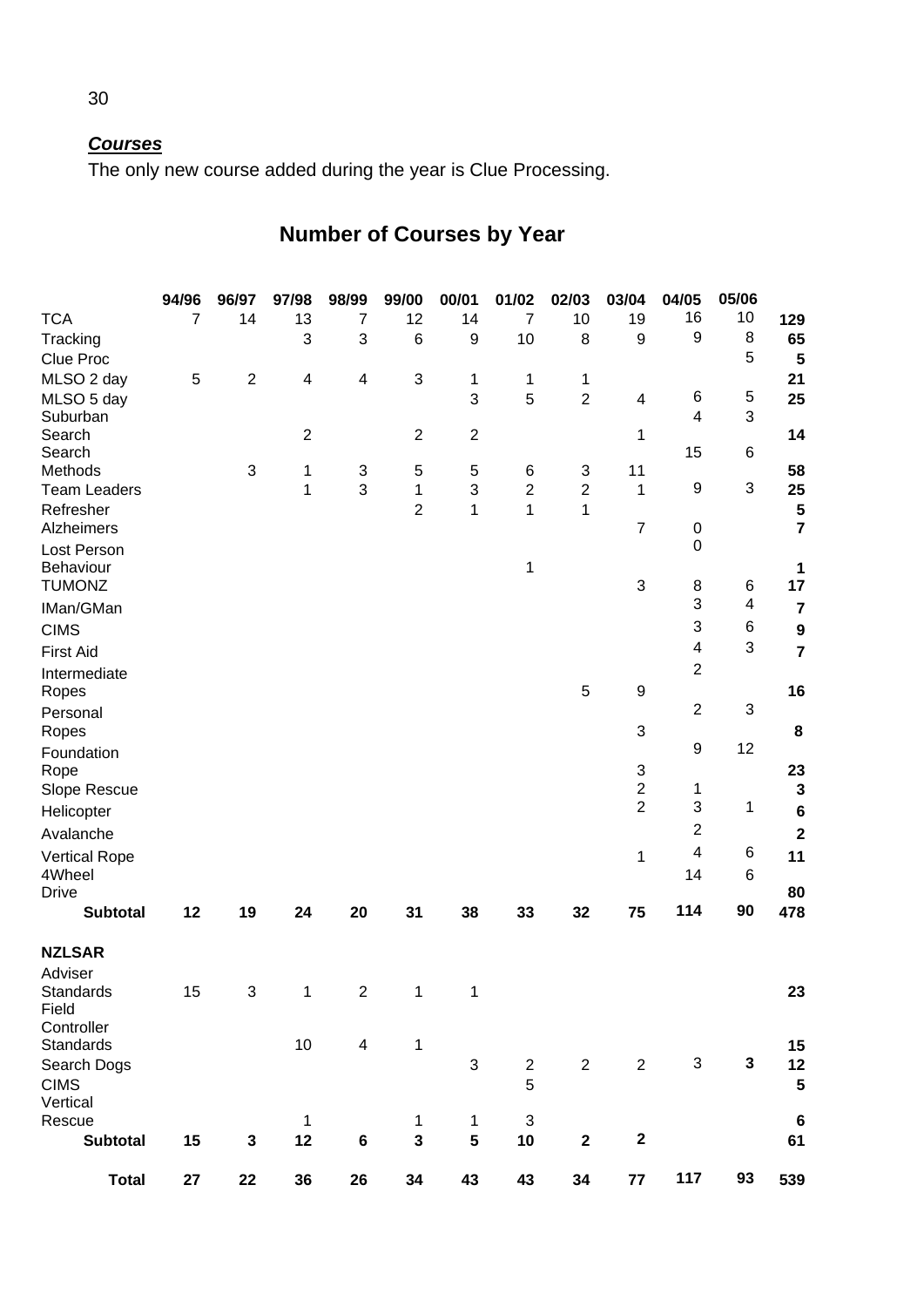|                        | <b>Region</b>  |                |          |                |                |                |                |                 |
|------------------------|----------------|----------------|----------|----------------|----------------|----------------|----------------|-----------------|
|                        | 1              | $\overline{2}$ | 3        | 4              | 5              | 6              | $\overline{7}$ | <b>Total</b>    |
| <b>TCA</b>             | $\overline{2}$ | $\overline{2}$ |          | $\overline{2}$ | $\overline{2}$ | $\overline{2}$ | $\overline{2}$ | 12              |
| <b>Tracking</b>        |                | 5              |          |                |                | $\overline{2}$ |                | 10              |
| <b>Clue Processing</b> |                | 4              |          |                |                |                |                | 5               |
| <b>SM</b>              |                |                |          |                | $\overline{2}$ |                | 1              | $6\phantom{1}6$ |
| <b>MLSO</b>            |                |                |          | 3              |                |                |                | 4               |
| <b>CIMS</b>            |                |                |          |                |                |                | $\overline{2}$ | 6               |
| <b>Team Leader</b>     |                |                |          |                |                |                |                | $\mathbf 3$     |
| 1st Aid                |                |                |          |                |                |                |                | 3               |
| <b>TUMONZ</b>          |                | 2              |          | 2              |                | $\overline{2}$ |                | $6\phantom{1}$  |
| <b>Suburban Search</b> |                | $\overline{2}$ |          |                |                |                |                | 3               |
| <b>Alzheimers</b>      |                |                |          |                |                |                |                |                 |
| Iman/GMan              |                | 1              |          |                |                |                | 1              | 4               |
| <b>Personal Rope</b>   |                | 1              |          |                |                |                | 1              | 3               |
| <b>Foundation Rope</b> | $\overline{2}$ | 4              |          |                | $\overline{2}$ | 3              |                | 12              |
| <b>Vertical Rope</b>   | 1              | $\overline{2}$ |          | 1              | 1              |                |                | $6\phantom{1}$  |
| <b>Slope Lowering</b>  |                |                |          |                |                |                |                |                 |
| <b>Helicopter</b>      |                |                |          |                |                |                |                | 1               |
| <b>Avalanche</b>       |                |                |          |                |                |                |                |                 |
| Total                  | 9              | 29             | $\bf{0}$ | 14             | $\overline{7}$ | 15             | 10             | 84              |
| <b>Last Year</b>       | 9              | 22             | 5        | 22             | 10             | 22             | 8              | 100             |

#### **Number of Courses by Region for 2005/2006**

The total number of course participants was 1123 resulting in an average course attendance of 13.4. This is a significant improvement on last years average of 12.3 per course from 1400 participants.

The \$30 per person per day subsidy from NZLSAR for food and accommodation has continued to assist in making the training very close to zero cost for participants and Groups.

The efforts of the Regional Training Coordinators are again reflected in the regional course numbers. Those regions with significant numbers of courses have worked hard to make them happen. Also the average number on each course has increased slightly this year – again largely due to the efforts of the training coordinators.

#### **Other Matters**

## **Operational Reviews**

The committee still believes that there is a place for formal Operational Reviews for certain operations which meet pre-determined criteria. The Police are still considering our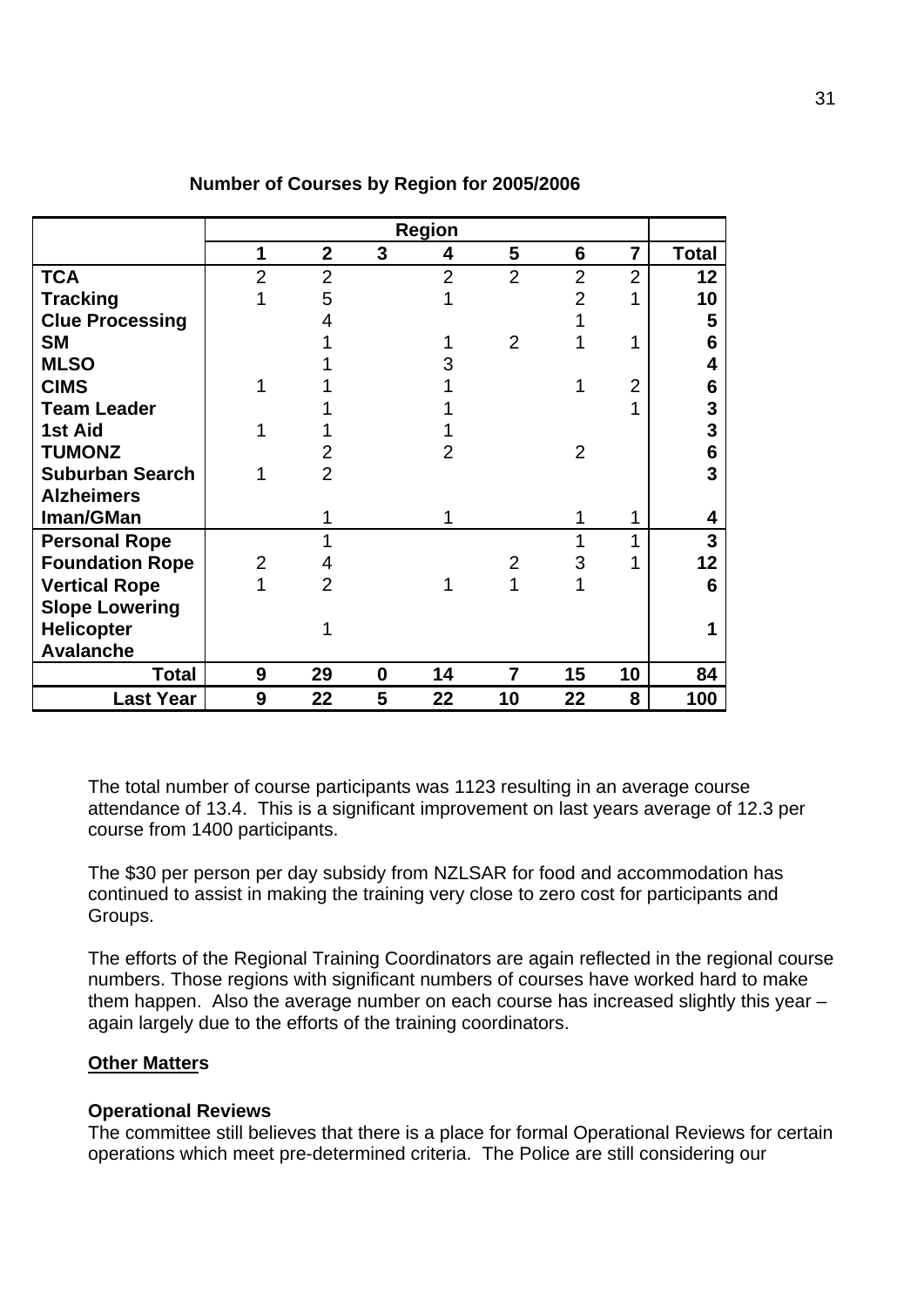request to investigate the merits of making the option available in exceptional circumstances.

## **New Course Development**

A protocol for the development of new courses is still to be adopted. This is intended to ensure that both NZLSAR and SARINZ representatives have appropriate input during each stage of the development from concept through to delivery and assessment.

## **Standards**

There have been no reviews of existing Land SAR standards during this period.

## **CIMS Guidelines**

The guidelines were distributed in February 2006. Although the print size is rather small the feedback related to the content has been favourable. This is a useful document which those involved in SAR management should consult periodically.

## **Field Guide**

The updated Field Guide was also distributed in February 2006. This has also been favourably received.

A working group is being formed to review the content of the latest version in preparation for a reprint in a couple of years. The TSC is seeking expressions of interest from people willing to assist with this task.

## **SAR Workbook**

The workbook content is being revised and it is planned to have it published before the conference.

## **ToolMan – Forms and Checklists**

Last year there were no forms submitted for review. However it is understood that there are several that will be submitted this year. ToolMan remains the accepted means of getting hold of the set of forms and is available for download from the NZLSAR website. The date for the next annual review of the forms has been set as  $20<sup>th</sup>$  September 2006.

We remain grateful for the hard work of Karen King of Merit Consulting especially with ToolMan. This is a particularly tidy way of packaging and distributing the forms. We wish Karen all the best with her impending birth and a joyous period of motherhood.

## **P130 in Word Format**

The production of a Word formatted version of the P130 is still being done. There is a possibility that this task will become part of a research project during the next 12 months.

## **Search Assistants**

Search Assistants are still considered to be a valued resource for use during SAR operations. Tasman continues to the lead the way with their recruiting and training programs specifically for Search Assistants.

Karen King and Linda Cook are still the key drivers of the Search Assistants initiative.

#### 32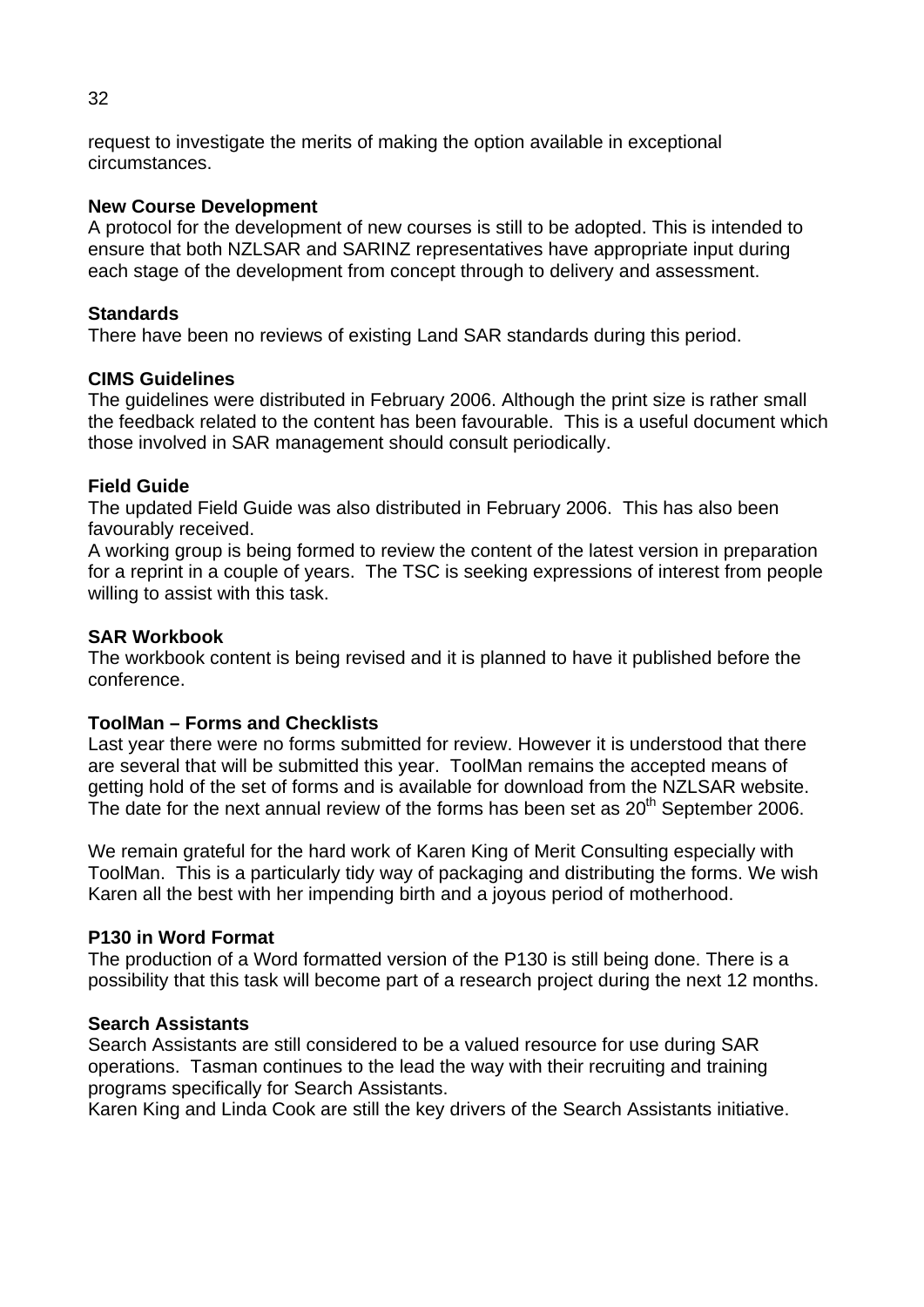## **NZLSAR Conference**

The third NZLSAR conference is to be hosted by Region 7 on November  $17<sup>th</sup>$  to  $19<sup>th</sup>$ October 2004. The venue is the Otago University in Dunedin.

The planning is progressing well with an excellent line-up of presenters already in place.

## **International Conferences**

This year the funds in the Training subcommittee budget for sending NZLSAR representatives to overseas conferences has not been utilised. No applications were received.

## **Competitions**

Again competitions were held in the Waikato, Taranaki and Canterbury Unfortunately there were no applications for funding for a team to travel between the islands to attend a competition. The funds remain in the budget for future use.

## **Recognition of Prior Learning**

During the NZLSAR review it was recorded that some people were upset by the lack of recognition for prior learning. As no further information has been supplied the committee is unable to take any action.

The committee believes that a real issue relates to the **Current Competency** of members. The committee is looking at several options for the regular assessments of members skills.

## **Refresher Courses**

The committee continues to negotiate options with SARINZ for the provision of refresher courses. As this training falls outside the current TPP funding model alternative funding options must be considered.

## **Core Competency Guidelines**

The committee is developing a set of guidelines to assist with measuring the skills of prospective and existing SAR Group members. This relates primarily to core skills such as Bushcraft, Navigation, Survival etc.

## **YSAR**

A pilot Youth SAR program for 14 to 18 year olds started in February this year in Hamilton. This is proving to be extremely successful with a high retention rate and a really high level of commitment by the members to the program. The membership now stands at 15 with only 3 people dropping out since the start of the year.

The concepts are based on the successful American eSAR program.

## **Conclusion**

Another busy year for NZLSAR and the members of the various committees. The committee remains focussed on strategies to help Land SAR members to "lift their game" whenever they front up for an operation.

Over the years there has been a significant improvement in the average skill levels of search team members and management. The lost parties are the ultimate beneficiaries of all this hard work.

34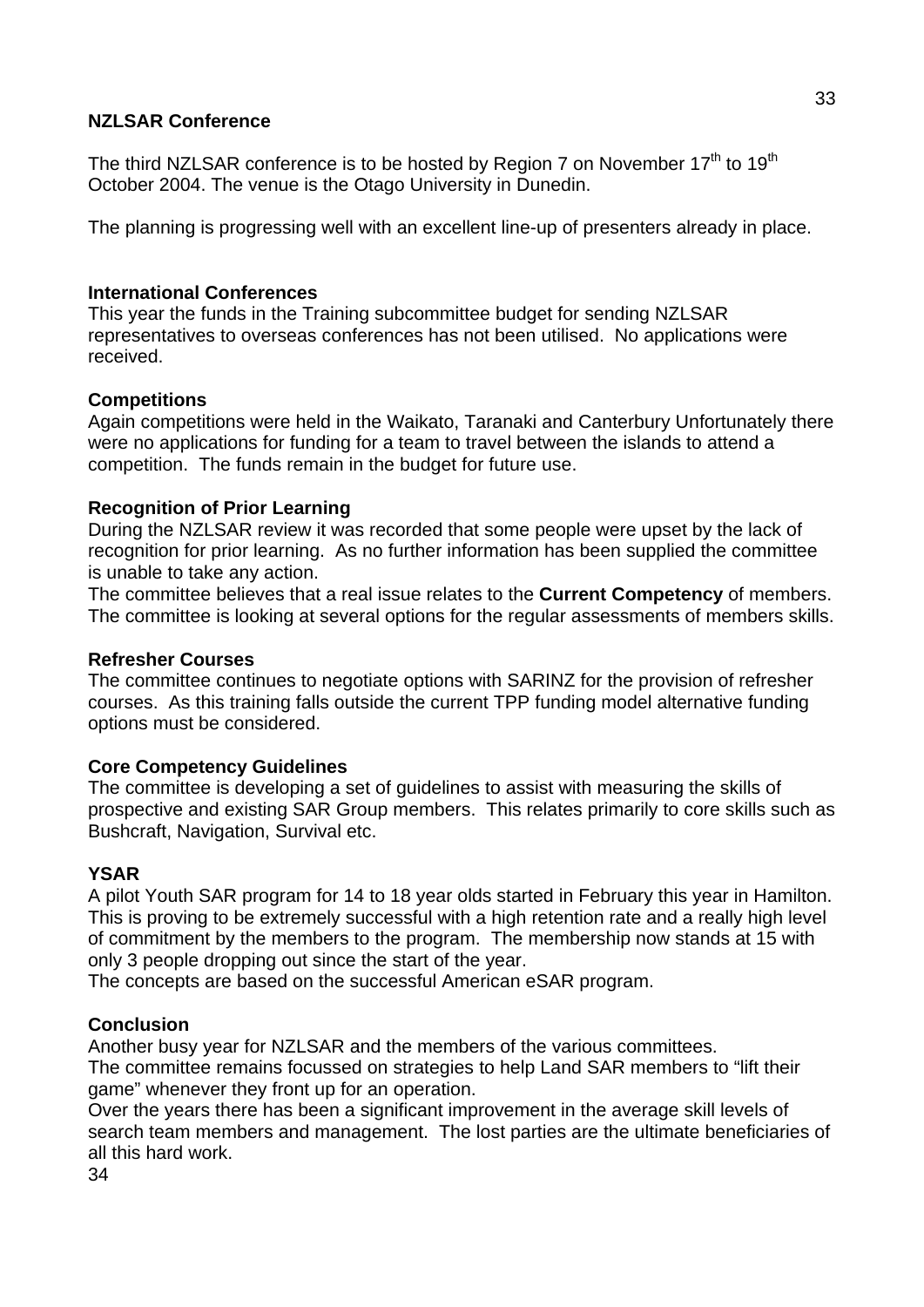I am really grateful for the contribution of all the committee members.

#### **Barry Were**

Training Subcommittee Chairman

#### **National Search Dog Subcommittee report**

#### **National Search Dog Assessors**

| Brain Heward,                                                              | Lyttleton                                                        | Avalanche                                                                                                |
|----------------------------------------------------------------------------|------------------------------------------------------------------|----------------------------------------------------------------------------------------------------------|
| Brent MacDonald,                                                           | Arrowtown                                                        | Avalanche, Tracking                                                                                      |
| Petra Specht                                                               | Turangi                                                          | Avalanche                                                                                                |
| <b>Larry Charles</b>                                                       | Murchison                                                        | Tracking                                                                                                 |
| lain Watson,                                                               | <b>Palmerston North</b>                                          | Tracking                                                                                                 |
| <b>Grant Cooper</b>                                                        | Waiouru                                                          | Tracking, Wilderness/Air-scenting                                                                        |
| Matt Dodd,                                                                 | <b>Nelson</b>                                                    | Wilderness/Air-scenting                                                                                  |
| Ian Lambie                                                                 | Tapawera                                                         | Wilderness/Air-scenting                                                                                  |
| <b>Andrew Pealing</b>                                                      | Dunedin                                                          | Wilderness/Air-scenting                                                                                  |
| Linda Pike<br><b>Brenda Wooley</b><br>Dermot Mayock<br><b>Malcolm York</b> | Christchurch<br>Christchurch<br><b>Central Otago</b><br>Auckland | Wilderness/Air-scenting<br>Wilderness/Air-scenting<br>Wilderness/Air-scenting<br>Wilderness/Air-scenting |

Our thanks to all our assessors for their tremendous contribution over the past 12 months, particularly those who have also taken on additional workloads organising and coordinating training weekends and assessment courses.

#### **Website**

An updated list of operational teams and assessors is maintained on our website <http://www.nzlsar-dogs.org.nz>

#### **Bereavements**

This year has seen some loses to our operational list, with the untimely deaths of operational dogs Wolf and Awhi. Our condolences to the handlers who have lost a teammate in the last year.

#### **Assessment Courses**

With the addition of an avalanche assessment course in the North Island this year, we now run four assessment events per annum, comprising a course per island for both avalanche and wilderness teams. Congratulations to those who have certified as operational this year. We currently have 20 operational teams, with some strong teams coming through at the novice and trainee level. We have also had excellent support from the police, with Al McRae and Chris Best attending both South Island and North Island Assessment Courses. Their depth of experience in training and assessing police dogs has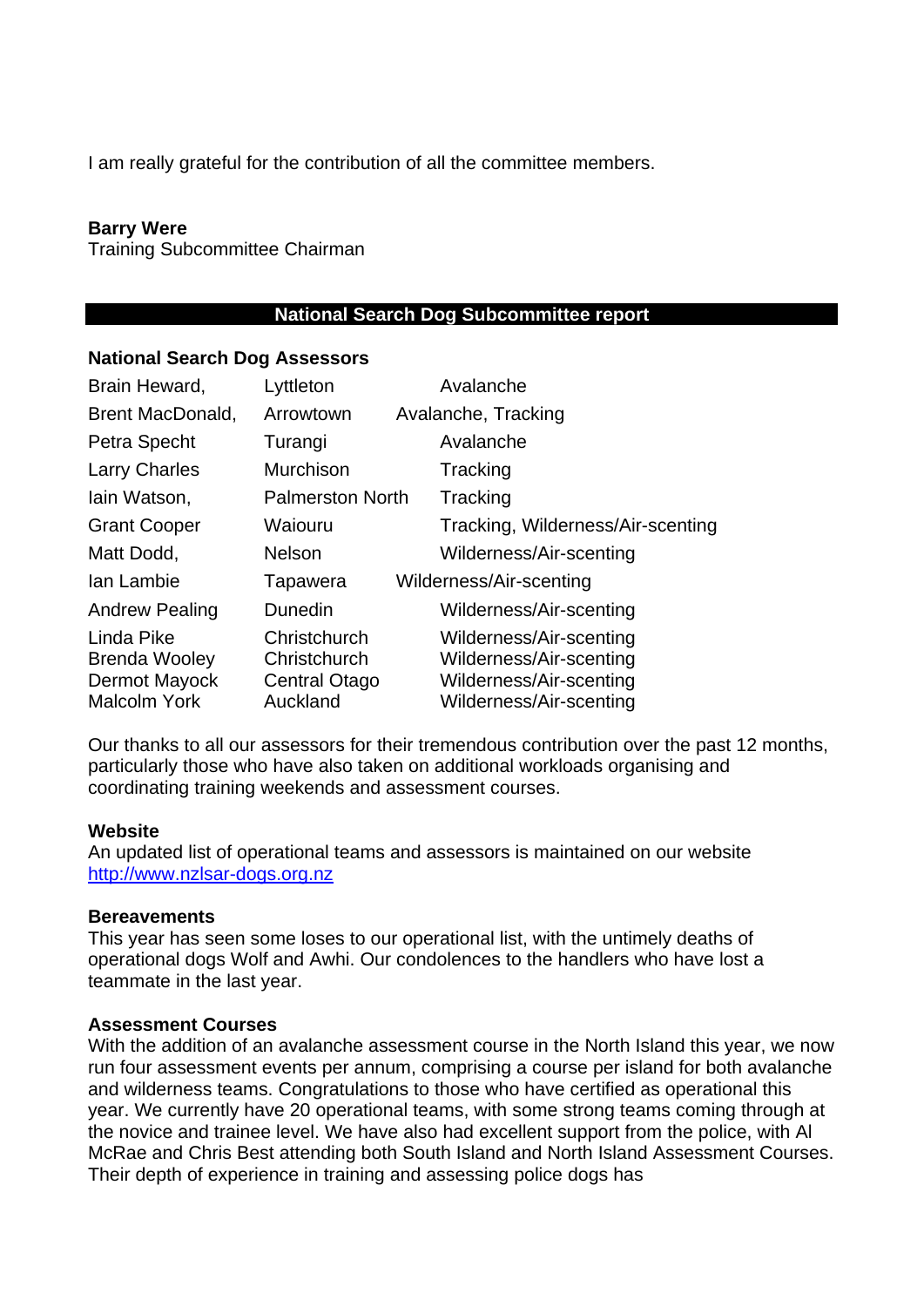been of tremendous value to our LSAR teams, and the attendance of one of our assessors at the Police Dog Assessment Course this year has furthered this relationship.

This year we were able to run an avalanche assessment course in the North Island, as well as our South Island assessment at Cardrona, Thanks to Petra and Brent for their work in running these courses – we are pleased to have appointed Petra as an avalanche assessor this year, and were very impressed with the amount of snow she managed to provide prior to the NI course!

The Wilderness assessment courses for our air-scenting and tracking dogs were held in November at Blenheim and at Waiouru in April. Many thanks to all those who pitched in to help, particularly the co-ordinators, Kim, Ian and Grant, and the willing subjects who spent many hours in the bush, riverbeds, gorse patches and snow to enable us to run such varied scenarios.

## **Operational Standards**

Our new assessors have been put to work, and we have now implemented the formative assessment system for our air-scenting dogs, whereby the teams are assessed over the four days of the course, by both NZLSAR and police assessors. This follows a review of the standards adopted five years ago and, while we still have some fine-tuning to do for the next courses, we are on track to ensure that we have a robust system of assessment for our teams that certifies a high standard of operational team for use throughout the country.

It is important that advisors and search managers are aware of our assessment process and that they continue to support us by choosing to call out operational dogs in the early stages of a search, and refraining from deploying non-operational teams. As with any search team members, there is a minimum standard at which a dog team is considered operational, and teams train very hard to be able to attain that standard. Once operational they are able to be deployed in any region, and we would encourage IMT managers to get to know not only their local dog team but also those in neighbouring areas and to preplan for rapid deployment of those teams.

## **Training**

A major focus for the past year has been to provide a greater number of training opportunities for search dog handlers to get together throughout the year. We have now increased our training events to provide three training weekends per island per year. This allows opportunities for handlers to get together and train, and to take advantage of their collective experience,. I believe they are an essential investment for search dogs, as many teams are geographically isolated and may need to drive for hours to meet another handler for training. I am in awe of the time and distances that people will commit to in order to attend these events, and thank all those who have volunteered or been coerced into running a training weekend this year. The provision of training and assessment to our current level involves a high workload for a relatively small group of people, many of whom also do duty as assessors and instructors as well as attending callouts. We look forward to the appointment of a Field Support Officer at a national level to assist with the smooth running of these events.

Training events are posted on the website and we welcome SAR members to these events as subjects and observers.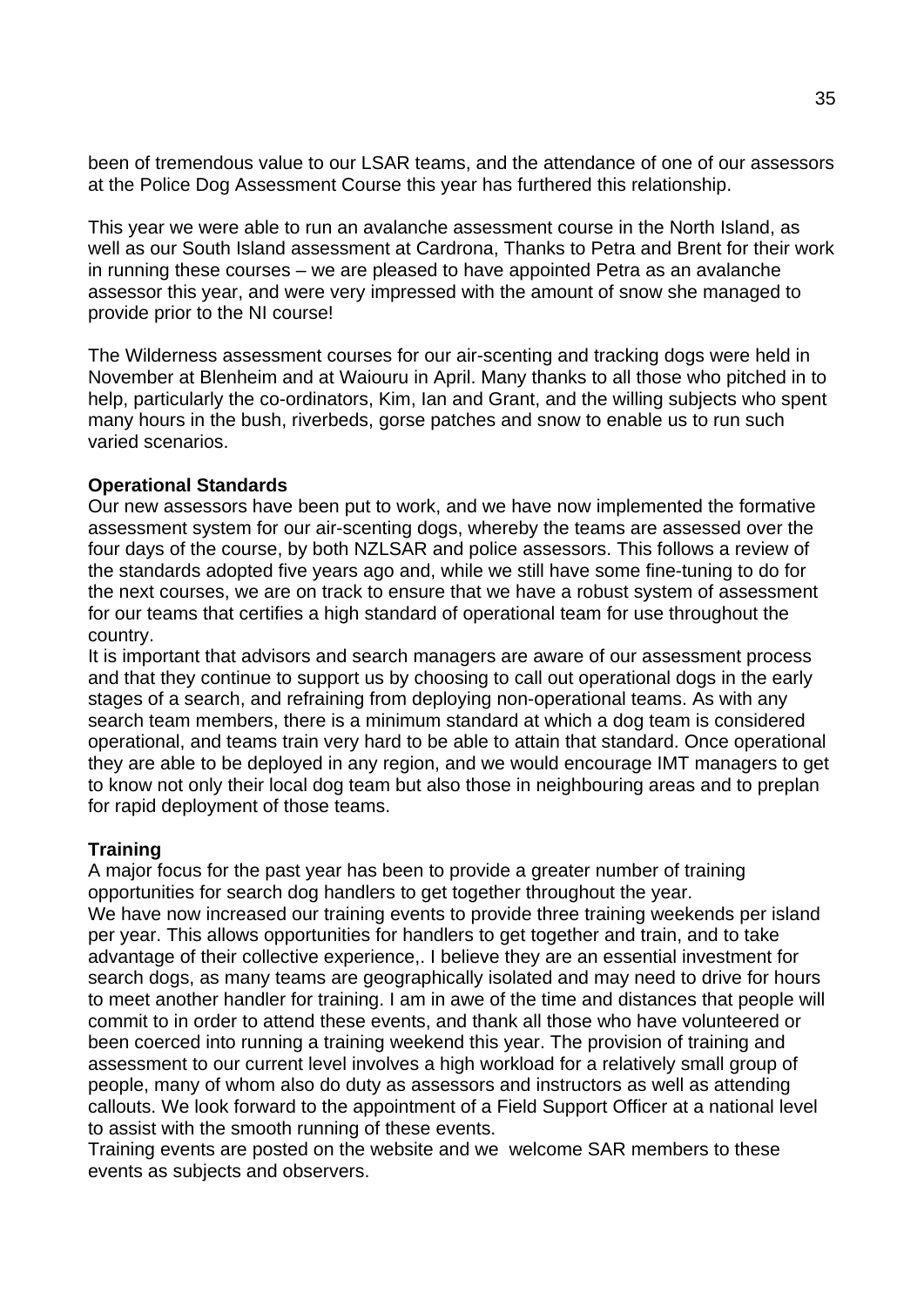## **Sponsorship**

A sponsorship deal with Masterpet has seen our operational dogs provided with high quality Eukanuba dog food this year, which has been well received by both handlers and canines! Our thanks to Masterpet for this generous support, and to Leanne for her continued work in organising delivery of the food.

Clair Robertson Search Dog Subcommittee Chairman

## **Underground Subcommittee Report**

Colin Daniell – Christchurch, Kip Mandeno – Napier, Van Watson – Waitomo, John Patterson – Nelson, Dave Smith – Te Kuiti, Grant Prattley – Temuka

## **Meetings**

The underground Subcommittee did not meet in person during the year but we have been in regular contact over issues via e mail and phone.

#### **Testing**

The testing we started last year proved the ropes in use were not fit for purpose. As such they have been retired and replaced. Testing of the stretcher setup used for Cave SAR is currently planned.

#### **Courses**

Three rope rescue courses have been held for Cave SAR members in the last year.

#### **Activity**

The issue of people failing to find their way through Harwoods Hole / Starlight appears to have been resolved. As a result the number of callouts has been lower this year. All the Cave SAR groups in NZ have been training throughout the year. This included a combined exercise with the Fox and Christchurch ACR teams.

Planning has started for the next years deep cave SAREX.

Colin Daniell, Underground Subcommittee Chairman.

#### **Treasurers Report**

These accounts do not record the true cost of the year's activities because of the volunteer work of Committee and Subcommittee members and the support, additional to the Grant, received from the Police in many ways including accommodation and associated services for the National Field Officer.

The NZ Land Search and Rescue funding request for the 2005/2006 financial year to the Police during April 2005 was for \$995,083 to support a budget of \$1,049,000, the considerable increase over past years intended to provide, mainly, administration support to regional, district and local SAR groups.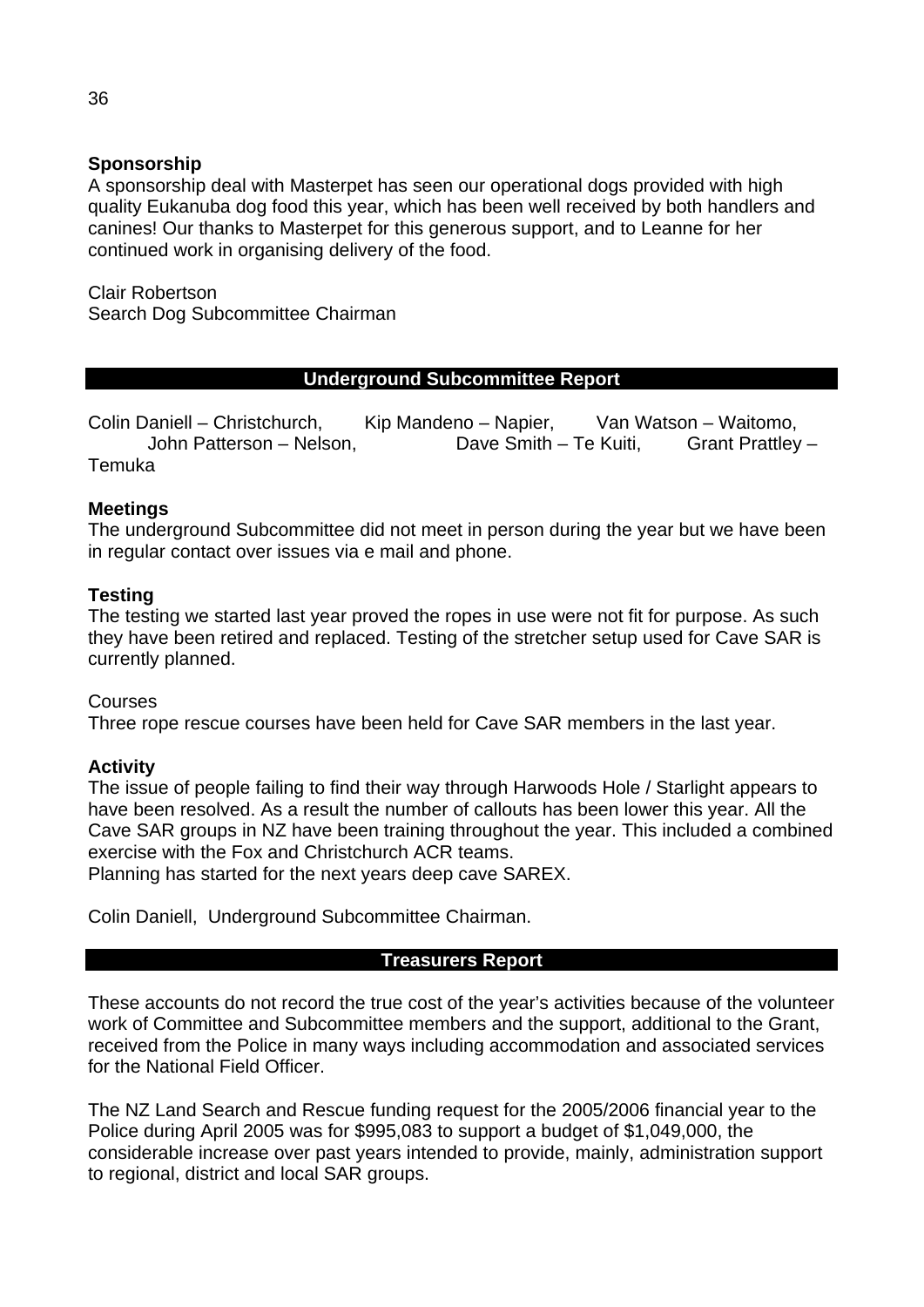The eventual Police grant was \$239,000 and a revised budget of \$375,000 was agreed upon and which provided for all the usual activities plus \$55,000, later increased to \$80,000, for the consultant's review of NZLSAR organization and operations and subsequent sub committee meetings to consider their report and its implementation.

Although total expenses are up 9% on last year, \$247,079 against \$225,931, most categories are less than 2005, particularly claims from regions for training courses. The total expenses of \$247,079 compared with the budget of \$375,000 indicates that many areas of expense fell short of plans and explanations for this may be given in the sub committee reports. The financial year ends with Accumulated Funds of \$202,407 (2005 \$160,090) plus \$112,860 for special funds or projects (2005 \$148,618).

Phil. Rundle, July 2006.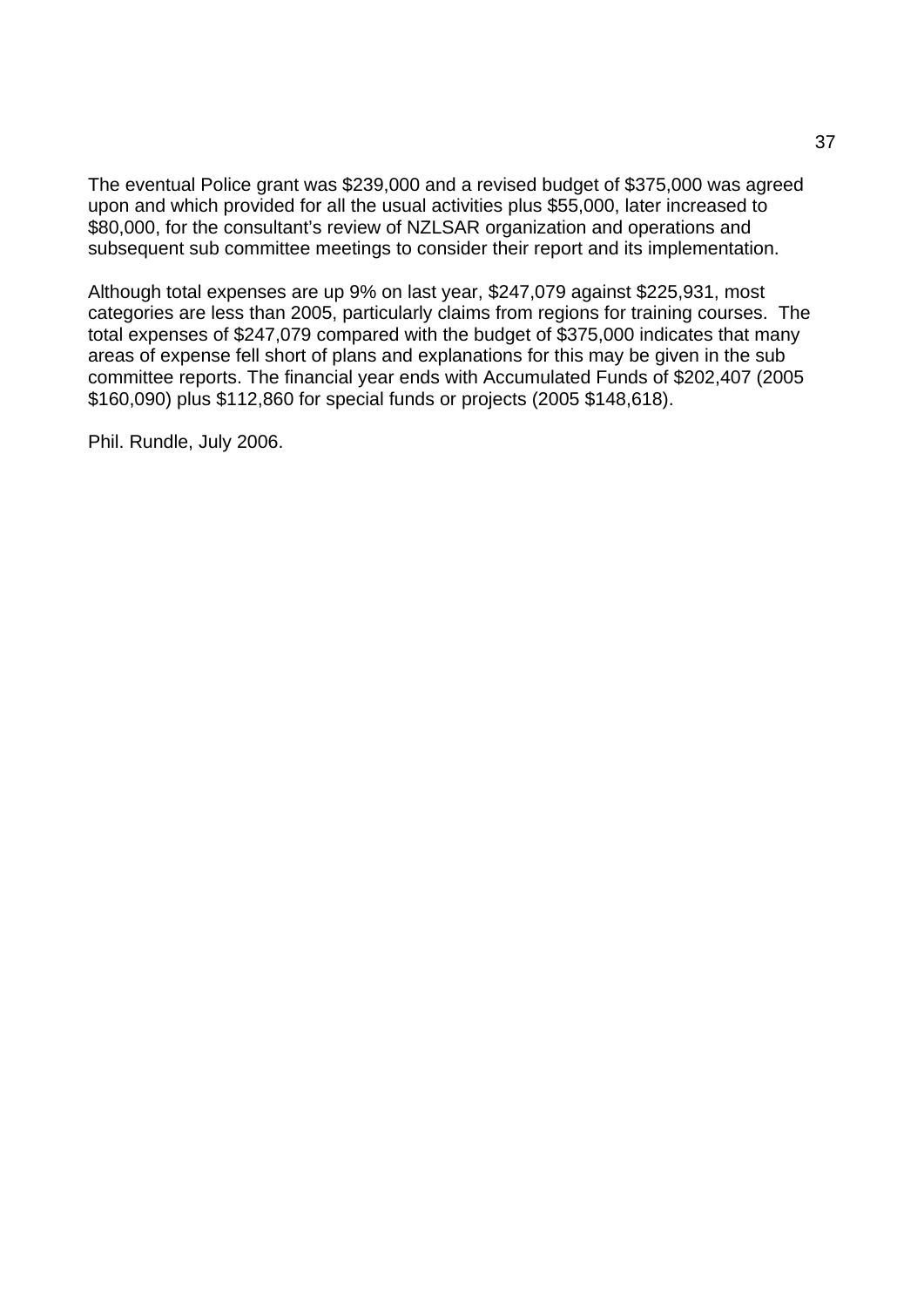## **NEW ZEALAND LAND SEARCH AND RESCUE INCORPORATED STATEMENT OF FINANCIAL POSITION AS AT 30 JUNE 2006**

|                                                                    |        | 2006<br>\$      | 2005<br>\$       |
|--------------------------------------------------------------------|--------|-----------------|------------------|
| <b>Accumulated Funds</b>                                           |        | 202,407         | 160,090          |
| <b>Publications Fund</b><br><b>Redundancy Provision</b>            | Note 9 | 26,960          | 36,456<br>24,462 |
| <b>SAR Research Fund</b>                                           |        | 45,000          | 45,000           |
| <b>ACR Training Fund</b>                                           |        | 10,000          | 10,000           |
| <b>Regional Search Software</b><br><b>Strategic Plan Provision</b> | Note 7 | 5,900<br>25,000 | 7,700<br>25,000  |
|                                                                    |        |                 |                  |
| <b>Total Equity</b>                                                |        | 315,267         | 308,708          |
|                                                                    |        |                 |                  |
| Represented by:<br><b>Bank accounts</b>                            |        |                 |                  |
| Westpac Bank current a/c                                           |        | 8,170           | 1,038            |
| call a/c                                                           |        | 140,712         | 108,235          |
|                                                                    |        | 148,882         | 109,273          |
| <b>Term Deposits-Westpac Bank</b>                                  |        | 170,000         | 192,000          |
| Debtors and Prepayments                                            | Note 4 | 8,085           | 28,683           |
| <b>Total Current Assets</b>                                        |        | 326,967         | 329,956          |
| <b>Less Current Liabilities</b>                                    |        |                 |                  |
| <b>Creditors</b>                                                   | Note 5 | 11,700          | 21,248           |
|                                                                    |        |                 |                  |
| <b>Net Current Assets</b>                                          |        | 315,267         | 308,708          |
|                                                                    |        |                 |                  |

The Notes to the Accounts, 1 to 9, form part of these Accounts.

----------------------------Treasurer --------------------------Chairman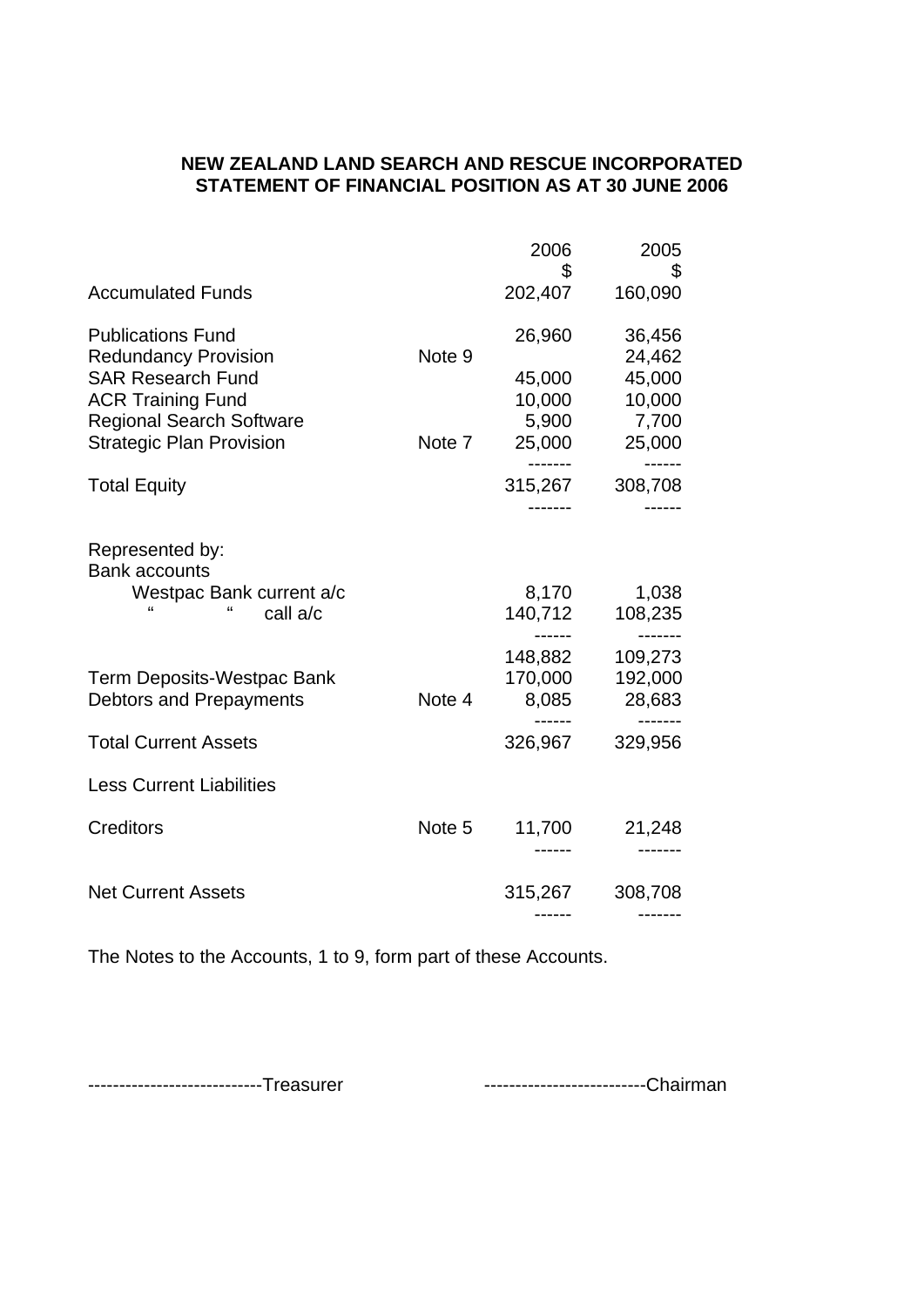#### **NEW ZEALAND LAND SEARCH AND RESCUE INCORPORATED STATEMENT OF FINANCIAL PERFORMANCE FOR THE YEAR ENDED 30JUNE 2006**

|                                                              |              | 2006<br>\$      |                | 2005<br>\$      |
|--------------------------------------------------------------|--------------|-----------------|----------------|-----------------|
| <b>INCOME</b>                                                |              |                 |                |                 |
| <b>Police Dept Contract</b>                                  |              | 239,000         |                | 206,000         |
| Interest                                                     |              | 24,134          |                | <u>22,866</u>   |
| Total income                                                 |              | 263,134         |                | 228,866         |
| <b>EXPENSES</b>                                              |              |                 |                |                 |
| <b>Audit Fees</b>                                            |              | 2,000           |                | 1,820           |
| <b>Committee Meetings</b>                                    |              | 19,375          |                | 19,671          |
| <b>National Field Officer</b>                                |              |                 |                |                 |
| Salary, fees and ACC Levy                                    | 46,462       |                 | 51,972         |                 |
| Travel<br><b>Other Expenses</b>                              | 4,875<br>771 |                 | 7,024<br>1,043 |                 |
|                                                              | ------       |                 | -----          |                 |
|                                                              |              | 52,108          |                | 60,039          |
| <b>National Office</b>                                       |              |                 |                |                 |
| <b>Administration and Stationery</b>                         |              | 3,639           |                | 6,520           |
| Strategic Plan, consultants                                  | Note 7       | 79,877          |                |                 |
| <b>Travel, Publicity</b>                                     |              | 2,224           |                | 9,587           |
| Library                                                      |              | 45              |                |                 |
| <b>National Conference</b>                                   |              |                 |                | 727             |
| <b>Communications Sub Committee</b>                          |              | 5,147           |                | 4,296           |
| Search Dogs Sub Committee<br><b>Specialist Sub Committee</b> |              | 22,004<br>1,220 |                | 25,375<br>7,340 |
| <b>Training Sub Committee</b>                                |              |                 |                |                 |
| <b>Courses and Activities</b>                                | 8,935        |                 | 12,095         |                 |
| Sub Committee expenses                                       | 4,109        |                 | 5,374          |                 |
|                                                              | -------      |                 |                |                 |
|                                                              |              | 13,044          |                | 17,469          |
| <b>Underground Sub Committee</b>                             |              | 2,432           |                | 3,147           |
| <b>Regional Committee Administration Support</b>             |              | 11,039          |                | 18,957          |
| <b>Regional Training Support</b>                             |              | 31,125          |                | 50,683          |
| <b>Regional Search Software</b>                              |              | 1,800           |                | <u>300</u>      |
| <b>Total Expenses</b>                                        |              | 247,079         |                | 225,931         |
| <b>Operating Surplus</b>                                     |              | 16,055          |                | 2,935           |
| <b>Publication Fund Movements</b>                            |              | 9,496           |                |                 |
| <b>SURPLUS, transferred to Accumulated Funds</b>             |              | 6,559           |                | 2,935           |

These statements should be read in conjunction with the notes to these financial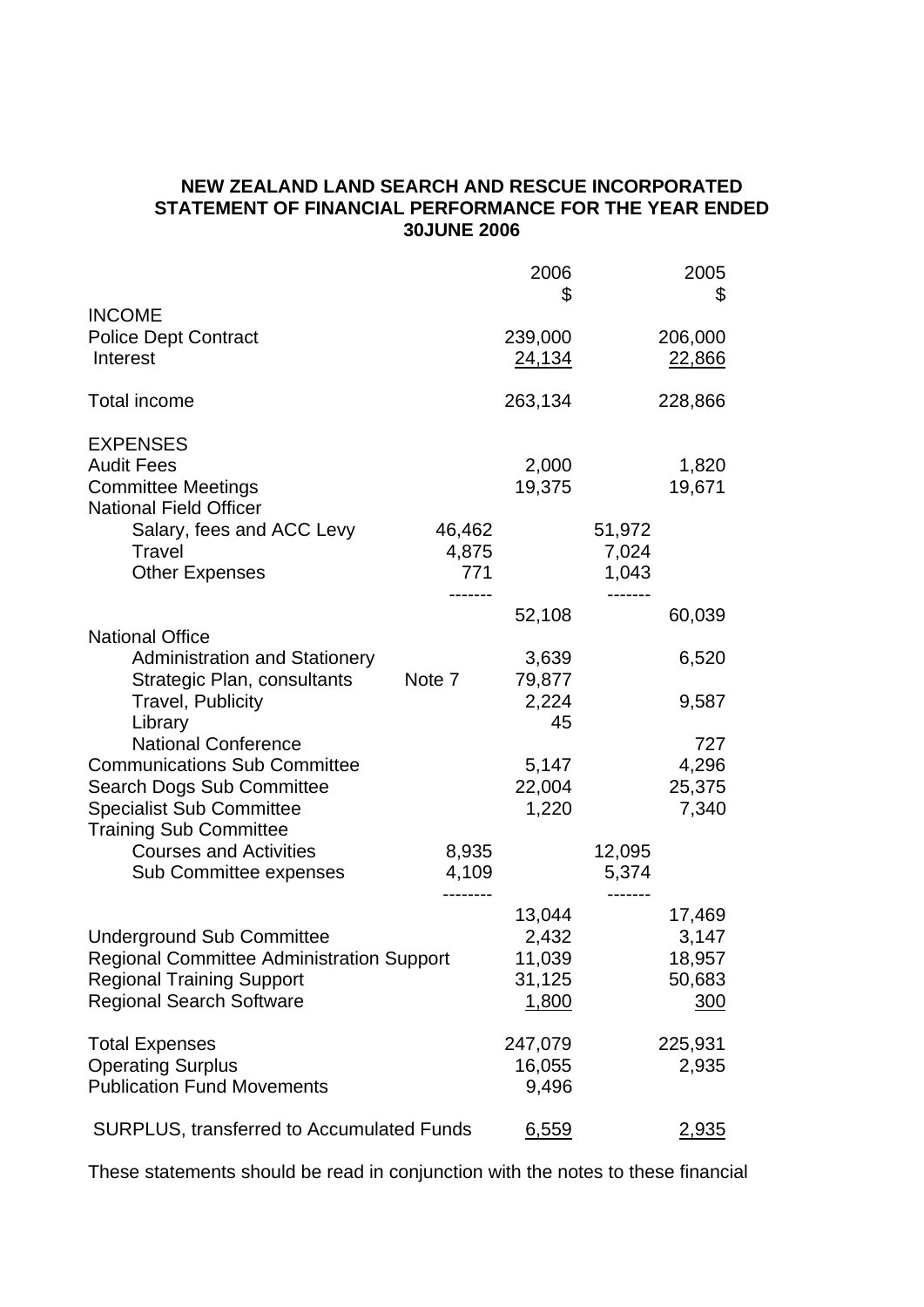statements.

## **NEW ZEALAND LAND SEARCH AND RESCUE INCORPORATED STATEMENT OF MOVEMENTS IN EQUITY FOR THE YEAR ENDED 30 JUNE 2006**

| <b>ACCUMULATED FUNDS</b><br><b>Opening Balance</b><br>Surplus for the year                                                                                        | 2006<br>\$<br>160,090<br>6,559         | 2005<br>\$<br>205,164<br>2,935        |
|-------------------------------------------------------------------------------------------------------------------------------------------------------------------|----------------------------------------|---------------------------------------|
| Total Recognised Income for the year<br>Transfers (to) from Reserves<br><b>Closing Balance</b>                                                                    | 6,559<br><u>35,758</u><br>202,407      | 2,935<br>(48,009)<br>160,090          |
| <b>RESERVES</b>                                                                                                                                                   |                                        |                                       |
| <b>Publications Fund</b><br><b>Opening Balance</b><br><b>Transfers (to) Accumulated Funds</b><br><b>Closing Balance</b>                                           | 36,456<br>(9, 496)<br>26,960           | 26,456<br>10,000<br>36,456            |
| <b>Redundancy Provision</b><br><b>Opening Balance</b><br><b>Transfers (to) Accumulated Funds</b><br><b>Closing Balance</b>                                        | 24,462<br>(24, 462)<br>Nil             | 21,153<br>3,309<br>24,462             |
| <b>SAR Research Fund</b><br><b>Opening Balance</b><br><b>Transfers from Accumulated Funds</b><br><b>Closing Balance</b>                                           | 45,000<br>45,000                       | 35,000<br>10,000<br>45,000            |
| <b>ACR Training Fund</b><br><b>Opening Balance</b><br><b>Closing Balance</b>                                                                                      | 10,000<br><u>10,000</u>                | 10,000<br>10,000                      |
| <b>Regional Search Software</b><br><b>Opening Balance</b><br>Transfers (to) Accumulated Funds<br><b>Closing Balance</b>                                           | 7,700<br>(1,800)<br>5,900              | 8,000<br><u>(300)</u><br><u>7,700</u> |
| <b>Strategic Plan Provision</b><br><b>Opening Balance</b><br><b>Transfer from Accumulated Funds</b><br>Transfers (to) Accumulated Funds<br><b>Closing Balance</b> | 25,000<br>25,000<br>(25,000)<br>25,000 | <u>25,000</u><br><u> 25,000</u>       |
| <b>TOTAL RESERVES</b><br><b>CLOSING EQUITY</b>                                                                                                                    | <u>112,860</u><br><u>315,267</u>       | <u>148,618</u><br><u>308,708</u>      |

These statements should be read in conjunction with the notes to these financial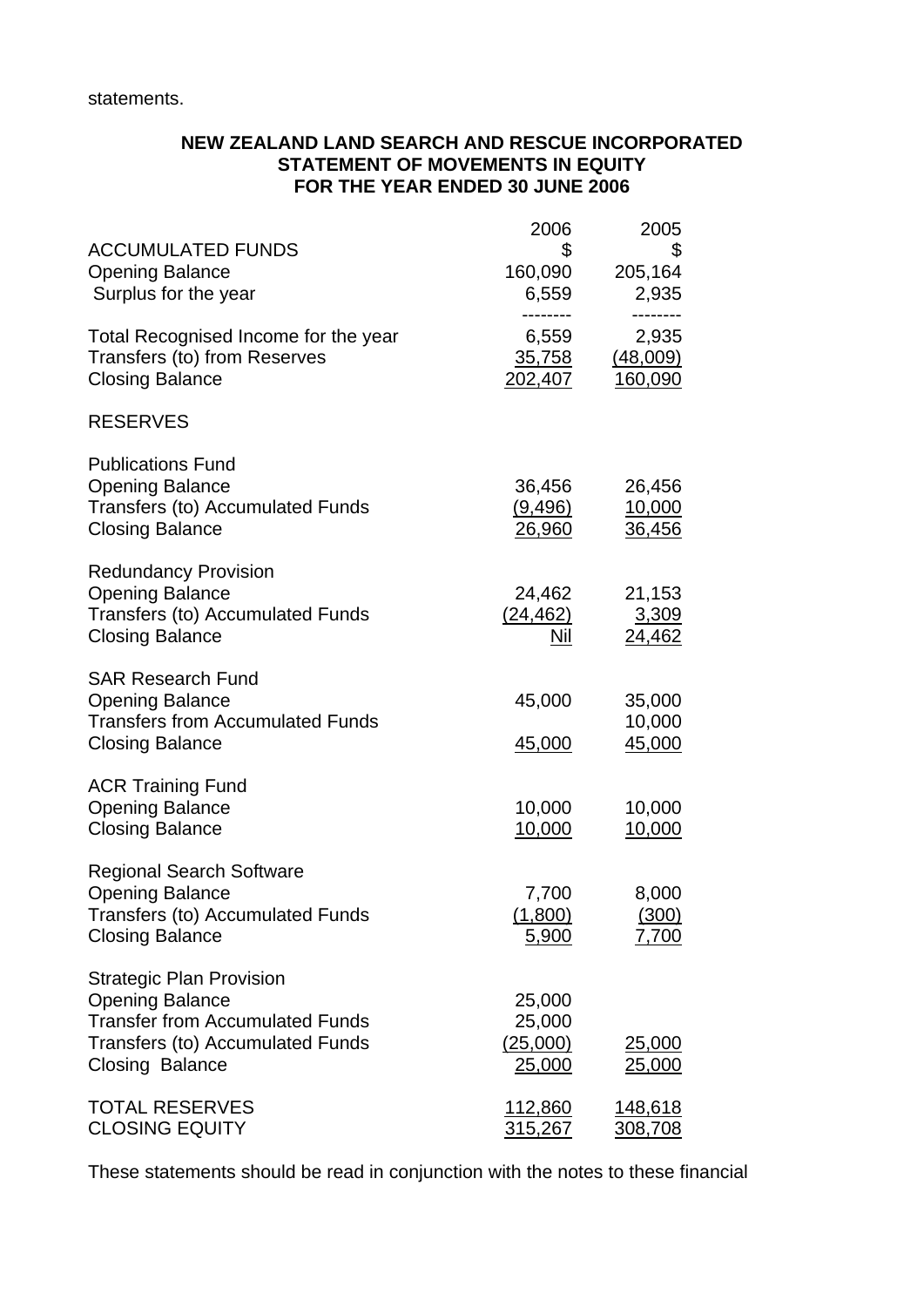## **NEW ZEALAND LAND SEARCH AND RESCUE INCORPORATED NOTES TO THE ACCOUNTS FOR THE YEAR ENDED 30 JUNE 2006**

## 1. **Reporting Entity:**

The financial statements presented here are for the New Zealand Land Search & Rescue Inc. There are independent Regional and District land search and rescue organisations and they do not have their results included with these accounts of New Zealand Land Search and Rescue Inc.

## 2. **Statement of Accounting Policies**

These Financial Statements are presented in accordance with the Incorporated Societies Act 1908.

## **General Principles:**

These financial statements have been prepared on the basis of historical cost. Accrual accounting has been used to match income and expenses. Amounts are stated exclusive of GST, except for certain Debtor and Creditor balances, where appropriate.

## **Differential Reporting:**

This entity qualifies for differential reporting under the Institute of Chartered Accountants of New Zealand's reporting framework as it not publicly accountable and it is not classified as being large. This entity has taken advantage of all available differential reporting exemptions.

## **Changes in Accounting Policies:**

There have been no changes in accounting policies. All policies have been applied on bases consistent with those used in previous years.

## **Donated Services:**

New Zealand Land Search & Rescue Inc. relies on the voluntary service of members. Since these services are not normally purchased and because of the difficulty of determining their value, donated services are not recognised in these financial statements.

## 3. **Taxation**:

No provision has been made for income tax as the Society, being a charitable body, has been granted exemption from income tax.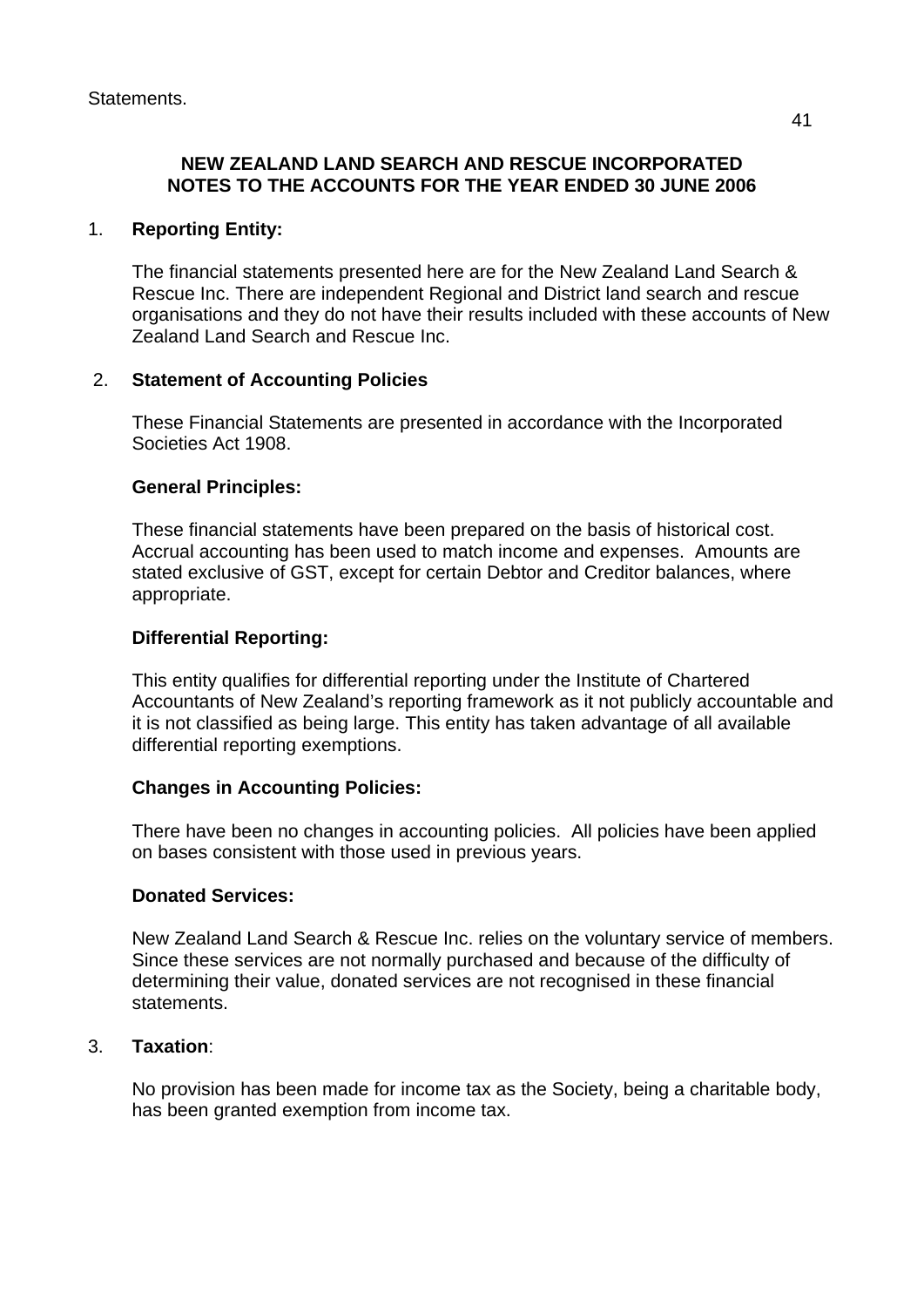## 4. **Debtors and Prepayments:**

These are principally accrued interest and GST paid on expenses and recoverable from the Inland Revenue Department.

## 5. **Creditors:**

These are the cost of auditing these accounts and for other expenses incurred but not paid.

## 6. **Contingent Liabilities:**

There were no known contingent liabilities as at balance date. (2005 nil)

## 7. **Commitments:**

 There were no known commitments as at balance date. (2005 \$39,750) There was a commitment at 30 June 2005 to consultants for the development of a Strategic plan for \$39,750 and a provision of \$25,000 was created. The consultants review has been completed and the \$25,000 provision returned to Accumulated Funds. The implementation of the review continues and the Committee has created a further reserve of \$25,000 for this.

## 8. **Related Party Transactions:**

In addition to any related party transactions disclosed elsewhere in these financial statements there was a related party transaction with a company controlled by a committee member Barry Were for the supply of IMAN/GMAN software and Barry Were has disclosed his interest in IMAN/GMAN. All trading with IMAN/GMAN was done on normal trading terms.

## 9. **Redundancy Provision:**

This provision existed to cover a potential liability to the National Field Officer and, as there is now no employee, the provision has been returned to Accumulated Funds.

42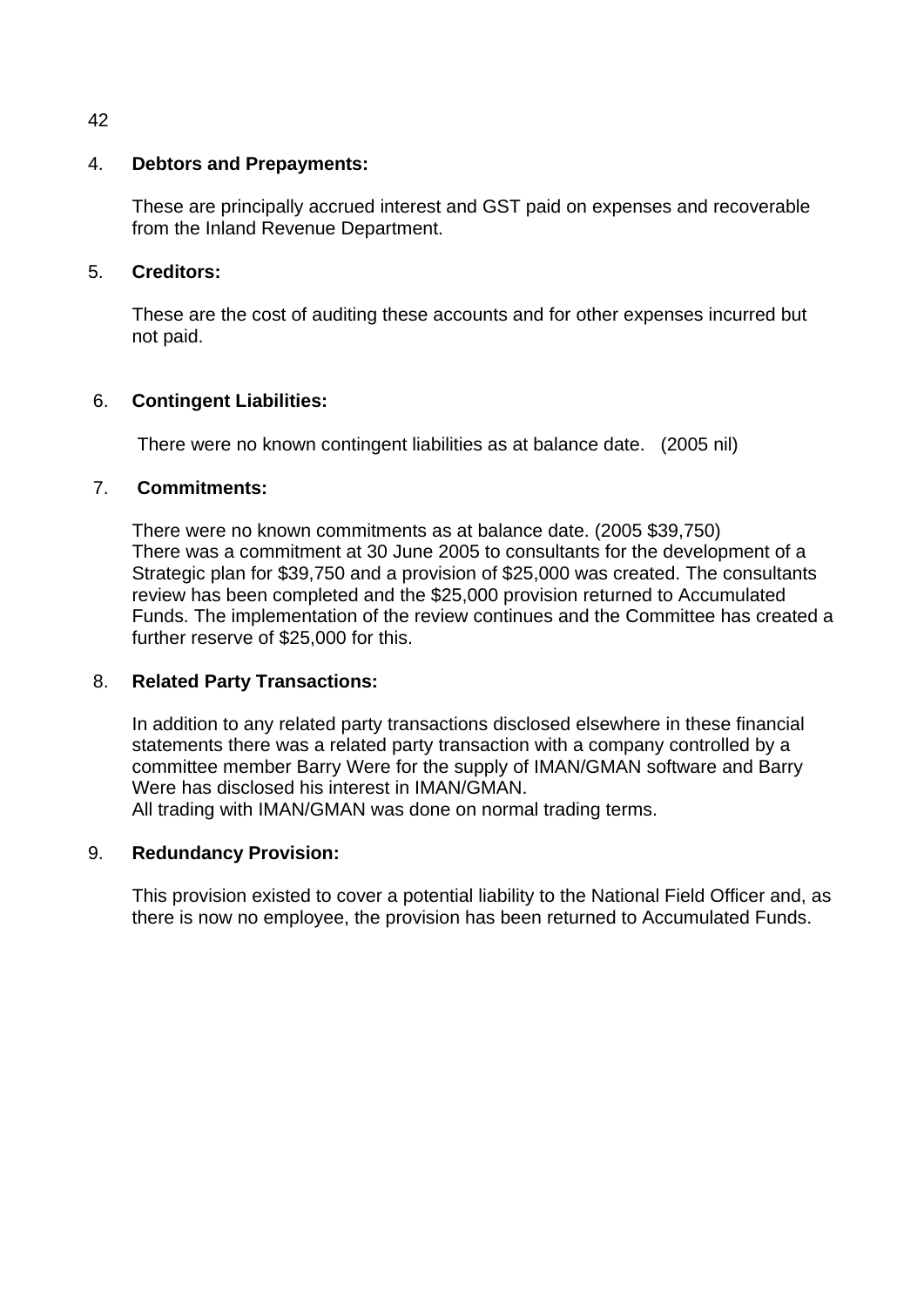#### **NZLSAR Search and Rescue Statistics for the 2005/2006 year**

Tmore comprehensive figures will be available in the Police SAR Annual Report to be he 2005/2006 figures below are an interim assessment taken in July 2006. The final and issued shortly.

|                                          | 05/06 | 04/05 | 03/04 | 02/03 | 01/02 | 00/01 | 99/00 | 98/99 | 97/98 | 96/97 |
|------------------------------------------|-------|-------|-------|-------|-------|-------|-------|-------|-------|-------|
| <b>Land operations</b>                   | 703   | 885   | 673   | 365   | 372   | 397   | 313   | 332   | 352   | 370   |
| <b>Operational</b>                       | N/A   | N/A   | 14,04 | 19,55 | 15,63 | 30,75 | 19,06 | 14,36 | 20,14 | 15,81 |
| hours<br>contributed                     |       |       |       | 6     |       | 9     |       | 8     |       |       |
| <b>Number of</b><br>personal<br>involved | N/A   | N/A   | N/A   | 3,080 | 2,885 | 3,400 | 2,283 | 2,108 | 2,829 | 3,139 |

**NOTE. The seeming increase in operation numbers in 2003/2004 was because Class I operations which were solely Police involvement and Class II involving volunteers as well, were combined.** 

## **Performance Report**

*This section gives an overview of the performance of the organisation and activities for the 2004/2005 year. It is in two parts, the first is a summary of the NZLSAR Committee and subcommittee activities plus an overview of the national SAR operational statistics. The second part is an overview of the performance against each of the budgeted items in the Business Plan that was presented to the Police for the 2005/2006 year.* 

## **Part 1**

**NZLSAR Committee and Subcommittees activities during the 2005/2006 year.** 

| <b>Committee meetings held</b>                       |          |
|------------------------------------------------------|----------|
| Total person days of attendance by Committee members | 80       |
| <b>Total person days of attendance by Deputies</b>   |          |
| Total attendance person days                         | 89 (93%) |
| Possible total attendance person days                | 90       |

The August meeting comprise one day of the Regional Chair and Secretaries Seminar and a one National Committee meeting. The November meeting of the Committee was held over two days, Saturday and Sunday.

## **STANDING SUBCOMMITTEES:**

#### **Communications Subcommittee meetings held 1**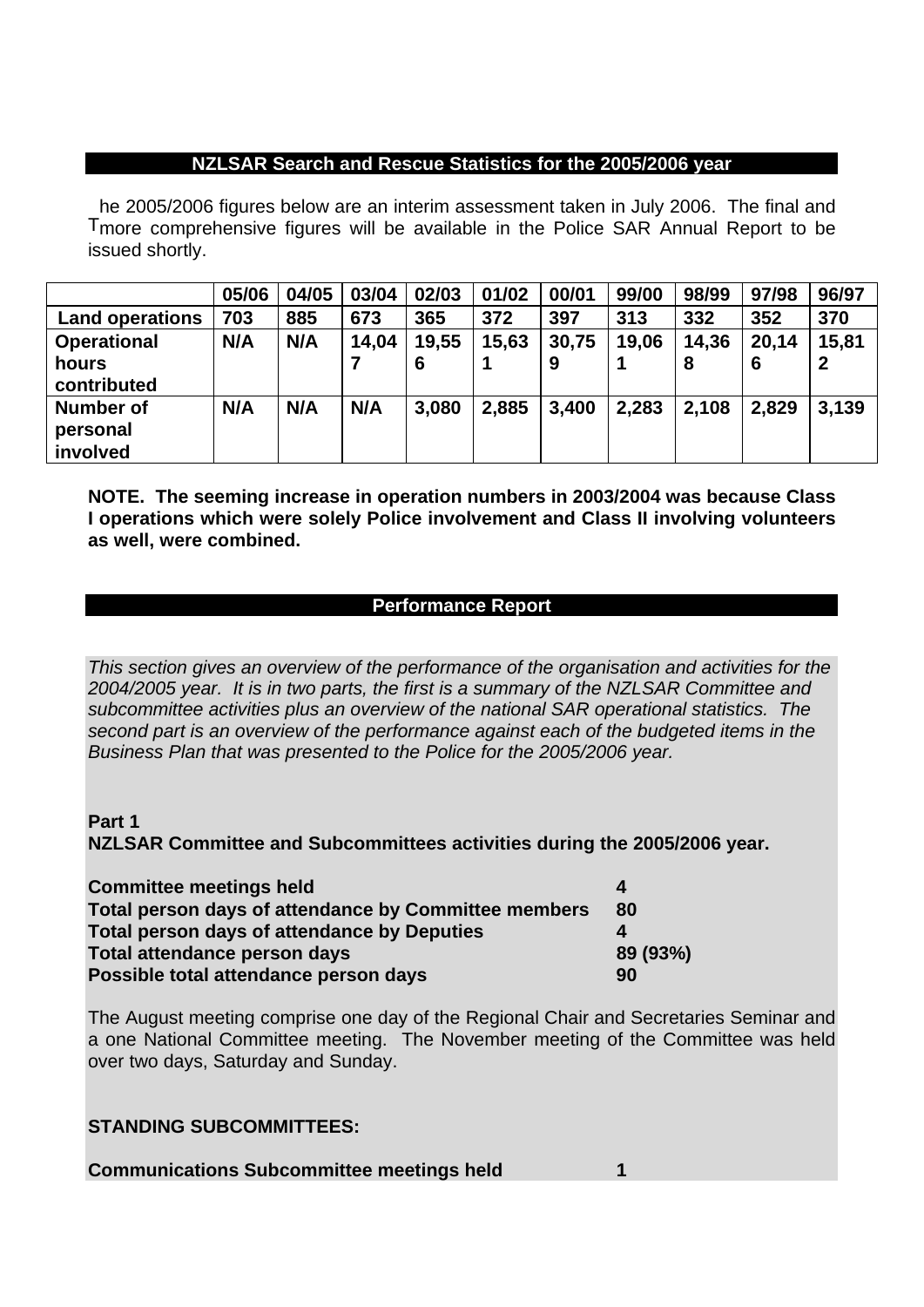| Total person days of attendance                                                                                            | $\overline{7}$     |                      |
|----------------------------------------------------------------------------------------------------------------------------|--------------------|----------------------|
| <b>Information Management Working Group meetings</b><br><b>Total person days of attendance</b>                             |                    | $\overline{3}$<br>20 |
| <b>Specialist Subcommittee</b>                                                                                             |                    |                      |
| <b>Aviation Working Group meetings held</b>                                                                                |                    |                      |
| <b>Medical Working Group meetings held</b>                                                                                 | $\bf{0}$           |                      |
| Numerous emails, etc                                                                                                       | $\bf{0}$           |                      |
| <b>Swift Water Group</b><br><b>Vertical Working Group meetings held</b><br>Total person days of attendance                 | 8                  | $\boldsymbol{0}$     |
| <b>SAR Search Dogs meetings held</b><br>Numerous emails and phone calls and informal meetings<br>at the assessment courses |                    | $\bf{0}$             |
| <b>Training Subcommittee meetings held</b><br><b>Total person days of attendance</b>                                       | $\mathbf{3}$<br>20 |                      |
| <b>Underground Subcommittee meeting held</b><br><b>Numerous emails and phone calls</b>                                     | $\bf{0}$           |                      |

Many of the Committee members serve on other Subcommittees and Working Groups. These groups have specific tasks or objectives to research and investigate with a view to reporting back to the NZLSAR Committee a suggested course of action. The membership of these Subcommittees and Working Groups is as below.

| <b>Roscoe Tait, Chairman</b><br><b>Graham Thorp</b>                                                         | <b>Phil Rundle</b>                                              |
|-------------------------------------------------------------------------------------------------------------|-----------------------------------------------------------------|
| <b>Remuneration</b><br><b>Roscoe Tait, Chairman</b>                                                         | <b>Phil Rundle</b>                                              |
| <b>Review Implementation</b><br><b>Roscoe Tait, Chairman</b><br><b>Tric Moller</b><br><b>Dave Robertson</b> | <b>Barry Were</b><br><b>John Scobie</b><br><b>Murray Wilson</b> |

**Finance**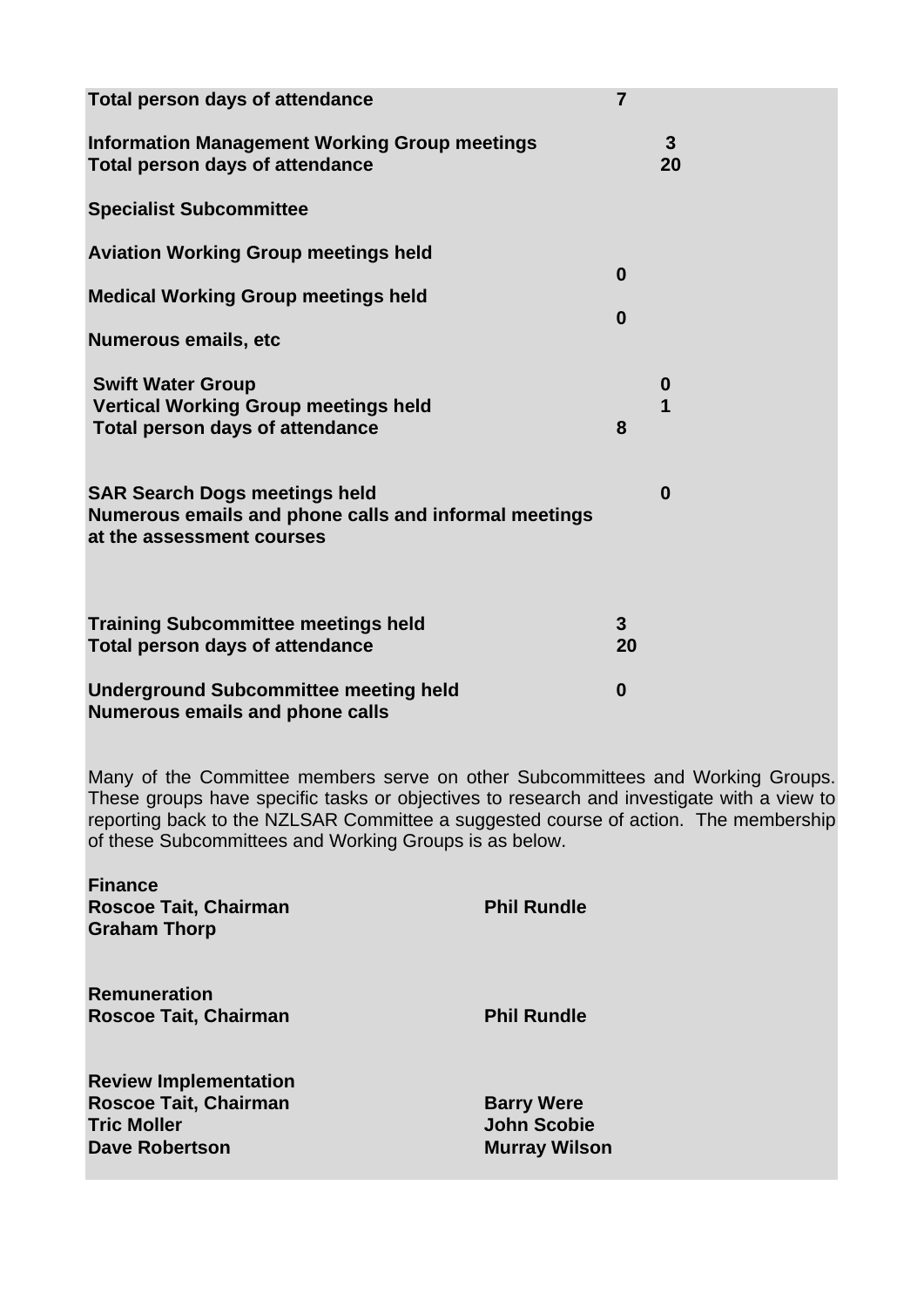|    | No. Item      | <b>Budgeted Actual</b> |            | <b>Comments</b>                                                                                   |
|----|---------------|------------------------|------------|---------------------------------------------------------------------------------------------------|
|    |               | amount                 | expendit   |                                                                                                   |
|    |               |                        | ure        |                                                                                                   |
|    |               |                        | Ex GST     |                                                                                                   |
|    | 1aNZLSAR      | \$21,000               | \$19,375   | Four meetings were held during the year, two                                                      |
|    | Committee     |                        |            | of which were a two-day meeting. These being                                                      |
|    | meetings      |                        |            | the August combined meeting and<br>the                                                            |
|    |               |                        |            | November to discuss the NZLSAR Review                                                             |
|    |               |                        |            | document and recommendations from the                                                             |
|    |               |                        |            | <b>Strategic Working Group.</b>                                                                   |
|    |               |                        |            | The Air New Zealand fare structure and the                                                        |
|    |               |                        |            | early purchase of tickets resulted in lower<br>actual costs.<br>The down side<br>that             |
|    |               |                        |            | is<br>occasionally a fare is lost when a person is                                                |
|    |               |                        |            | unable to travel or a meeting is changed at the                                                   |
|    |               |                        |            | last minute due to circumstances beyond                                                           |
|    |               |                        |            | NZLSAR's control.                                                                                 |
|    |               |                        |            | The one-day meetings are held at the                                                              |
|    |               |                        |            | Wellington Airport. A person is employed to                                                       |
|    |               |                        |            | take minutes of meetings.                                                                         |
|    | 1b Conference | \$10,000               | <b>Nil</b> | \$3,000 will be advanced to the Region 7                                                          |
|    |               |                        |            | Conference Committee who are organising the                                                       |
|    |               |                        |            | 2006 NZLSAR Conference in July 2006 to                                                            |
|    |               |                        |            | cover initial costs until registration fees are                                                   |
|    |               |                        |            | received.                                                                                         |
|    | 1c Review     | \$55,000               | \$79,877   | As an out come of the submissions of the                                                          |
| 1e | &Meetings     |                        |            | subcommittee<br>charged<br>with<br>investigating<br>funding options from the August 2005 Regional |
|    |               |                        |            | Chairmen and Secretaries Seminar, the need                                                        |
|    |               |                        |            | for a full review of the organisation and the                                                     |
|    |               |                        |            | development of a strategic plan was essential                                                     |
|    |               |                        |            | for the organisation to move forward. In order                                                    |
|    |               |                        |            | to achieve this in a reasonable time frame,                                                       |
|    |               |                        |            | Design Torque was employed to tour the                                                            |
|    |               |                        |            | country to conduct a review of the organisation                                                   |
|    |               |                        |            | and to collect input for the development of a                                                     |
|    |               |                        |            | A strategy development<br>strategic plan.                                                         |
|    |               |                        |            | workshop was held in October 2005 and                                                             |
|    |               |                        |            | subsequent review implementation meetings<br>have been held.                                      |
|    |               |                        |            | A proposal based on the agreed strategic plan                                                     |
|    |               |                        |            | has been presented to the Police for funding                                                      |
|    |               |                        |            | for the 2006/2007 financial year.                                                                 |
|    | 1d Chairman's | \$5,000                | \$2,157    | This covers any travel that the Chairman or                                                       |
|    | travel<br>and |                        |            | Committee members may have to undertake                                                           |
|    | discretion    |                        |            | NZLSAR outside that for attending<br>for                                                          |
|    |               |                        |            | Committee and subcommittee meetings. The                                                          |
|    |               |                        |            | Chairman has attended a number of meetings                                                        |
|    |               |                        |            | around the country to present SAR Awards and                                                      |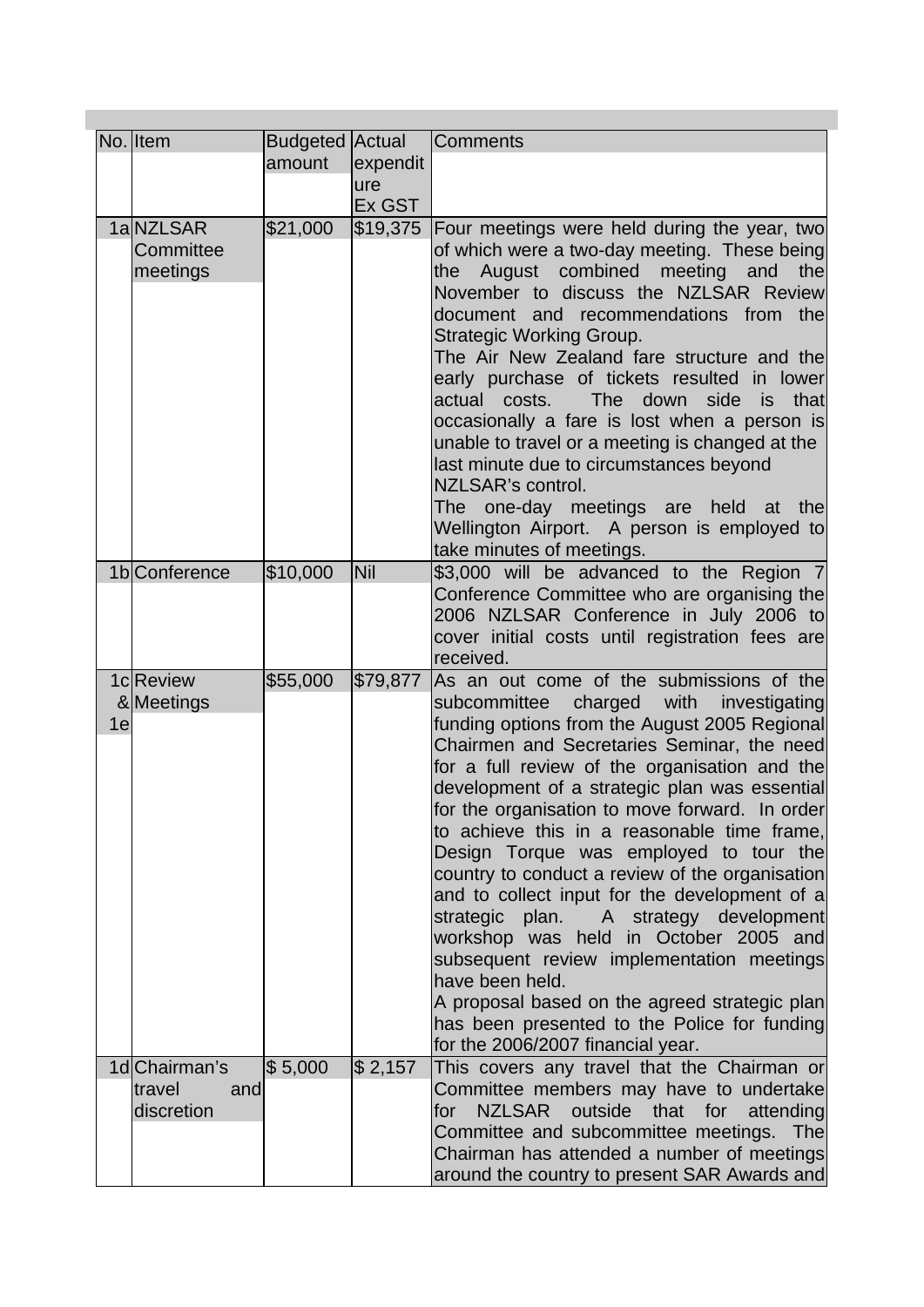|                                            |                 |                                | to take the opportunity to talk about the need<br>for the NZLSAR Review and the progress to<br>date.                                                                                                                                                                                                                                                                                                                                                                                                                                                                                                                                                                                                                                                                                                                           |
|--------------------------------------------|-----------------|--------------------------------|--------------------------------------------------------------------------------------------------------------------------------------------------------------------------------------------------------------------------------------------------------------------------------------------------------------------------------------------------------------------------------------------------------------------------------------------------------------------------------------------------------------------------------------------------------------------------------------------------------------------------------------------------------------------------------------------------------------------------------------------------------------------------------------------------------------------------------|
| 2a Admin Costs                             | \$9,000         | \$5,639                        | This covers necessary purchases such as<br>stationary, the Post Box, etc as well as the<br>Auditor expenses.<br>As the accounts have<br>become more complex (Conference, Strategic<br>Plan development, etc) the Auditors fees have<br>increased.                                                                                                                                                                                                                                                                                                                                                                                                                                                                                                                                                                              |
| $2b NFO$ Salary $+$ \$65,000<br><b>ACC</b> |                 | \$52,108                       | The covers the salary, travel and incidental<br>costs of employing the NFO. The Police<br>continue to very kindly cover the cost of an<br>office and associated expenses for the NFO.<br>In addition to the general administrative tasks<br>that the NFO undertakes, he also maintains<br>liaison<br>with<br>number<br>of<br>associated<br>a<br>organisations such as Mountain Safety Council<br>and Federated Mountain Clubs; as well as<br>attending meetings of the Committee and a<br>number of Subcommittee, Regional meetings,<br>Award presentations, District SAREX's, training<br>courses and Regional seminars.<br>The incumbent NFO retired in April 2006 and<br>the position has been filled on a part-time<br>basis, pending the outcome of the NZLSAR<br>Review funding application, hence the reduced<br>costs. |
| 2c Publicity/public \$4,000                |                 | $\overline{\mathcal{S}}$<br>67 | A number of plaques have been purchased for                                                                                                                                                                                                                                                                                                                                                                                                                                                                                                                                                                                                                                                                                                                                                                                    |
| relations                                  |                 |                                | either presentation by the Committee (including<br>NZLSAR Awards) or purchase by a SAR<br>Organisation for them to make their own<br>presentations                                                                                                                                                                                                                                                                                                                                                                                                                                                                                                                                                                                                                                                                             |
| 2d Library                                 | Nil             | $\overline{\mathcal{S}}$<br>45 | As suitable items for the NZLSAR library are                                                                                                                                                                                                                                                                                                                                                                                                                                                                                                                                                                                                                                                                                                                                                                                   |
|                                            |                 |                                | identified they are acquired for the library.<br>These items are available for members to<br>A list of the publications available<br>borrow.<br>appears in this report.                                                                                                                                                                                                                                                                                                                                                                                                                                                                                                                                                                                                                                                        |
| 3SAR<br>Dogs<br>Subcommittee               | Search \$41,500 | \$22,004                       | The majority of the budget is for assessment<br>While an increased number of<br>courses.<br>assessment weekends were held, costs were<br>lower that budgeted for the year.                                                                                                                                                                                                                                                                                                                                                                                                                                                                                                                                                                                                                                                     |
| 4 Communicatio \$25,500                    |                 | \$5,147                        | This Subcommittee held two meetings during                                                                                                                                                                                                                                                                                                                                                                                                                                                                                                                                                                                                                                                                                                                                                                                     |
| n<br>Subcommittee                          |                 |                                | the year. Research into various items such as<br>mapping and GIS software, evaluation of a<br>GPS tracking of teams by radio, GPS training<br>package and HF SelCall trail are continuing.<br>done<br>There is still more to<br>be<br>before<br>recommendations can be made to the National                                                                                                                                                                                                                                                                                                                                                                                                                                                                                                                                    |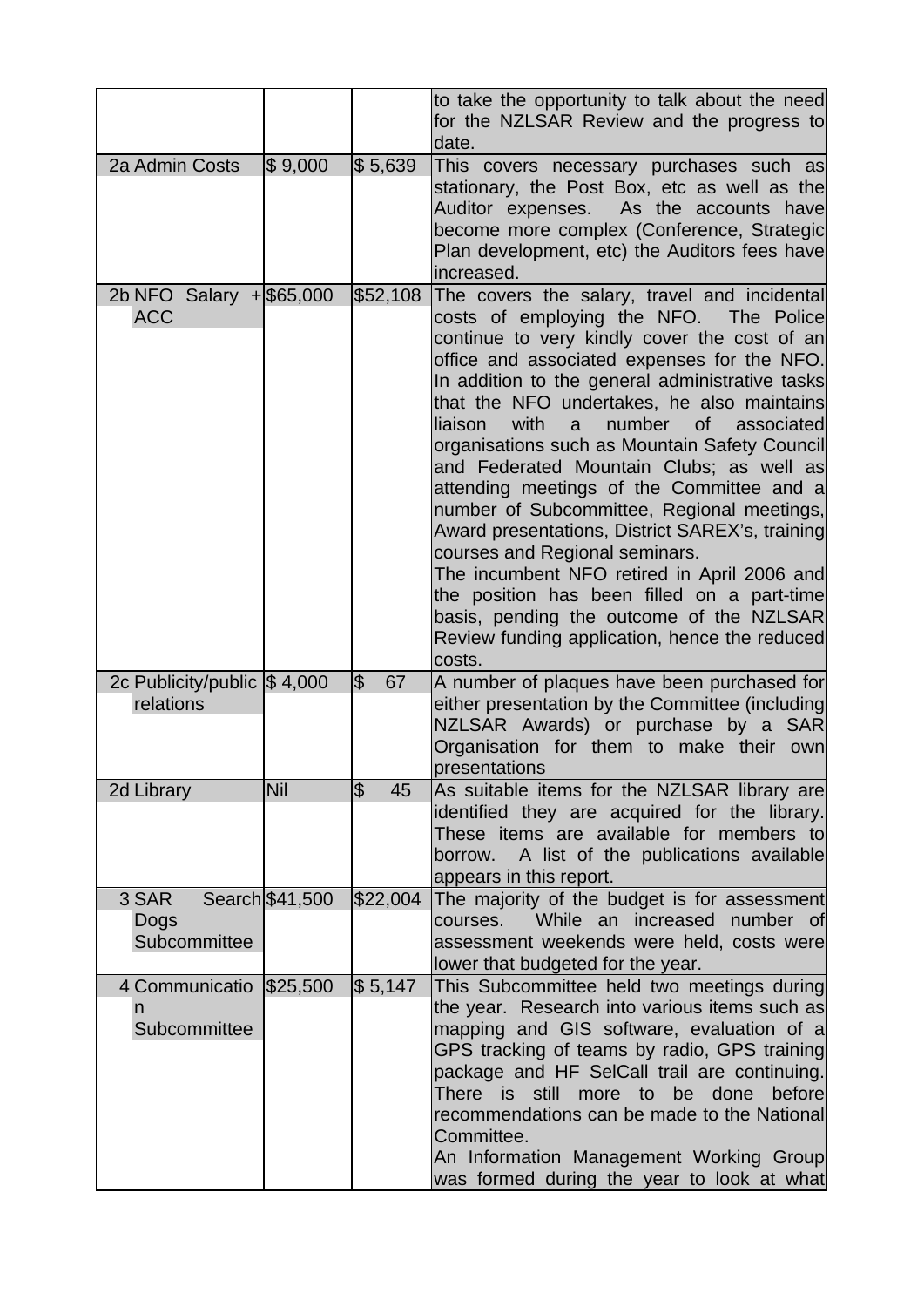|                |                                    |          |             | enhancement could be made to the existing<br>software. [Half of the budget was allocated to<br>software features development.]<br><b>Priorities</b><br>have been determined and work has started.<br>However, no costs have been invoiced to date.<br>These are expected to become payable early<br>in the next financial year. The Chairman<br>continues to provide the Committee with<br>regular updates. |
|----------------|------------------------------------|----------|-------------|-------------------------------------------------------------------------------------------------------------------------------------------------------------------------------------------------------------------------------------------------------------------------------------------------------------------------------------------------------------------------------------------------------------|
|                | 5a Specialist                      | \$1,500  | $\$\,1,220$ | The Specialist Subcommittee consists of a                                                                                                                                                                                                                                                                                                                                                                   |
|                | Subcommittee                       |          |             | number of working groups with the Chair of the<br>Specialist Subcommittee<br>maintaining<br>an<br>overview and an encouraging hand to the work<br>of these groups. This budget item is to allow<br>the Chair to travel to meetings, courses, etc.                                                                                                                                                           |
|                | 5b Working Group \$9,000           |          | $\$\,1,165$ | Country<br>Technical<br><b>Back</b><br>The<br><b>Rescue</b>                                                                                                                                                                                                                                                                                                                                                 |
|                | to-Technical<br>5g Rescue          |          |             | Standards (BTRS) are in place and draft<br>Helicopter Rescue Standards<br>have<br>been<br>reviewed and circulated for comment.<br>The                                                                                                                                                                                                                                                                       |
|                |                                    |          |             | ACR Team Review has been put on hold until<br>these standards have been promulgated as<br>have the ACR exercise, which was held every<br>ACR equipment is funded<br>three years.<br>separately by the Police directly to the ACR<br>Teams.                                                                                                                                                                  |
|                | 5h Working Group \$ 6,500          |          | Nil         | While the Working Group has not formally met                                                                                                                                                                                                                                                                                                                                                                |
|                | Medical                            |          |             | during the year, work has proceeded on the<br>Nominated SAR Medic (1 <sup>st</sup><br>Aider) and a<br>meeting is planned in conjunction with the<br>NZLSAR Conference in November.                                                                                                                                                                                                                          |
|                | 5m Working Group \$ 6,000          |          | Nil         | This is a relatively new working group that is                                                                                                                                                                                                                                                                                                                                                              |
|                | tol-Swift Water                    |          |             | available<br>assessing<br>the<br>resources<br>and                                                                                                                                                                                                                                                                                                                                                           |
| 5n             |                                    |          |             | requirements for swift water rescue in NZ with<br>the view to developing a national model.                                                                                                                                                                                                                                                                                                                  |
|                | 5p Working Group Nil<br>- Aviation |          | Nil         |                                                                                                                                                                                                                                                                                                                                                                                                             |
|                | 6a Training                        | \$30,500 | \$5,350     | The Training Subcommittee met on three                                                                                                                                                                                                                                                                                                                                                                      |
|                | to Subcommittee                    |          |             | occasions during the year. The focus of the                                                                                                                                                                                                                                                                                                                                                                 |
| 6f             |                                    |          |             | Subcommittee is on developing guidelines to                                                                                                                                                                                                                                                                                                                                                                 |
| &              |                                    |          |             | assist with the measurement of the skills of                                                                                                                                                                                                                                                                                                                                                                |
| 6h             |                                    |          |             | prospective and existing SAR members and                                                                                                                                                                                                                                                                                                                                                                    |
| to             |                                    |          |             | the monitoring of external course quality.                                                                                                                                                                                                                                                                                                                                                                  |
| 6 <sub>m</sub> |                                    |          |             | A protocol for the development of new courses                                                                                                                                                                                                                                                                                                                                                               |
|                | 6g MLSO Course $\vert$ \$4,500     |          | \$7,694     | is being worked on.<br>Two five-day MLSO courses were held at the                                                                                                                                                                                                                                                                                                                                           |
|                |                                    |          |             | Police College in August 2005. These are<br>attended jointly by volunteers and Police with<br>nine volunteers on each course. The increase<br>in cost this year arose from the payment of<br>accommodation costs at the Police College.                                                                                                                                                                     |
|                |                                    |          |             | The instructor costs are met by Tai Poutini                                                                                                                                                                                                                                                                                                                                                                 |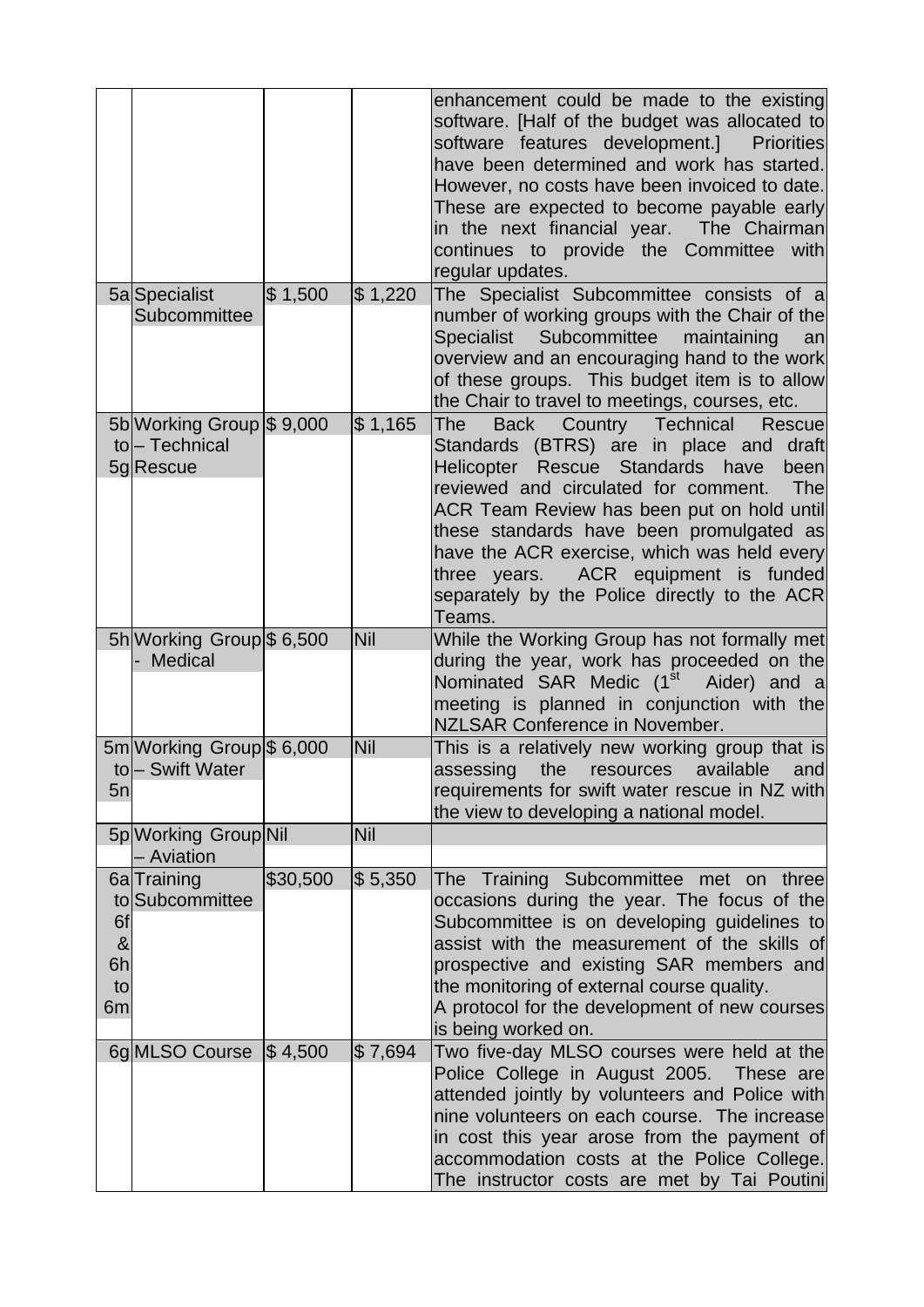|                                                                   |            |            | Polytechnic.                                                                                                                                                                                                                                                                                                                                                                                                                                         |
|-------------------------------------------------------------------|------------|------------|------------------------------------------------------------------------------------------------------------------------------------------------------------------------------------------------------------------------------------------------------------------------------------------------------------------------------------------------------------------------------------------------------------------------------------------------------|
| 7Underground<br>Subcommittee                                      | \$7,500    | \$2,432    | This year the Underground Subcommittee has<br>concentrated on training and testing of rope<br>suitability and systems for underground SAR                                                                                                                                                                                                                                                                                                            |
| 8 SAR Research Nil                                                |            | <b>Nil</b> | No money was allocated to this fund, which<br>currently stands at \$45,000. The purpose of<br>the fund is to build up a fund as seed money<br>for research projects. However, , to date no<br>projects have been identified.                                                                                                                                                                                                                         |
| 9a Regional<br>Seminars                                           | \$4,000    | \$2,421    | Only a few Regional Seminars were held<br>during the year.                                                                                                                                                                                                                                                                                                                                                                                           |
| 9b Administrative<br>Support for<br>Regional<br><b>Committees</b> | \$9,000    | \$1,512    | Regions are offered two sums; \$500 to assist<br>with administration of their Regional Committee<br>and \$500 to assist with travel for the Regional<br>and/or<br>Representative<br>Deputy<br>Regional<br>Representative and/or Chair of their Regional<br>Committee. Regions are required to submit an<br>annual financial statement to NZLSAR to<br>qualify for these grants. Very few regions take<br>up this offer.                              |
| 9c Seminar for<br>Regional<br>Administrators                      | \$7,100    | \$7,106    | This meeting is now held annually as it is an<br>important forum for the National Committee<br>and Regional Committees to                                                                                                                                                                                                                                                                                                                            |
| 10 Regional<br>aTraining<br><b>Grants</b>                         | \$50,400   | \$31,125   | The costs of the instructors for approved<br>training courses are met<br>by Tai Poutini<br>Polytechnic resulting in much lower costs to<br>NZLSAR. NZLSAR is now able to cover the<br>associated<br>course costs for the<br>regional<br>training. Associated course costs were paid for<br>54 courses.                                                                                                                                               |
| <b>IMAN Program Nil</b>                                           |            | \$1,800    | allocated<br>2003/2004<br><b>Funds</b><br>in<br>were<br>tol<br>encourage SAR groups to use computer based<br>systems by providing them with a copy of the<br>IMan and GMan programmes for both use and<br>training. Grants totalling \$1,800 were used to<br>purchase these programmes for local SAR<br>organisations.                                                                                                                               |
| Publication<br>Fund                                               | <b>Nil</b> | \$9,496    | NZLSAR maintains this fund so that there is<br>always money available to pay the cost of<br>printing<br>any publications<br>that<br><b>NZLSAR</b><br>produces from time to time. This year the<br>second edition of the Field<br>Guide<br>was<br>published.<br>Also the Search and Rescue<br>Incident Management for land SAR using the<br>CIMS model was published.<br>The Alpine Rescue Techniques Manual will be<br>published in the coming year. |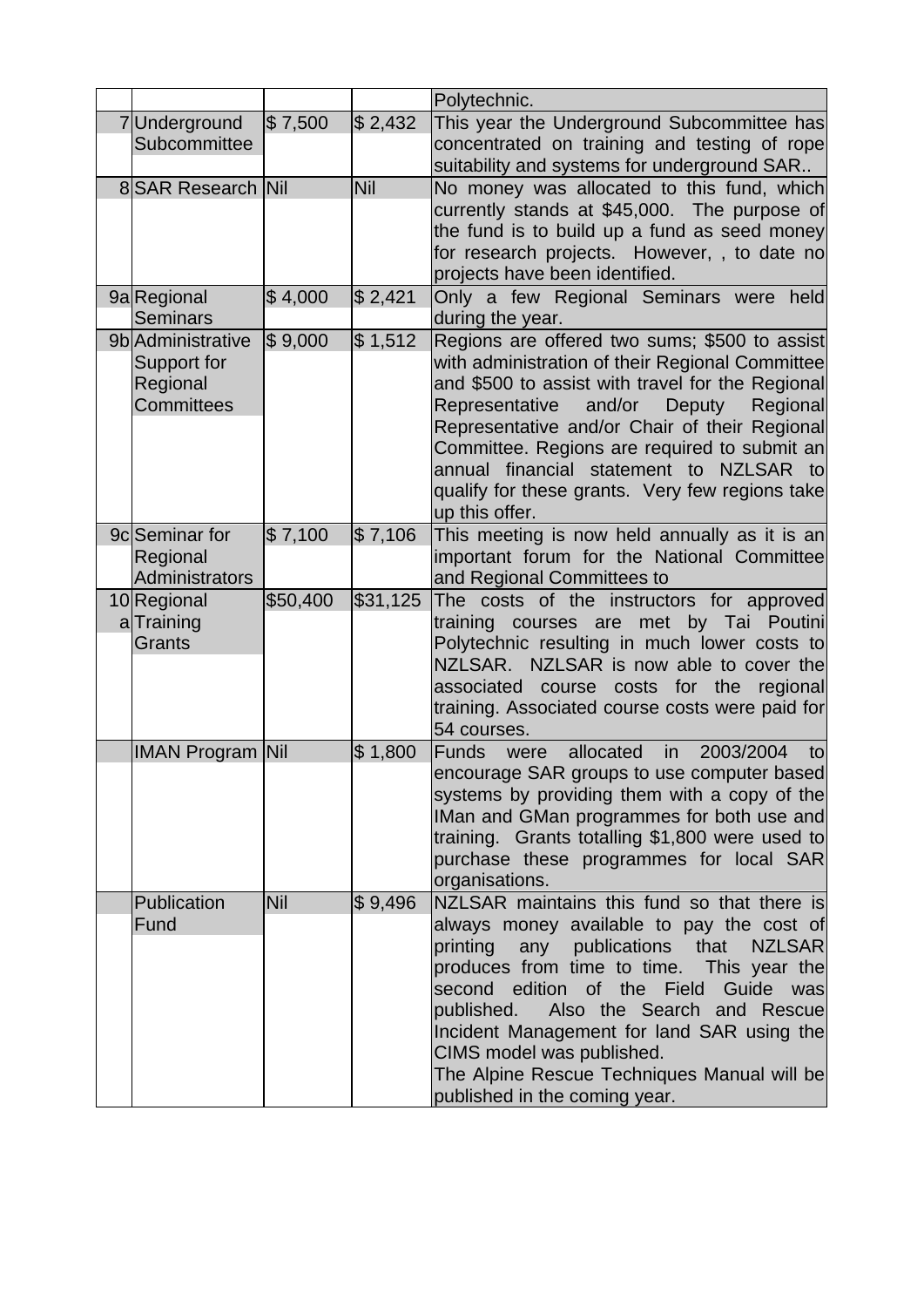The NZLSAR Award was established to enable SAR organisation to recognise those individuals who have made a significant contribution to land search and rescue. Over the last year the NZLSAR Committee was pleased to approve NZLSAR Awards to the following people:-

Marty Green 28 August 2005 Eric McDonald 28 August 2005 Russell Miller 28 August 2005 Terry Patterson 28August 2005 Mike Sheridan 28 August 2005 Gerry Prins 4 March 2006 Phil Rundle 4 March 2006 John Tristram 4 March 2006

Roscoe Tait Chairman NZLSAR

Rob Duncan 27 November 2005 Richard Hayes 27 November 2005 Lex Perriam 27 November 2005 Walter Russell 27 November 2005 Phil Whitelaw 27 November 2005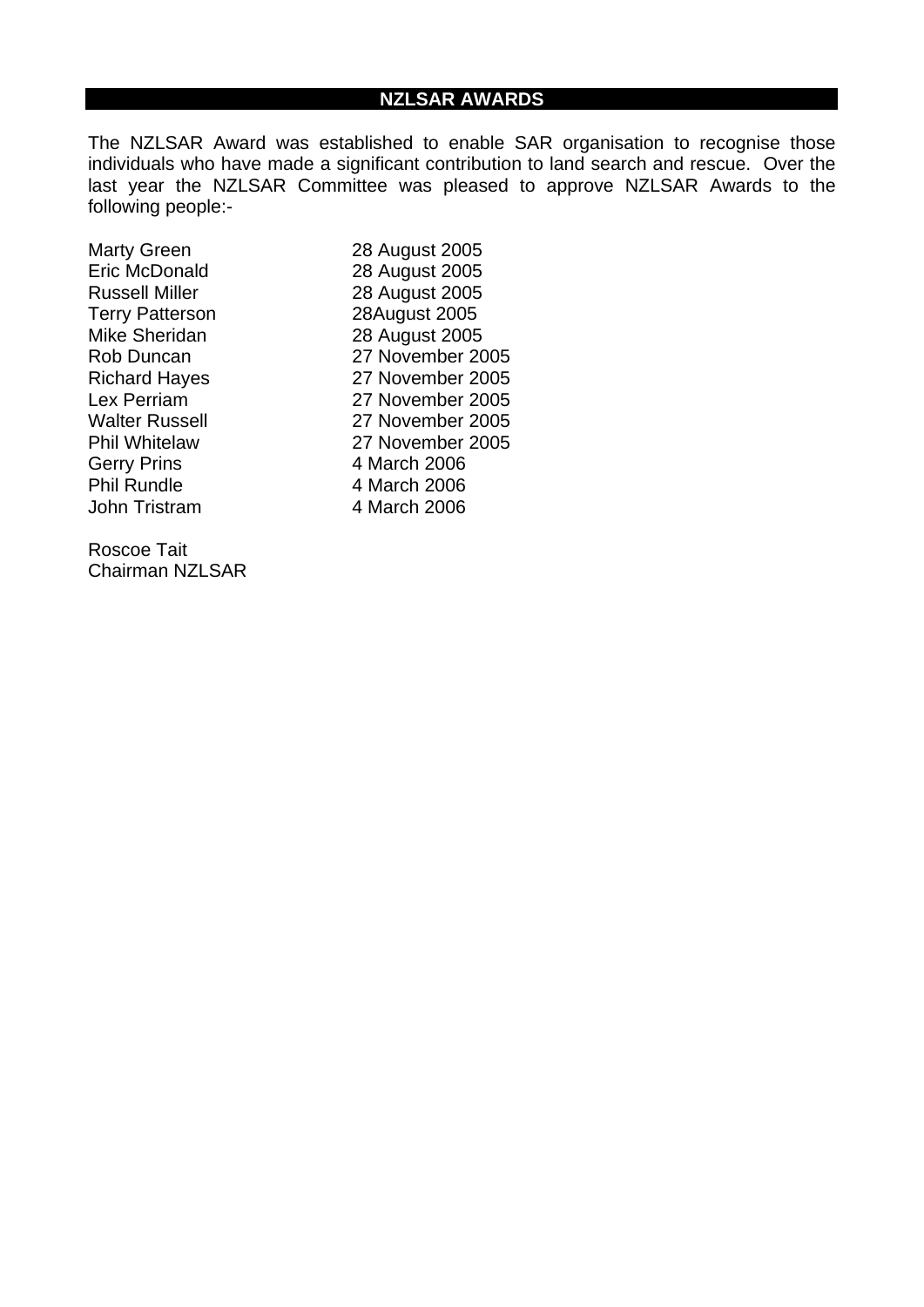B<sub>they each have.</sub> elow are the affiliated SAR Organisations in each Region and the number of members

| <b>Region One</b> |              |              |
|-------------------|--------------|--------------|
| Organisatio       |              | <b>Total</b> |
| Auckland          |              | 62           |
| Far North         |              | 22           |
| Northland         |              | 35           |
|                   | <b>Total</b> | 119          |

| <b>Region Two</b> |       |              |
|-------------------|-------|--------------|
| Organisation      |       | <b>Total</b> |
| Hamilton          |       | 38           |
| Kuaoturu          |       | 32           |
| Paeroa            |       | 12           |
| Tairua/Pauanui    |       | 30           |
| Taupo/Tokoroa     |       | 53           |
| Tauranga          |       | 36           |
| Thames            |       | 55           |
| Turangi           |       | 78           |
| Waihi             |       | 20           |
| Waitomo           |       | 40           |
| Whakatane         |       | 62           |
| Whiritoa          |       | 19           |
|                   | Total | 475          |

| <b>Region Three</b>      |       |              |  |  |
|--------------------------|-------|--------------|--|--|
| Organisation             |       | <b>Total</b> |  |  |
| Gisborne<br>The          |       | 6            |  |  |
| Land Search and          |       |              |  |  |
| <b>Rescue Charitable</b> |       |              |  |  |
| Trust Board              |       |              |  |  |
|                          | Total |              |  |  |

| <b>Region Four</b>    |              |  |  |
|-----------------------|--------------|--|--|
| <b>Organisation</b>   | <b>Total</b> |  |  |
| Horowhenua            | 38           |  |  |
| <b>King Country</b>   | 40           |  |  |
| <b>Palmerston Nth</b> | 80           |  |  |
| Taranaki              | 116          |  |  |
| Waimarino             | 24           |  |  |
| Wairarapa             | 77           |  |  |
| Wanganui              | 24           |  |  |
| Wellington            | 80           |  |  |